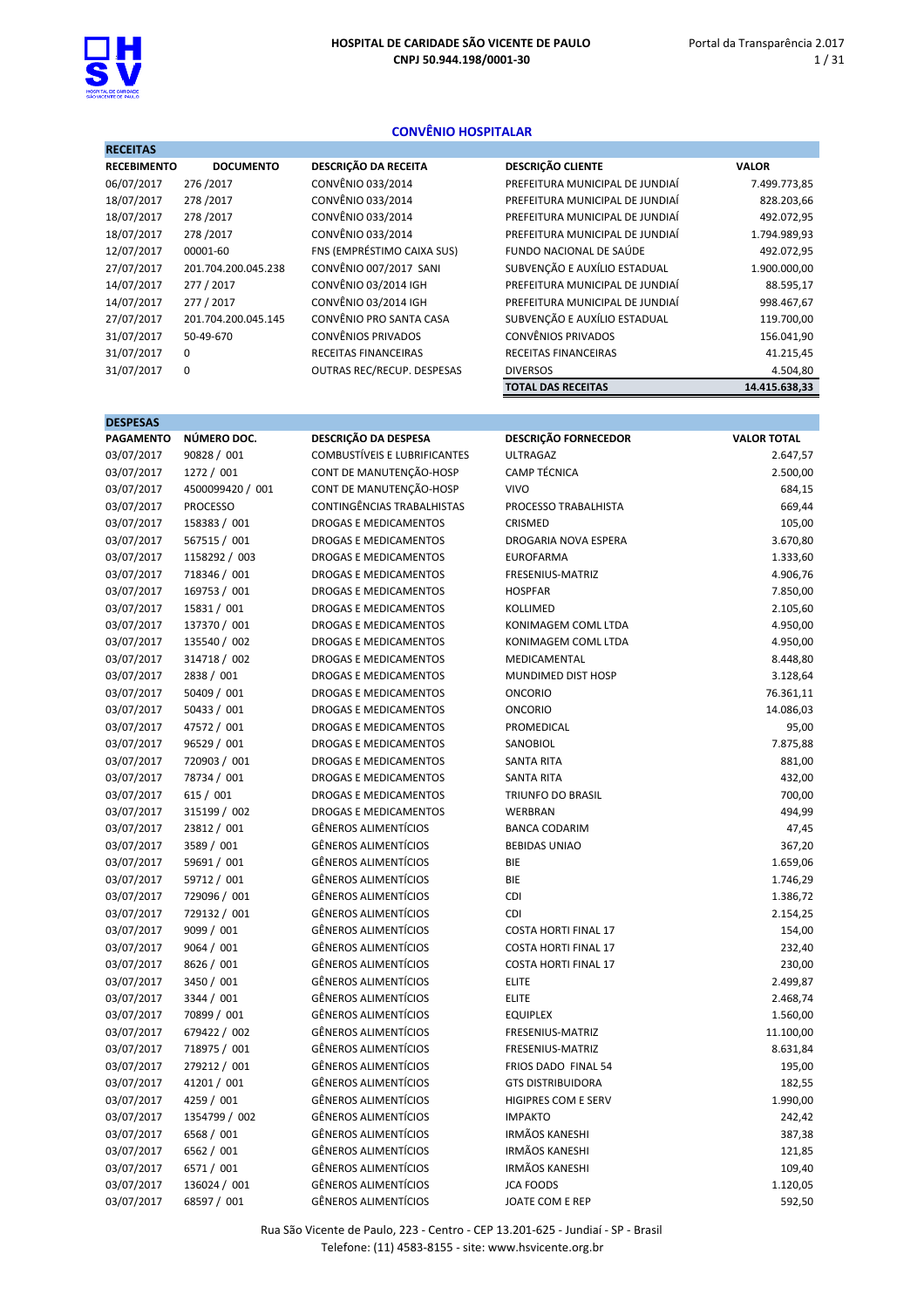| 03/07/2017 | 208146 / 001    | <b>GÊNEROS ALIMENTÍCIOS</b>    | <b>MERCANTIL PRIMAR</b>    | 361,25    |
|------------|-----------------|--------------------------------|----------------------------|-----------|
|            |                 |                                |                            |           |
| 03/07/2017 | 272466 / 001    | GÊNEROS ALIMENTÍCIOS           | POLIFRIGOR S.A.            | 2.254,23  |
| 03/07/2017 | 745 / 001       | GÊNEROS ALIMENTÍCIOS           | PRIME HORTIFRUTI           | 292,26    |
| 03/07/2017 | 748 / 001       | <b>GÊNEROS ALIMENTÍCIOS</b>    | PRIME HORTIFRUTI           | 222,24    |
| 03/07/2017 | 741 / 001       | <b>GÊNEROS ALIMENTÍCIOS</b>    | PRIME HORTIFRUTI           | 461,76    |
| 03/07/2017 | 1768945 / 001   | GÊNEROS ALIMENTÍCIOS           | SERRAMAR                   | 558,95    |
| 03/07/2017 | 1766553 / 001   | <b>GÊNEROS ALIMENTÍCIOS</b>    | SERRAMAR                   | 687,94    |
| 03/07/2017 | 1764730 / 001   | GÊNEROS ALIMENTÍCIOS           | SERRAMAR                   | 451,46    |
| 03/07/2017 | 12339 / 001     | <b>GÊNEROS ALIMENTÍCIOS</b>    | VIEIRA E COUTO PESCA       | 594,00    |
| 03/07/2017 | 06/12 / 001     | LOCAÇÃO DE IMÓVEIS             | ELO IMÓVEIS                | 2.103,45  |
|            |                 | LOCAÇÃO DE IMÓVEIS             |                            |           |
| 03/07/2017 | 06/12 / 001     |                                | ELO IMÓVEIS LUIS           | 2.103,45  |
| 03/07/2017 | 02/12 / 001     | LOCAÇÃO DE IMÓVEIS             | LOCAÇÃO DE IMÓVEIS         | 6.784,19  |
| 03/07/2017 | 3449 / 001      | MATERIAL DE LIMPEZA            | <b>ELITE</b>               | 2.366,00  |
| 03/07/2017 | 3349 / 001      | MATERIAL DE LIMPEZA            | <b>ELITE</b>               | 5.242,71  |
| 03/07/2017 | 3343 / 001      | MATERIAL DE LIMPEZA            | <b>ELITE</b>               | 4.603,69  |
| 03/07/2017 | 9961 / 001      | MATERIAL MÉDICO REEMBOLSÁVEL   | <b>ALIANÇA</b>             | 5.100,00  |
| 03/07/2017 | 81779 / 001     | MATERIAL MÉDICO REEMBOLSÁVEL   | <b>BIOMEDICAL EQUIP</b>    | 275,85    |
| 03/07/2017 | 149081 / 001    | MATERIAL MÉDICO REEMBOLSÁVEL   | <b>DIPROMED</b>            | 1.725,80  |
| 03/07/2017 | 200718 / 001    | MATERIAL MÉDICO REEMBOLSÁVEL   | POLAR FIX                  | 3.007,09  |
| 03/07/2017 | 50475 / 001     | MATL MANUT.PREDIAL, ELÉTR, HID | COFAL                      | 212,00    |
|            |                 |                                |                            |           |
| 03/07/2017 | 56506 / 001     | MATL MANUT.PREDIAL, ELÉTR, HID | <b>MULTIBOR</b>            | 191,20    |
| 03/07/2017 | 278973 / 001    | MATL MANUT.PREDIAL, ELÉTR, HID | <b>RONDI</b>               | 464,84    |
| 03/07/2017 | 278968 / 001    | MATL MANUT.PREDIAL, ELÉTR, HID | RONDI                      | 431,69    |
| 03/07/2017 | 96513 / 001     | MATL MANUT.PREDIAL, ELÉTR, HID | <b>SACI TINTAS</b>         | 156,00    |
| 03/07/2017 | 725598 / 001    | ÓRTESE E PRÓTESE (OPME)        | <b>BIOTRONIK</b>           | 2.534,50  |
| 03/07/2017 | 725749 / 001    | ÓRTESE E PRÓTESE (OPME)        | <b>BIOTRONIK</b>           | 3.034,50  |
| 03/07/2017 | 725603 / 001    | ÓRTESE E PRÓTESE (OPME)        | <b>BIOTRONIK</b>           | 500,00    |
| 03/07/2017 | 725748 / 001    | ÓRTESE E PRÓTESE (OPME)        | <b>BIOTRONIK</b>           | 1.000,00  |
|            |                 |                                |                            |           |
| 03/07/2017 | 725753 / 001    | ÓRTESE E PRÓTESE (OPME)        | <b>BIOTRONIK</b>           | 2.034,50  |
| 03/07/2017 | 725600 / 001    | ÓRTESE E PRÓTESE (OPME)        | <b>BIOTRONIK</b>           | 500,00    |
| 03/07/2017 | 1179636 / 001   | ÓRTESE E PRÓTESE (OPME)        | <b>BOSTON SCIENTIFIC</b>   | 672,00    |
| 03/07/2017 | 1179649 / 001   | ÓRTESE E PRÓTESE (OPME)        | <b>BOSTON SCIENTIFIC</b>   | 672,00    |
| 03/07/2017 | 1179647 / 001   | ÓRTESE E PRÓTESE (OPME)        | <b>BOSTON SCIENTIFIC</b>   | 672,00    |
| 03/07/2017 | 190897 / 001    | ÓRTESE E PRÓTESE (OPME)        | <b>CARDIO MEDICAL</b>      | 195,45    |
| 03/07/2017 | 43740 / 001     | ÓRTESE E PRÓTESE (OPME)        | <b>CICLO MED</b>           | 2.900,00  |
| 03/07/2017 | 103345 / 002    | ÓRTESE E PRÓTESE (OPME)        | <b>ERECTA</b>              | 475,00    |
| 03/07/2017 | 103316 / 002    | ÓRTESE E PRÓTESE (OPME)        | <b>ERECTA</b>              | 1.005,00  |
| 03/07/2017 | 103343 / 002    | ÓRTESE E PRÓTESE (OPME)        | <b>ERECTA</b>              | 530,00    |
|            |                 |                                |                            |           |
| 03/07/2017 | 95399 / 001     | ÓRTESE E PRÓTESE (OPME)        | JOHNSON E JOHNSON 68       | 723,62    |
| 03/07/2017 | 36001 / 001     | ÓRTESE E PRÓTESE (OPME)        | <b>MEDICAL CAMP</b>        | 280,00    |
| 03/07/2017 | 35975 / 001     | ÓRTESE E PRÓTESE (OPME)        | <b>MEDICAL CAMP</b>        | 3.366,19  |
| 03/07/2017 | 3661 / 001      | ÓRTESE E PRÓTESE (OPME)        | <b>MERIL</b>               | 2.534,50  |
| 03/07/2017 | 38451 / 001     | ÓRTESE E PRÓTESE (OPME)        | ORTHO SYSTEM               | 913,16    |
| 03/07/2017 | 38449 / 001     | ÓRTESE E PRÓTESE (OPME)        | ORTHO SYSTEM               | 2.680,19  |
| 03/07/2017 | 38452 / 001     | ÓRTESE E PRÓTESE (OPME)        | ORTHO SYSTEM               | 431,83    |
| 03/07/2017 | 38667 / 001     | ÓRTESE E PRÓTESE (OPME)        | ORTHO SYSTEM               | 5.000,00  |
| 03/07/2017 | 38456 / 001     | ÓRTESE E PRÓTESE (OPME)        | ORTHO SYSTEM               | 978,92    |
|            |                 |                                |                            |           |
| 03/07/2017 | 38450 / 001     | ÓRTESE E PRÓTESE (OPME)        | ORTHO SYSTEM               | 367,62    |
| 03/07/2017 | 38460 / 001     | ÓRTESE E PRÓTESE (OPME)        | ORTHO SYSTEM               | 6.760,00  |
| 03/07/2017 | 38457 / 001     | ÓRTESE E PRÓTESE (OPME)        | ORTHO SYSTEM               | 202,06    |
| 03/07/2017 | 38455 / 001     | ÓRTESE E PRÓTESE (OPME)        | ORTHO SYSTEM               | 134,56    |
| 03/07/2017 | 78301 / 001     | ÓRTESE E PRÓTESE (OPME)        | PLANTÃO MÉDICO             | 292,93    |
| 03/07/2017 | 78304 / 001     | ÓRTESE E PRÓTESE (OPME)        | PLANTÃO MÉDICO             | 292,93    |
| 03/07/2017 | 78306 / 001     | ÓRTESE E PRÓTESE (OPME)        | PLANTÃO MÉDICO             | 390,90    |
| 03/07/2017 | 78305 / 001     | ÓRTESE E PRÓTESE (OPME)        | PLANTÃO MÉDICO             | 488,38    |
| 03/07/2017 | 78303 / 001     | ÓRTESE E PRÓTESE (OPME)        | PLANTÃO MÉDICO             | 292,93    |
|            |                 |                                |                            |           |
| 03/07/2017 | 14880 / 001     | <b>OUTROS MATERIAIS</b>        | <b>MEDIMPORT</b>           | 1.466,00  |
| 03/07/2017 | 56506 / 001     | <b>OUTROS MATERIAIS</b>        | <b>MULTIBOR</b>            | 118,00    |
| 03/07/2017 | JULHO/17 / 001  | RESCISÕES PARCELADAS HOSPITAL  | RESCISÃO                   | 37.838,77 |
| 03/07/2017 | 100295923 / 002 | <b>SEGUROS</b>                 | <b>ITAU SEGUROS</b>        | 3.127,35  |
| 04/07/2017 | 9548 / 001      | <b>OUTROS CUSTOS GERAIS</b>    | <b>FAST COPY COPIADORA</b> | 1.033,60  |
| 05/07/2017 | 208 / 001       | CONT DE MANUTENÇÃO-HOSP        | DEXTERMED                  | 2.958,50  |
| 05/07/2017 | 6101 / 001      | CONT DE MANUTENÇÃO-HOSP        | SPHERE IT                  | 2.647,75  |
| 05/07/2017 | 22367 / 001     | <b>DESPESAS FINANCEIRAS</b>    | CONTROLE ANALÍTICO         | 0,01      |
| 05/07/2017 | 1702775 / 001   | DROGAS E MEDICAMENTOS          | CRISTÁLIA                  | 10.419,31 |
|            |                 |                                |                            |           |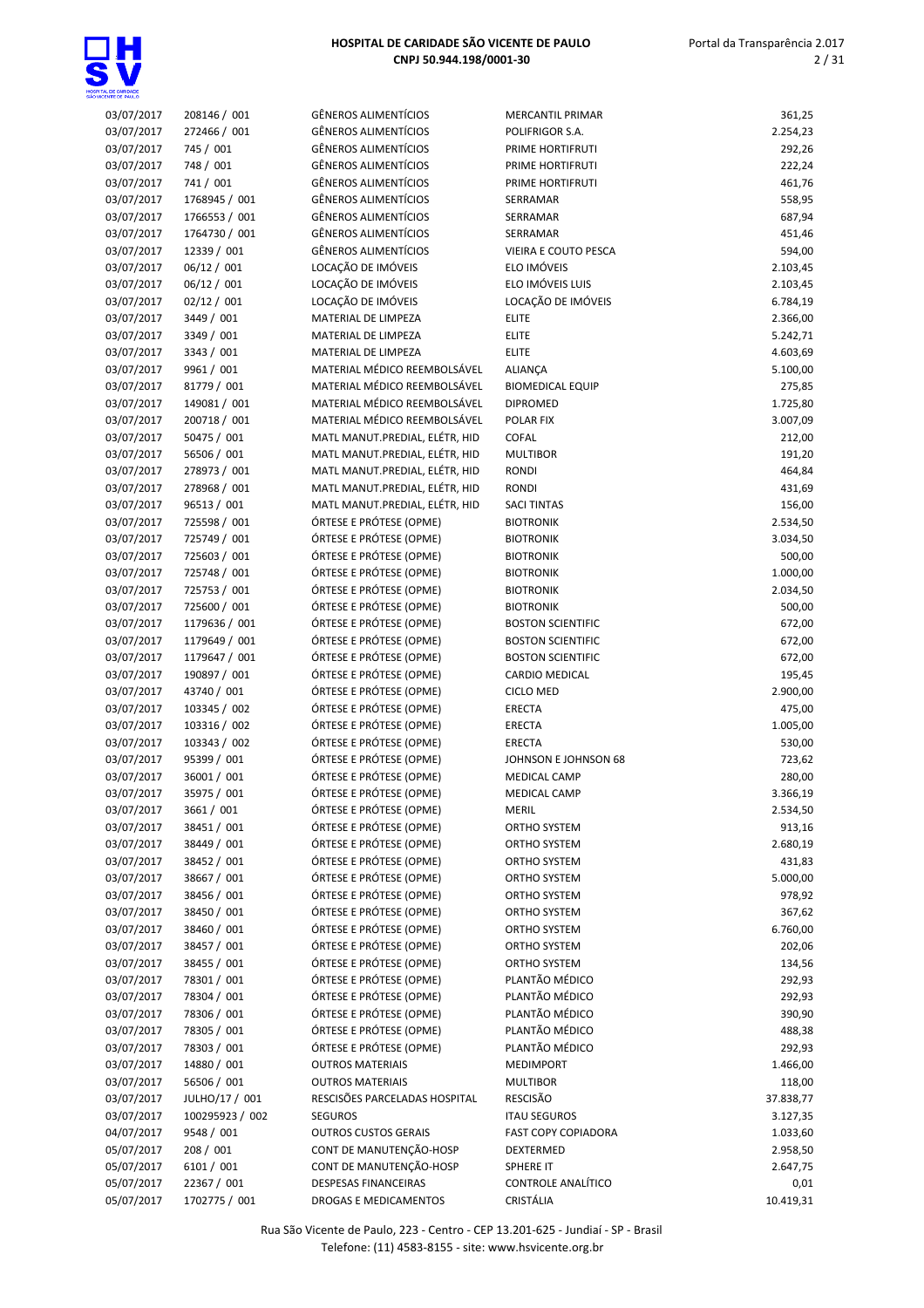

| 05/07/2017 | 1579 / 001     | <b>DROGAS E MEDICAMENTOS</b>   | FARMÁCIA SOBAM              | 3.091,50  |
|------------|----------------|--------------------------------|-----------------------------|-----------|
| 05/07/2017 | 101173 / 001   | DROGAS E MEDICAMENTOS          | JP IND FARMAC S/A           | 769,70    |
| 05/07/2017 | 978403 / 001   | DROGAS E MEDICAMENTOS          | SERVIMED SP                 | 1.930,56  |
| 05/07/2017 | 978481 / 001   | DROGAS E MEDICAMENTOS          | SERVIMED-GO                 | 3.560,00  |
|            |                |                                |                             |           |
| 05/07/2017 | 36431 / 001    | DROGAS E MEDICAMENTOS          | SUPERMED FINAL 07           | 6.627,67  |
| 05/07/2017 | 36594 / 001    | DROGAS E MEDICAMENTOS          | SUPERMED FINAL 07           | 8.526,80  |
| 05/07/2017 | 14472 / 001    | <b>DROGAS E MEDICAMENTOS</b>   | <b>VOLPI</b>                | 647,60    |
| 05/07/2017 | 137579 / 001   | FILMES E QUÍMICOS              | KONIMAGEM COML LTDA         | 1.610,00  |
| 05/07/2017 | 37591 / 001    | <b>GASES MEDICINAIS</b>        | <b>OXILUZ</b>               | 5.443,00  |
|            |                | <b>GASES MEDICINAIS</b>        |                             |           |
| 05/07/2017 | 37590 / 001    |                                | <b>OXILUZ</b>               | 759,00    |
| 05/07/2017 | 23769 / 001    | <b>GÊNEROS ALIMENTÍCIOS</b>    | <b>BANCA CODARIM</b>        | 189,10    |
| 05/07/2017 | 59726 / 001    | GÊNEROS ALIMENTÍCIOS           | <b>BIE</b>                  | 2.099,57  |
| 05/07/2017 | 9119 / 001     | GÊNEROS ALIMENTÍCIOS           | <b>COSTA HORTI FINAL 17</b> | 164,40    |
| 05/07/2017 | 1181 / 001     | GÊNEROS ALIMENTÍCIOS           | <b>JUNDFRUT</b>             | 177,92    |
| 05/07/2017 | 1175 / 001     | GÊNEROS ALIMENTÍCIOS           | <b>JUNDFRUT</b>             | 303,58    |
|            |                |                                |                             |           |
| 05/07/2017 | 1186 / 001     | GÊNEROS ALIMENTÍCIOS           | <b>JUNDFRUT</b>             | 39,00     |
| 05/07/2017 | 1154 / 001     | GÊNEROS ALIMENTÍCIOS           | <b>JUNDFRUT</b>             | 354,50    |
| 05/07/2017 | 1163 / 001     | GÊNEROS ALIMENTÍCIOS           | <b>JUNDFRUT</b>             | 305,00    |
| 05/07/2017 | 7708 / 001     | GÊNEROS ALIMENTÍCIOS           | MARAVILHAS DO LAR           | 127,81    |
| 05/07/2017 | 752 / 001      | <b>GÊNEROS ALIMENTÍCIOS</b>    | PRIME HORTIFRUTI            | 776,37    |
|            |                |                                |                             |           |
| 05/07/2017 | 141855 / 001   | IMPRESSOS, MATL DE EXPEDIENTE  | AUTOPEL AUTOMAÇÃO           | 7.950,00  |
| 05/07/2017 | 370459 / 001   | LOCAÇÃO (EQUIP, MAQ. ESPAÇO)   | WHITE MARTINS LOC.          | 160,93    |
| 05/07/2017 | 42814 / 001    | LOCAÇÃO DE EQUIPAMENTOS        | CAFÉ CAIÇARA                | 122,00    |
| 05/07/2017 | 03/12 / 001    | LOCAÇÃO DE IMÓVEIS             | <b>ITUPEVA ADM</b>          | 5.683,70  |
| 05/07/2017 | 511839 / 001   | MATERIAL DE LIMPEZA            | PAPEL ITUPEVA               | 85,79     |
|            |                |                                |                             |           |
| 05/07/2017 | 492011 / 001   | MATERIAL DE LIMPEZA            | PROLIM                      | 14.521,20 |
| 05/07/2017 | 67755 / 001    | MATERIAL DE LIMPEZA            | <b>TERRÃO</b>               | 930,00    |
| 05/07/2017 | 828315 / 001   | MATERIAL MÉDICO REEMBOLSÁVEL   | CIRÚRGICA FERNANDES         | 330,23    |
| 05/07/2017 | 137578 / 001   | MATERIAL MÉDICO REEMBOLSÁVEL   | KONIMAGEM COML LTDA         | 370,00    |
| 05/07/2017 | 511839 / 001   | MATERIAL MÉDICO REEMBOLSÁVEL   | PAPEL ITUPEVA               | 2.152,55  |
|            |                |                                |                             |           |
| 05/07/2017 | 10078 / 001    | MATERIAL MÉDICO REEMBOLSÁVEL   | SAMITECH                    | 1.020,00  |
| 05/07/2017 | 36529 / 001    | MATERIAL MÉDICO REEMBOLSÁVEL   | SUPERMED FINAL 07           | 103,68    |
| 05/07/2017 | 5101 / 001     | MATERIAL PERMANENTE            | SANTA FÉ COMERCIAL          | 24,53     |
| 05/07/2017 | 5101 / 001     | MATL MANUT.PREDIAL, ELÉTR, HID | SANTA FÉ COMERCIAL          | 200,78    |
| 05/07/2017 | 1702775 / 001  | MEDICAMENTOS CONTROLADOS       | CRISTÁLIA                   | 3.000,00  |
|            | 36594 / 001    |                                | SUPERMED FINAL 07           |           |
| 05/07/2017 |                | MEDICAMENTOS CONTROLADOS       |                             | 1.205,45  |
| 05/07/2017 | 581875 / 001   | ÓRTESE E PRÓTESE (OPME)        | <b>EMPÓRIO</b>              | 1.541,00  |
| 05/07/2017 | 581557 / 001   | ÓRTESE E PRÓTESE (OPME)        | <b>EMPÓRIO</b>              | 2.303,00  |
| 05/07/2017 | 581119 / 001   | ÓRTESE E PRÓTESE (OPME)        | <b>EMPÓRIO</b>              | 2.246,40  |
| 05/07/2017 | 177030 / 001   | ÓRTESE E PRÓTESE (OPME)        | SILIMED                     | 744,00    |
| 05/07/2017 | 177031 / 001   | ÓRTESE E PRÓTESE (OPME)        | SILIMED                     | 612,00    |
|            |                |                                |                             |           |
| 05/07/2017 | 37591 / 001    | PEÇAS E MATS DE REPOSIÇÃO EQUI | <b>OXILUZ</b>               | 306,10    |
| 05/07/2017 | JULHO/17 / 001 | RESCISÕES PARCELADAS HOSPITAL  | RESCISÃO                    | 900,31    |
| 05/07/2017 | JULHO/17 / 001 | RESCISÕES PARCELADAS HOSPITAL  | <b>RESCISÃO</b>             | 433,54    |
| 05/07/2017 | 6075 / 001     | SERVICOS PREST - PJ - HOSP     | <b>APONTO SISTEMAS</b>      | 842,91    |
| 05/07/2017 | 22367 / 001    | SERVIÇOS PREST - PJ - HOSP     | CONTROLE ANALÍTICO          | 1.579,49  |
|            |                |                                |                             |           |
| 05/07/2017 | 1127838 / 001  | SERVIÇOS PREST - PJ - HOSP     | SERASA                      | 255,58    |
| 05/07/2017 | 1230 / 001     | SERVIÇOS PREST - PJ - HOSP     | <b>TARGET PRESS</b>         | 60,00     |
| 05/07/2017 | 681024 / 001   | <b>VALE TRANSPORTE</b>         | TRANSURB                    | 193,90    |
| 06/07/2017 | 50403 / 001    | DROGAS E MEDICAMENTOS          | ANBIOTON IMPORTADO          | 913,00    |
| 06/07/2017 | 759191 / 001   | DROGAS E MEDICAMENTOS          | DUPATRI CNPJ 26 GO          | 1.151,14  |
|            |                |                                |                             |           |
| 06/07/2017 | 116726 / 001   | DROGAS E MEDICAMENTOS          | <b>HDL HOSPITALAR</b>       | 23.870,00 |
| 06/07/2017 | 331089 / 001   | DROGAS E MEDICAMENTOS          | MEDICAMENTAL                | 548,00    |
| 06/07/2017 | 13830 / 001    | DROGAS E MEDICAMENTOS          | MGMED PRODUTOS HOSPI        | 36.172,00 |
| 06/07/2017 | 977689 / 001   | DROGAS E MEDICAMENTOS          | SERVIMED SP                 | 14.507,00 |
| 06/07/2017 | 979990 / 001   | DROGAS E MEDICAMENTOS          | SERVIMED SP                 | 380,80    |
| 06/07/2017 | 977851 / 001   | DROGAS E MEDICAMENTOS          | SERVIMED-GO                 | 2.418,04  |
|            |                |                                |                             |           |
| 06/07/2017 | 319481 / 001   | DROGAS E MEDICAMENTOS          | WERBRAN                     | 350,33    |
| 06/07/2017 | 81823 / 001    | <b>FIOS CIRÚRGICOS</b>         | <b>BIOMEDICAL EQUIP</b>     | 632,00    |
| 06/07/2017 | 9144 / 001     | <b>GÊNEROS ALIMENTÍCIOS</b>    | <b>COSTA HORTI FINAL 17</b> | 314,20    |
| 06/07/2017 | 55978 / 001    | GÊNEROS ALIMENTÍCIOS           | <b>DISTRIB HERNANDES</b>    | 1.608,26  |
| 06/07/2017 | 55977 / 001    | GÊNEROS ALIMENTÍCIOS           | <b>DISTRIB HERNANDES</b>    | 782,10    |
| 06/07/2017 | 279700 / 001   | GÊNEROS ALIMENTÍCIOS           |                             |           |
|            |                |                                | FRIOS DADO FINAL 54         | 664,00    |
| 06/07/2017 | 68968 / 001    | GÊNEROS ALIMENTÍCIOS           | JOATE COM E REP             | 548,00    |
| 06/07/2017 | 68969 / 001    | <b>GÊNEROS ALIMENTÍCIOS</b>    | JOATE COM E REP             | 52,20     |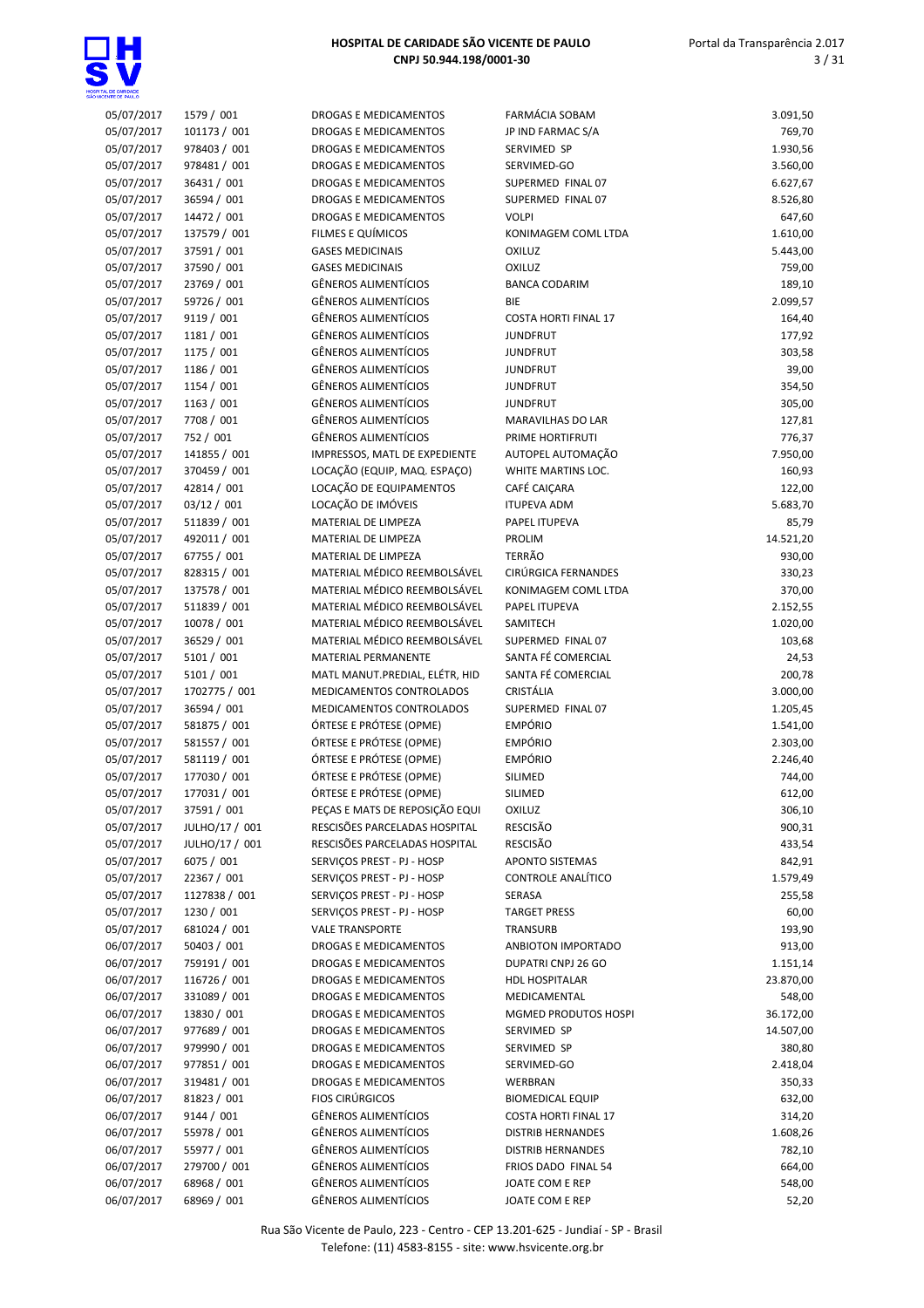| 06/07/2017 | 512338 / 001   | <b>GÊNEROS ALIMENTÍCIOS</b>     | PAPEL ITUPEVA               | 2.187,60     |
|------------|----------------|---------------------------------|-----------------------------|--------------|
| 06/07/2017 | 273626 / 001   | GÊNEROS ALIMENTÍCIOS            | POLIFRIGOR S.A.             | 1.229,44     |
|            |                |                                 |                             |              |
| 06/07/2017 | 753 / 001      | <b>GÊNEROS ALIMENTÍCIOS</b>     | PRIME HORTIFRUTI            | 37,50        |
| 06/07/2017 | 1556358 / 003  | IMPRESSOS, MATL DE EXPEDIENTE   | <b>TRAVAGIN</b>             | 258,39       |
| 06/07/2017 | 41002 / 001    | MÁQUINAS E EQUIPAMENTOS         | <b>KARCHER CENTER ALTEX</b> | 1.960,00     |
| 06/07/2017 | 8818 / 001     | MATERIAL LABORATÓRIO            | <b>CINCO CIRURGICA</b>      | 7.095,00     |
|            |                |                                 |                             |              |
| 06/07/2017 | 14892 / 001    | MATERIAL MÉDICO REEMBOLSÁVEL    | LIBEMA                      | 200,00       |
| 06/07/2017 | 43029 / 001    | MATERIAL MÉDICO REEMBOLSÁVEL    | <b>MAX MEDICAL</b>          | 2.600,20     |
| 06/07/2017 | 6403 / 001     | MATERIAL PERMANENTE             | <b>DWGA ENGENHARIA</b>      | 599,10       |
|            |                |                                 |                             |              |
| 06/07/2017 | 51845 / 001    | MATL MANUT.PREDIAL, ELÉTR, HID  | COMESP                      | 398,00       |
| 06/07/2017 | 63195 / 001    | MATL MANUT.PREDIAL, ELÉTR, HID  | <b>ELETRIZEL</b>            | 70,50        |
| 06/07/2017 | 6945 / 001     | MATL MANUT.PREDIAL, ELÉTR, HID  | REFRIJUND                   | 1.300,00     |
|            |                | <b>MEDICAMENTOS CONTROLADOS</b> |                             |              |
| 06/07/2017 | 977851 / 001   |                                 | SERVIMED-GO                 | 33,41        |
| 06/07/2017 | 96377 / 001    | ÓRTESE E PRÓTESE (OPME)         | JOHNSON E JOHNSON 68        | 4.952,56     |
| 06/07/2017 | 68050 / 001    | ÓRTESE E PRÓTESE (OPME)         | LINE LIFE                   | 195,45       |
| 06/07/2017 | 38541 / 001    | ÓRTESE E PRÓTESE (OPME)         | ORTHO SYSTEM                | 936,58       |
|            |                |                                 |                             |              |
| 06/07/2017 | 38553 / 001    | ÓRTESE E PRÓTESE (OPME)         | ORTHO SYSTEM                | 913,16       |
| 06/07/2017 | 38538 / 001    | ÓRTESE E PRÓTESE (OPME)         | ORTHO SYSTEM                | 27,71        |
| 06/07/2017 | 38537 / 001    | ÓRTESE E PRÓTESE (OPME)         | <b>ORTHO SYSTEM</b>         | 913,16       |
|            |                |                                 |                             |              |
| 06/07/2017 | 38556 / 001    | ÓRTESE E PRÓTESE (OPME)         | ORTHO SYSTEM                | 913,16       |
| 06/07/2017 | 38554 / 001    | ÓRTESE E PRÓTESE (OPME)         | <b>ORTHO SYSTEM</b>         | 2.230,00     |
| 06/07/2017 | 38555 / 001    | ÓRTESE E PRÓTESE (OPME)         | ORTHO SYSTEM                | 2.890,00     |
| 06/07/2017 | 38539 / 001    | ÓRTESE E PRÓTESE (OPME)         | ORTHO SYSTEM                | 293,88       |
|            |                |                                 |                             |              |
| 06/07/2017 | 1703062 / 001  | <b>OUTROS MATERIAIS</b>         | CRISTÁLIA                   | 2.904,00     |
| 06/07/2017 | 1556358 / 003  | <b>OUTROS MATERIAIS</b>         | <b>TRAVAGIN</b>             | 3,68         |
| 06/07/2017 | 51845 / 001    | PEÇAS E MATS DE REPOSIÇÃO EQUI  | COMESP                      | 35,00        |
|            |                |                                 |                             |              |
| 06/07/2017 | 63195 / 001    | PEÇAS E MATS DE REPOSIÇÃO EQUI  | <b>ELETRIZEL</b>            | 23,00        |
| 06/07/2017 | JUNHO/17 / 001 | PENSÃO ALIMENTÍCIA              | PENSÃO ALIMENTÍCIA          | 400,12       |
| 06/07/2017 | JUNHO/17 / 001 | PENSÃO ALIMENTÍCIA              | PENSÃO ALIMENTÍCIA          | 621,36       |
|            |                | PENSÃO ALIMENTÍCIA              | PENSÃO ALIMENTÍCIA          |              |
| 06/07/2017 | JUNHO/17 / 001 |                                 |                             | 487,59       |
| 06/07/2017 | JUNHO/17 / 001 | PENSÃO ALIMENTÍCIA              | PENSÃO ALIMENTÍCIA          | 388,29       |
| 06/07/2017 | JUNHO/17 / 001 | PENSÃO ALIMENTÍCIA              | PENSÃO ALIMENTÍCIA          | 673,20       |
| 06/07/2017 | JUNHO/17 / 001 | PENSÃO ALIMENTÍCIA              | PENSÃO ALIMENTÍCIA          | 1.849,04     |
|            |                |                                 |                             |              |
| 06/07/2017 | JUNHO/17 / 001 | PENSÃO ALIMENTÍCIA              | PENSÃO ALIMENTÍCIA          | 420,70       |
| 06/07/2017 | JUNHO/17 / 001 | PENSÃO ALIMENTÍCIA              | PENSÃO ALIMENTÍCIA          | 541,60       |
| 06/07/2017 | JUNHO/17 / 001 | PENSÃO ALIMENTÍCIA              | PENSÃO ALIMENTÍCIA          | 842,37       |
|            |                |                                 |                             |              |
| 06/07/2017 | JUNHO/17 / 001 | PENSÃO ALIMENTÍCIA              | PENSÃO ALIMENTÍCIA          | 2.342,50     |
| 06/07/2017 | JUNHO/17 / 001 | PENSÃO ALIMENTÍCIA              | PENSÃO ALIMENTÍCIA          | 1.332,94     |
| 06/07/2017 | JUNHO/17 / 001 | PENSÃO ALIMENTÍCIA              | PENSÃO ALIMENTÍCIA          | 542,71       |
|            |                | PENSÃO ALIMENTÍCIA              | PENSÃO ALIMENTÍCIA          |              |
| 06/07/2017 | JUNHO/17 / 001 |                                 |                             | 173,46       |
| 06/07/2017 | JUNHO/17 / 001 | PENSÃO ALIMENTÍCIA              | PENSÃO ALIMENTÍCIA          | 654,87       |
| 06/07/2017 | JUNHO/17 / 001 | PENSÃO ALIMENTÍCIA              | PENSÃO ALIMENTÍCIA          | 5.536,93     |
| 06/07/2017 | JUNHO/17 / 001 | PENSÃO ALIMENTÍCIA              | PENSÃO ALIMENTÍCIA          | 294,00       |
|            |                |                                 |                             |              |
| 06/07/2017 | JUNHO/17 / 001 | PENSÃO ALIMENTÍCIA              | PENSÃO ALIMENTÍCIA          | 816,46       |
| 06/07/2017 | JUNHO/17 / 001 | PENSÃO ALIMENTÍCIA              | PENSÃO ALIMENTÍCIA          | 504,68       |
| 06/07/2017 | JUNHO/17 / 001 | PENSÃO ALIMENTÍCIA              | PENSÃO ALIMENTÍCIA          | 686,77       |
|            |                |                                 |                             |              |
| 06/07/2017 | JUNHO/17 / 001 | PENSÃO ALIMENTÍCIA              | PENSÃO ALIMENTÍCIA          | 465,02       |
| 06/07/2017 | JUNHO/17 / 001 | PENSÃO ALIMENTÍCIA              | PENSÃO ALIMENTÍCIA          | 2.495,15     |
| 06/07/2017 | JUNHO/17 / 001 | PENSÃO ALIMENTÍCIA              | PENSÃO ALIMENTÍCIA          | 442,28       |
|            |                |                                 |                             |              |
| 06/07/2017 | JUNHO/17 / 001 | PENSÃO ALIMENTÍCIA              | PENSÃO ALIMENTÍCIA          | 745,63       |
| 06/07/2017 | JUNHO/17 / 001 | PENSÃO ALIMENTÍCIA              | PENSÃO ALIMENTÍCIA          | 466,81       |
| 06/07/2017 | JUNHO/17 / 001 | PENSÃO ALIMENTÍCIA              | PENSÃO ALIMENTÍCIA          | 557,11       |
| 06/07/2017 | JUNHO/17 / 001 | PENSÃO ALIMENTÍCIA              | PENSÃO ALIMENTÍCIA          | 231,93       |
|            |                |                                 |                             |              |
| 06/07/2017 | JUNHO/17 / 001 | PENSÃO ALIMENTÍCIA              | PENSÃO ALIMENTÍCIA          | 826,36       |
| 06/07/2017 | JUNHO/17 / 001 | PENSÃO ALIMENTÍCIA              | PENSÃO ALIMENTÍCIA          | 94,72        |
| 06/07/2017 | JUNHO/17 / 001 | PENSÃO ALIMENTÍCIA              | PENSÃO ALIMENTÍCIA          | 1.305,18     |
|            |                |                                 |                             |              |
| 06/07/2017 | JULHO/17 / 001 | RESCISÕES PARCELADAS HOSPITAL   | EMPRÉSTIMO RESCISÃO         | 2.872,68     |
| 06/07/2017 | JULHO/17 / 001 | RESCISÕES PARCELADAS HOSPITAL   | <b>RESCISÃO</b>             | 6.018,29     |
| 06/07/2017 | JULHO/17 / 001 | RESCISÕES PARCELADAS HOSPITAL   | RESCISÃO                    | 5.606,48     |
| 06/07/2017 | JULHO/17 / 001 | RESCISÕES PARCELADAS HOSPITAL   | RESCISÃO                    | 7.946,88     |
|            |                |                                 |                             |              |
| 06/07/2017 | JULHO/17 / 001 | RESCISÕES PARCELADAS HOSPITAL   | RESCISÃO                    | 7.946,88     |
| 06/07/2017 | JULHO/17 / 001 | RESCISÕES PARCELADAS HOSPITAL   | <b>RESCISÃO</b>             | 1.336,35     |
| 06/07/2017 | JUNHO/17 / 001 | SALÁRIOS E ORDENADOS            | FOLHA JUNHO/2017 - HOSPITAL | 4.925.859,67 |
|            |                |                                 |                             |              |
| 06/07/2017 | JUNHO/17 / 001 | SALÁRIOS E ORDENADOS            | SALÁRIO FUNCIONÁRIO         | 2.369,05     |
| 06/07/2017 | JUNHO/17 / 001 | SALÁRIOS E ORDENADOS            | SALÁRIO FUNCIONÁRIO         | 4.269,83     |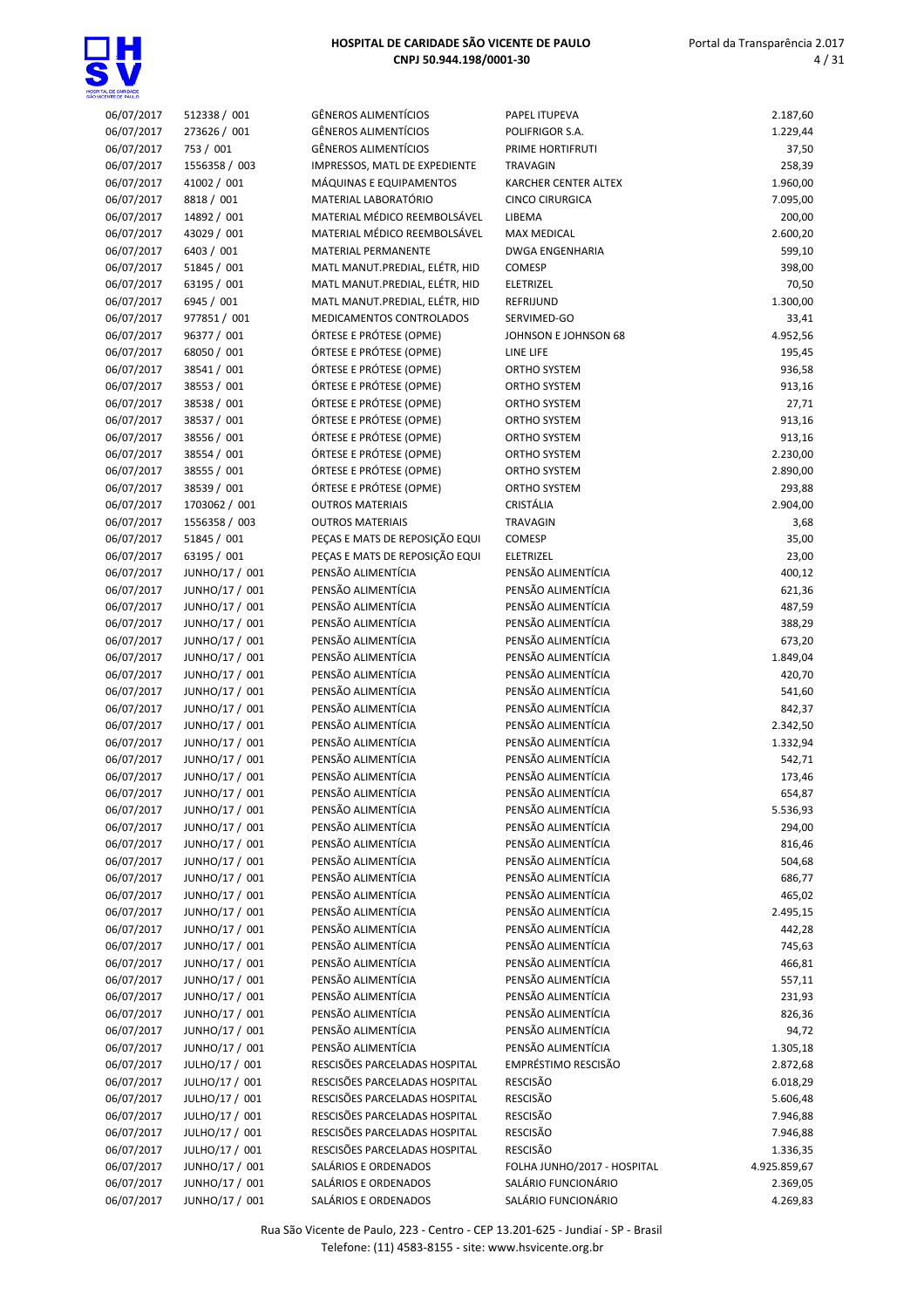

| 06/07/2017 | 846 / 001      | SERVIÇOS MÉDICOS - PJ          | <b>GRENDACC</b>                  | 80.000,00  |
|------------|----------------|--------------------------------|----------------------------------|------------|
| 06/07/2017 | 99 / 001       | SERVIÇOS PREST - PJ - HOSP     | <b>BIO INFINITY</b>              | 2.214,00   |
| 06/07/2017 | 100/001        | SERVIÇOS PREST - PJ - HOSP     | <b>BIO INFINITY</b>              | 2.367,00   |
| 06/07/2017 | 3624 / 001     | SERVIÇOS PREST - PJ - HOSP     | <b>REI DO ENTULHO</b>            | 213,86     |
| 06/07/2017 | 22134 / 001    | UTENSÍLIOS/PEÇAS DE INFORMÁTIC | <b>CRYSTAL INFORMÁT</b>          | 100,00     |
| 06/07/2017 | JUNHO/17 / 001 | VRS A REPASSAR-FOLHA-HOSP      | CONTRIBUIÇÃO CONFEDERATIVA       | 9.998,73   |
|            |                |                                |                                  |            |
| 07/07/2017 | 125/001        | <b>DESPESAS FINANCEIRAS</b>    | <b>MPFL</b>                      | 0,01       |
| 07/07/2017 | 221/001        | DESPESAS FINANCEIRAS           | <b>OTOTORAX</b>                  | 0,01       |
| 07/07/2017 | 1423 / 001     | DESPESAS FINANCEIRAS           | <b>PROMEDIC</b>                  | 0,01       |
| 07/07/2017 | 110724 / 001   | DROGAS E MEDICAMENTOS          | ABL                              | 9.640,00   |
| 07/07/2017 | 37835 / 001    | DROGAS E MEDICAMENTOS          | <b>ASTRA FARMA</b>               | 16.321,25  |
| 07/07/2017 | 156778 / 001   | DROGAS E MEDICAMENTOS          | <b>ATIVA COMERCIAL</b>           | 3.764,61   |
| 07/07/2017 | 38747 / 001    | <b>DROGAS E MEDICAMENTOS</b>   | AUROBINDO PHARMA                 | 1.755,00   |
| 07/07/2017 | 159608 / 001   | DROGAS E MEDICAMENTOS          | CRISMED                          | 8.202,00   |
| 07/07/2017 | 84912 / 001    | DROGAS E MEDICAMENTOS          | DIMACI/SP                        | 2.567,20   |
| 07/07/2017 | 582508 / 001   | DROGAS E MEDICAMENTOS          | <b>EMPÓRIO</b>                   | 2.283,00   |
| 07/07/2017 | 1181285 / 001  | DROGAS E MEDICAMENTOS          | <b>EUROFARMA</b>                 | 1.866,48   |
| 07/07/2017 | 275235 / 002   | DROGAS E MEDICAMENTOS          | MEDCOMERCE                       | 5.162,02   |
| 07/07/2017 | 13850 / 001    | DROGAS E MEDICAMENTOS          | MGMED PRODUTOS HOSPI             | 7.893,80   |
| 07/07/2017 | 2868 / 001     | DROGAS E MEDICAMENTOS          | MUNDIMED DIST HOSP               | 2.566,80   |
| 07/07/2017 | 42034 / 001    | DROGAS E MEDICAMENTOS          | <b>OPEM</b>                      | 7.500,00   |
| 07/07/2017 | 70873 / 001    | DROGAS E MEDICAMENTOS          | PROMEFARMA                       | 1.028,00   |
| 07/07/2017 | 18520 / 001    | <b>DROGAS E MEDICAMENTOS</b>   | SAMTEC                           | 2.402,00   |
| 07/07/2017 | 37675 / 001    | DROGAS E MEDICAMENTOS          | SUPERMED FINAL 07                | 1.493,74   |
| 07/07/2017 | 319580 / 001   | DROGAS E MEDICAMENTOS          | WERBRAN                          | 702,02     |
| 07/07/2017 | JUNHO/17 / 001 | <b>FGTS HOSPITAL</b>           | FGTS FOLHA JUNHO/2017 - APRENDIZ | 281,54     |
| 07/07/2017 | JUNHO/17 / 001 | <b>FGTS HOSPITAL</b>           | FGTS FOLHA JUNHO/2017 - HOSPITAL | 548.743,32 |
| 07/07/2017 | 144286 / 001   | <b>GÊNEROS ALIMENTÍCIOS</b>    | <b>ACF BRASIL</b>                | 366,75     |
| 07/07/2017 | 23825 / 001    | GÊNEROS ALIMENTÍCIOS           | <b>BANCA CODARIM</b>             | 180,45     |
| 07/07/2017 | 88319 / 001    | GÊNEROS ALIMENTÍCIOS           | CAFE CAIÇARA                     | 875,00     |
| 07/07/2017 | 133579 / 001   | <b>GÊNEROS ALIMENTÍCIOS</b>    | COPOLFOOD COM PROD               | 1.829,78   |
|            |                |                                |                                  |            |
| 07/07/2017 | 279897 / 001   | <b>GÊNEROS ALIMENTÍCIOS</b>    | FRIOS DADO FINAL 54              | 550,00     |
| 07/07/2017 | 74670 / 001    | GÊNEROS ALIMENTÍCIOS           | <b>OVOS PRETI</b>                | 288,00     |
| 07/07/2017 | 760 / 001      | <b>GÊNEROS ALIMENTÍCIOS</b>    | PRIME HORTIFRUTI                 | 85,95      |
| 07/07/2017 | 2056 / 001     | LOCAÇÃO (EQUIP, MAQ. ESPACO)   | E.G.M. ENG                       | 3.497,26   |
| 07/07/2017 | 2058 / 001     | LOCAÇÃO (EQUIP, MAQ. ESPACO)   | E.G.M. ENG                       | 1.250,00   |
| 07/07/2017 | 2057 / 001     | LOCAÇÃO (EQUIP, MAQ. ESPACO)   | E.G.M. ENG                       | 950,00     |
| 07/07/2017 | 73487 / 001    | MANUTENÇÃO E CONSERVAÇÃO       | AREA DISTRIBUIDORA               | 45,02      |
| 07/07/2017 | 120215 / 002   | MATERIAL DE LAVANDERIA         | CIRUR SÃO JOSÉ 04                | 1.553,51   |
| 07/07/2017 | 122333 / 001   | MATERIAL DE LAVANDERIA         | CIRUR SÃO JOSÉ 04                | 1.812,44   |
| 07/07/2017 | 512851 / 001   | MATERIAL DE LIMPEZA            | PAPEL ITUPEVA                    | 1.480,00   |
| 07/07/2017 | 122333 / 001   | MATERIAL MÉDICO REEMBOLSÁVEL   | CIRUR SÃO JOSÉ 04                | 11.309,94  |
| 07/07/2017 | 120215 / 002   | MATERIAL MÉDICO REEMBOLSÁVEL   | CIRUR SÃO JOSÉ 04                | 7.330,19   |
| 07/07/2017 | 829359 / 001   | MATERIAL MÉDICO REEMBOLSÁVEL   | CIRÚRGICA FERNANDES              | 3.100,50   |
| 07/07/2017 | 42225 / 001    | MATERIAL MÉDICO REEMBOLSÁVEL   | <b>DE PAULI</b>                  | 531,44     |
| 07/07/2017 | 759576 / 001   | MATERIAL MÉDICO REEMBOLSÁVEL   | DUPATRI CNPJ 26 GO               | 573,12     |
| 07/07/2017 | 200839 / 001   | MATERIAL MÉDICO REEMBOLSÁVEL   | POLAR FIX                        | 852,84     |
| 07/07/2017 | 322693 / 001   | MATERIAL MÉDICO REEMBOLSÁVEL   | SUPRIMED                         | 514,02     |
| 07/07/2017 | 73487 / 001    | MATL MANUT.PREDIAL, ELÉTR, HID | AREA DISTRIBUIDORA               | 368,56     |
| 07/07/2017 | 279725 / 001   | MATL MANUT.PREDIAL, ELÉTR, HID | <b>RONDI</b>                     | 141,39     |
| 07/07/2017 | 37835 / 001    | MEDICAMENTOS CONTROLADOS       | ASTRA FARMA                      | 2.249,00   |
| 07/07/2017 | 156778 / 001   | MEDICAMENTOS CONTROLADOS       | ATIVA COMERCIAL                  | 33,00      |
| 07/07/2017 | 84912 / 001    | MEDICAMENTOS CONTROLADOS       | DIMACI/SP                        | 1.303,20   |
| 07/07/2017 | 84914 / 001    | MEDICAMENTOS CONTROLADOS       | DIMACI/SP                        | 2.010,00   |
| 07/07/2017 | 726158 / 001   | ÓRTESE E PRÓTESE (OPME)        | <b>BIOTRONIK</b>                 | 1.500,00   |
| 07/07/2017 | 582317 / 001   | ÓRTESE E PRÓTESE (OPME)        | <b>EMPÓRIO</b>                   | 150,00     |
| 07/07/2017 | 36107 / 001    | ÓRTESE E PRÓTESE (OPME)        | MEDICAL CAMP                     | 3.086,19   |
|            |                |                                |                                  |            |
| 07/07/2017 | 36052 / 001    | ÓRTESE E PRÓTESE (OPME)        | MEDICAL CAMP                     | 2.311,19   |
| 07/07/2017 | 36117 / 001    | ÓRTESE E PRÓTESE (OPME)        | MEDICAL CAMP                     | 5.197,70   |
| 07/07/2017 | 38563 / 001    | ÓRTESE E PRÓTESE (OPME)        | ORTHO SYSTEM                     | 299,90     |
| 07/07/2017 | 73487 / 001    | PEÇAS E MATS DE REPOSIÇÃO EQUI | AREA DISTRIBUIDORA               | 88,60      |
| 07/07/2017 | 37666 / 001    | PEÇAS E MATS DE REPOSIÇÃO EQUI | <b>OXILUZ</b>                    | 2.696,00   |
| 07/07/2017 | 3/001          | SERVIÇOS MÉDICOS - PJ          | ABREU COSTA                      | 1.032,35   |
| 07/07/2017 | 81 / 001       | SERVIÇOS MÉDICOS - PJ          | ADVANCE                          | 1.220,05   |
| 07/07/2017 | 30 / 001       | SERVIÇOS MÉDICOS - PJ          | <b>AMARAL ALVES</b>              | 8.540,35   |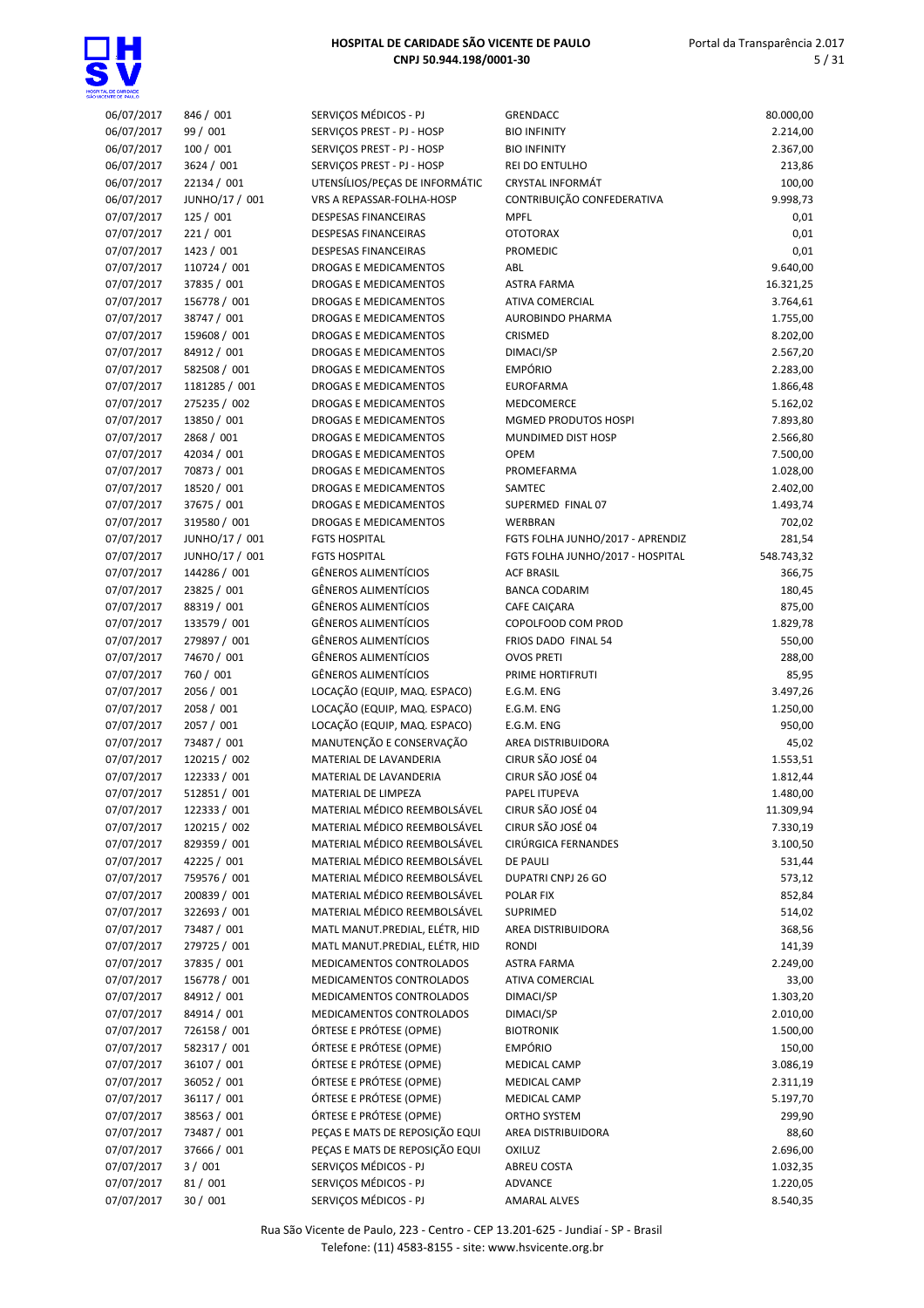

| 07/07/2017 | 205 / 001  | SERVIÇOS MÉDICOS - PJ | AMAV                        | 1.173,12  |
|------------|------------|-----------------------|-----------------------------|-----------|
| 07/07/2017 | 46 / 001   | SERVIÇOS MÉDICOS - PJ | ANDRÉ ESAU                  | 1.220,05  |
| 07/07/2017 | 157 / 001  | SERVIÇOS MÉDICOS - PJ | ANDRÉ LUIS                  | 2.815,50  |
| 07/07/2017 | 156 / 001  | SERVIÇOS MÉDICOS - PJ | ANDRÉ LUIS                  | 11.848,56 |
| 07/07/2017 | 19 / 001   | SERVIÇOS MÉDICOS - PJ | ANDRÉ VERTUAN               | 1.173,12  |
| 07/07/2017 | 14 / 001   | SERVIÇOS MÉDICOS - PJ | ANNA CLARA HEBLING          | 2.625,00  |
| 07/07/2017 | 15 / 001   | SERVIÇOS MÉDICOS - PJ | ANNA CLARA HEBLING          | 625,00    |
| 07/07/2017 | 14 / 001   | SERVIÇOS MÉDICOS - PJ | ARIANNIS OCANA DOMIN        | 3.675,00  |
| 07/07/2017 | 18 / 001   | SERVIÇOS MÉDICOS - PJ | ARRELARO SERVCS MED         | 1.250,00  |
| 07/07/2017 | 15 / 001   | SERVIÇOS MÉDICOS - PJ | <b>BENTO BERG</b>           | 6.400,00  |
| 07/07/2017 | 34 / 001   | SERVIÇOS MÉDICOS - PJ | <b>BRUNA DIAS</b>           | 2.064,70  |
| 07/07/2017 | 74 / 001   | SERVIÇOS MÉDICOS - PJ | <b>BRUNA FERNANDES</b>      | 4.692,50  |
|            | 88 / 001   | SERVIÇOS MÉDICOS - PJ | C E J SERVCS MÉDICOS        |           |
| 07/07/2017 |            | SERVIÇOS MÉDICOS - PJ | C E J SERVÇS MÉDICOS        | 16.259,51 |
| 07/07/2017 | 89 / 001   |                       |                             | 1.830,07  |
| 07/07/2017 | 90 / 001   | SERVIÇOS MÉDICOS - PJ | C E J SERVÇS MÉDICOS        | 2.252,40  |
| 07/07/2017 | 100 / 001  | SERVIÇOS MÉDICOS - PJ | CABRAL VIEIRIA              | 985,42    |
| 07/07/2017 | 101/001    | SERVIÇOS MÉDICOS - PJ | CABRAL VIEIRIA              | 524,42    |
| 07/07/2017 | 99 / 001   | SERVIÇOS MÉDICOS - PJ | CABRAL VIEIRIA              | 4.927,12  |
| 07/07/2017 | 98 / 001   | SERVIÇOS MÉDICOS - PJ | CABRAL VIEIRIA              | 3.448,98  |
| 07/07/2017 | 383 / 001  | SERVIÇOS MÉDICOS - PJ | CAETANO                     | 595,94    |
| 07/07/2017 | 379 / 001  | SERVIÇOS MÉDICOS - PJ | CAETANO                     | 2.346,25  |
| 07/07/2017 | 378 / 001  | SERVIÇOS MÉDICOS - PJ | CAETANO                     | 12.904,37 |
| 07/07/2017 | 90 / 001   | SERVIÇOS MÉDICOS - PJ | <b>CAROLINE MORALES</b>     | 5.349,45  |
| 07/07/2017 | 26/001     | SERVIÇOS MÉDICOS - PJ | CÉLIA CRISTINA              | 4.129,40  |
| 07/07/2017 | 7/001      | SERVIÇOS MÉDICOS - PJ | <b>CEZAR LOPES</b>          | 985,42    |
| 07/07/2017 | 8/001      | SERVIÇOS MÉDICOS - PJ | <b>CEZAR LOPES</b>          | 1.032,35  |
| 07/07/2017 | 387 / 001  | SERVIÇOS MÉDICOS - PJ | CLIN MED LUCISANO BI        | 6.757,20  |
| 07/07/2017 | 655 / 001  | SERVIÇOS MÉDICOS - PJ | CLÍNICA CARDIOLÓGICA        | 6.607,04  |
| 07/07/2017 | 14/001     | SERVIÇOS MÉDICOS - PJ | CLÍNICA MÉDICA SANTO        | 3.378,60  |
| 07/07/2017 | 16/001     | SERVIÇOS MÉDICOS - PJ | CLÍNICA MÉDICA SANTO        | 5.865,62  |
| 07/07/2017 | 88 / 001   | SERVIÇOS MÉDICOS - PJ | <b>CLOVES E ADALBERTO</b>   | 2.346,25  |
| 07/07/2017 | 28 / 001   | SERVIÇOS MÉDICOS - PJ | DAYANE                      | 12.904,37 |
| 07/07/2017 | 9/001      | SERVIÇOS MÉDICOS - PJ | E M FUJI                    | 9.854,25  |
| 07/07/2017 | 48 / 001   | SERVIÇOS MÉDICOS - PJ | <b>FAGANELLI</b>            | 3.322,29  |
| 07/07/2017 | 48 / 001   | SERVIÇOS MÉDICOS - PJ | <b>FARIA GOMES</b>          | 14.781,37 |
| 07/07/2017 | 28 / 001   | SERVIÇOS MÉDICOS - PJ | FBN                         | 1.759,68  |
| 07/07/2017 | 30 / 001   | SERVIÇOS MÉDICOS - PJ | <b>FBN</b>                  | 12.669,75 |
| 07/07/2017 | 29 / 001   | SERVIÇOS MÉDICOS - PJ | <b>FBN</b>                  | 3.519,37  |
| 07/07/2017 | 59 / 001   | SERVIÇOS MÉDICOS - PJ | <b>FERNANDES DE OLIVEIR</b> | 2.064,70  |
| 07/07/2017 | 164 / 001  | SERVIÇOS MÉDICOS - PJ | <b>FIUZA</b>                | 7.132,60  |
| 07/07/2017 | 126 / 001  | SERVIÇOS MÉDICOS - PJ | <b>FRANZON LOURES</b>       | 12.904,37 |
| 07/07/2017 | 214/001    | SERVIÇOS MÉDICOS - PJ | <b>FREDERICOS</b>           | 22.969,78 |
| 07/07/2017 | 215/001    | SERVIÇOS MÉDICOS - PJ | <b>FREDERICOS</b>           | 4.692,50  |
| 07/07/2017 | 20/001     | SERVIÇOS MÉDICOS - PJ | <b>GALVES</b>               | 12.482,05 |
| 07/07/2017 | 5/001      | SERVIÇOS MÉDICOS - PJ | GIOVANA SCACHETTI ME        | 2.100,00  |
| 07/07/2017 | 6/001      | SERVIÇOS MÉDICOS - PJ | GIOVANA SCACHETTI ME        | 10.900,00 |
| 07/07/2017 | 90 / 001   | SERVIÇOS MÉDICOS - PJ | <b>GRACIL</b>               | 6.100,25  |
| 07/07/2017 | 21/001     | SERVIÇOS MÉDICOS - PJ |                             | 17.221,47 |
|            |            | SERVIÇOS MÉDICOS - PJ | <b>GUARANA</b><br>HDM       | 5.161,75  |
| 07/07/2017 | 69 / 001   |                       |                             |           |
| 07/07/2017 | 60 / 001   | SERVICOS MÉDICOS - PJ | <b>HOLTZ</b>                | 5.330,68  |
| 07/07/2017 | 80 / 001   | SERVIÇOS MÉDICOS - PJ | <b>ICTUS</b>                | 16.597,38 |
| 07/07/2017 | 43 / 001   | SERVIÇOS MÉDICOS - PJ | JÉSSICA ALINE MOURA         | 14.288,67 |
| 07/07/2017 | 41/001     | SERVICOS MÉDICOS - PJ | <b>JHL</b>                  | 1.220,05  |
| 07/07/2017 | 1133 / 001 | SERVIÇOS MÉDICOS - PJ | JOHE                        | 2.252,40  |
| 07/07/2017 | 16/001     | SERVIÇOS MÉDICOS - PJ | LARISSA SHINEIDER           | 2.956,27  |
| 07/07/2017 | 26 / 001   | SERVIÇOS MÉDICOS - PJ | LEGHI SILVA                 | 2.956,27  |
| 07/07/2017 | 27 / 001   | SERVIÇOS MÉDICOS - PJ | LEGHI SILVA                 | 985,42    |
| 07/07/2017 | 52 / 001   | SERVIÇOS MÉDICOS - PJ | <b>LTA</b>                  | 1.200,00  |
| 07/07/2017 | 91/001     | SERVIÇOS MÉDICOS - PJ | LUCIANA VITTURI             | 5.724,85  |
| 07/07/2017 | 90 / 001   | SERVIÇOS MÉDICOS - PJ | LUCIANA VITTURI             | 2.463,56  |
| 07/07/2017 | 52 / 001   | SERVIÇOS MÉDICOS - PJ | MAIARA BRUNHARA             | 16.517,60 |
| 07/07/2017 | 27 / 001   | SERVIÇOS MÉDICOS - PJ | MALAGUTI                    | 15.766,80 |
| 07/07/2017 | 20 / 001   | SERVIÇOS MÉDICOS - PJ | MARCELA SCHWARZ             | 525,00    |
| 07/07/2017 | 21/001     | SERVIÇOS MÉDICOS - PJ | MARCELA SCHWARZ             | 14.650,00 |
| 07/07/2017 | 57 / 001   | SERVIÇOS MÉDICOS - PJ | MARCOS SILVA QUEIROZ        | 6.194,10  |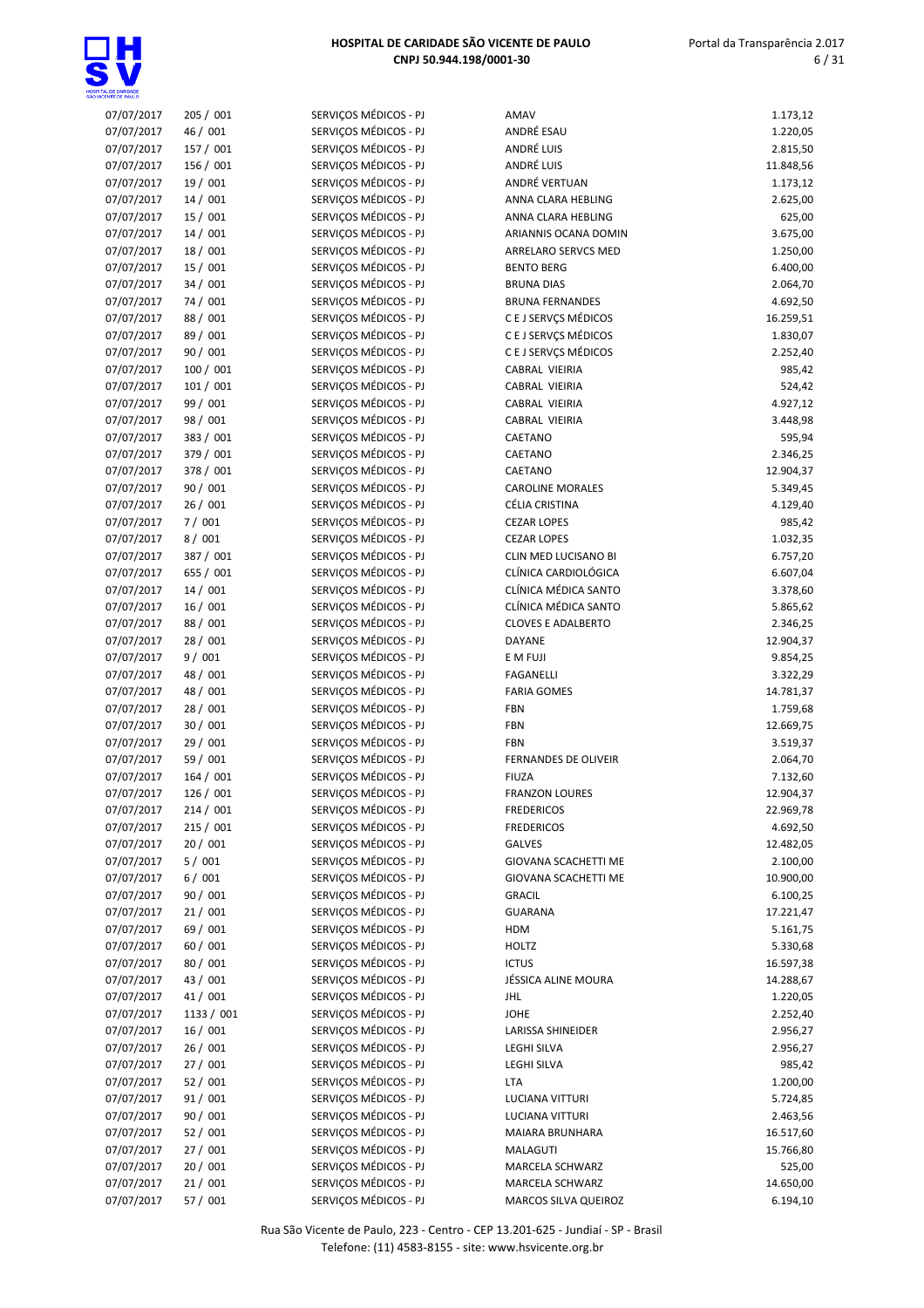

| 07/07/2017               | 224 / 001                    | SERVIÇOS MÉDICOS - PJ        | <b>MAX MED</b>                    | 1.759,68              |
|--------------------------|------------------------------|------------------------------|-----------------------------------|-----------------------|
| 07/07/2017               | 6/001                        | SERVIÇOS MÉDICOS - PJ        | MED CAMPOS SERVIÇOS               | 6.100,25              |
| 07/07/2017               | 1/001                        | SERVIÇOS MÉDICOS - PJ        | MEDVIDA                           | 985,42                |
| 07/07/2017               | 672 / 001                    | SERVIÇOS MÉDICOS - PJ        | <b>MILLAMONTE</b>                 | 4.927,12              |
| 07/07/2017               | 671 / 001                    | SERVIÇOS MÉDICOS - PJ        | <b>MILLAMONTE</b>                 | 3.050,12              |
| 07/07/2017               | 74 / 001                     | SERVIÇOS MÉDICOS - PJ        | MORAES MACEDO                     | 5.631,00              |
| 07/07/2017               | 125/001                      | SERVIÇOS MÉDICOS - PJ        | <b>MPFL</b>                       | 6.256,77              |
| 07/07/2017               | 584 / 001                    | SERVIÇOS MÉDICOS - PJ        | <b>NV</b>                         | 2.346,25              |
| 07/07/2017               | 583 / 001                    | SERVIÇOS MÉDICOS - PJ        | <b>NV</b>                         | 17.033,77             |
| 07/07/2017               | 27 / 001                     | SERVIÇOS MÉDICOS - PJ        | <b>OLMOS</b>                      | 1.173,12              |
| 07/07/2017               | 221/001                      | SERVIÇOS MÉDICOS - PJ        | <b>OTOTORAX</b>                   | 2.956,27              |
| 07/07/2017               | 115 / 001                    | SERVIÇOS MÉDICOS - PJ        | PAPS                              | 3.519,37              |
| 07/07/2017               | 38 / 001                     | SERVIÇOS MÉDICOS - PJ        | PC POLLI                          | 1.970,85              |
| 07/07/2017               | 1423 / 001                   | SERVIÇOS MÉDICOS - PJ        | <b>PROMEDIC</b>                   | 10.558,12             |
| 07/07/2017               | 18 / 001                     | SERVIÇOS MÉDICOS - PJ        | <b>ROMANO</b>                     | 1.050,00              |
| 07/07/2017               | 37 / 001                     | SERVIÇOS MÉDICOS - PJ        | SAIGA                             | 2.932,81              |
| 07/07/2017               | 102 / 001                    | SERVIÇOS MÉDICOS - PJ        | SALUT                             | 8.962,67              |
| 07/07/2017               | 51/001                       | SERVIÇOS MÉDICOS - PJ        | SILVA COELHO                      | 2.440,10              |
| 07/07/2017               | 26/001                       | SERVIÇOS MÉDICOS - PJ        | SOLINO E SOUZA                    | 2.463,56              |
| 07/07/2017               | 2/001                        | SERVIÇOS MÉDICOS - PJ        | STELLA BINNA                      | 3.150,00              |
| 07/07/2017               | 3/001                        | SERVIÇOS MÉDICOS - PJ        | <b>STELLA BINNA</b>               | 550,00                |
| 07/07/2017               | 65 / 001                     | SERVIÇOS MÉDICOS - PJ        | <b>TALLES RAVID</b>               | 6.944,90              |
| 07/07/2017               | 149 / 001                    | SERVIÇOS MÉDICOS - PJ        | THERMAL SAUDE                     | 985,42                |
| 07/07/2017               | 65 / 001                     | SERVIÇOS MÉDICOS - PJ        | <b>TMCM</b>                       | 5.865,62              |
| 07/07/2017               | 142 / 001                    | SERVIÇOS MÉDICOS - PJ        | <b>TORRES</b>                     | 5.677,92              |
| 07/07/2017               | 18 / 001                     | SERVIÇOS MÉDICOS - PJ        | TOSHIKAZU                         | 11.543,55             |
| 07/07/2017               | 19 / 001                     | SERVIÇOS MÉDICOS - PJ        | TOSHIKAZU                         | 2.346,25              |
| 07/07/2017               | 6/001                        | SERVIÇOS MÉDICOS - PJ        | VANESSA PRIVATO ME                | 550,00                |
| 07/07/2017               | 5/001                        | SERVIÇOS MÉDICOS - PJ        | VANESSA PRIVATO ME                | 3.150,00              |
| 07/07/2017               | 37 / 001                     | SERVIÇOS MÉDICOS - PJ        | <b>VECCHI MOREIRA</b>             | 1.173,12              |
| 07/07/2017               | 76 / 001                     | SERVIÇOS MÉDICOS - PJ        | VEGA                              | 4.927,12              |
| 07/07/2017               | 34 / 001                     | SERVIÇOS MÉDICOS - PJ        | <b>VIEIRA KUMAMOTO</b>            | 4.927,12              |
| 07/07/2017               | 117 / 001                    | SERVIÇOS MÉDICOS - PJ        | <b>WF JUNDIAI</b>                 | 3.472,45              |
| 07/07/2017               | 405 / 001                    | SERVIÇOS PREST - PJ - HOSP   | LIVIO TAGLIACARNE                 | 780,00                |
| 07/07/2017               | 337 / 001                    | SERVIÇOS PREST - PJ - HOSP   | <b>OXILUZ</b>                     | 1.952,92              |
| 07/07/2017               | 1597 / 001                   | SERVIÇOS PREST - PJ - HOSP   | <b>WILLTEK</b>                    | 5.000,00              |
| 10/07/2017               | 26468A / 001                 | ASSISTÊNCIA ODONTOLÓGICA     | <b>UNIODONTO</b>                  | 38.359,80             |
| 10/07/2017               | 74796 / 001                  | CONT DE MANUTENÇÃO-HOSP      | <b>PIXEON</b>                     | 1.394,56              |
| 10/07/2017               | PROCESSO                     | CONTINGÊNCIAS TRABALHISTAS   | PROCESSO TRABALHISTA              | 1.590,00              |
| 10/07/2017               | <b>PROCESSO</b>              | CONTINGÊNCIAS TRABALHISTAS   | PROCESSO TRABALHISTA              | 3.000,00              |
| 10/07/2017               | 74796 / 001                  | <b>DESPESAS FINANCEIRAS</b>  | <b>PIXEON</b>                     | 0,04                  |
| 10/07/2017               | 37950 / 001                  | DROGAS E MEDICAMENTOS        | ASTRA FARMA                       | 2.755,20              |
| 10/07/2017               | 21038 / 001                  | DROGAS E MEDICAMENTOS        | <b>BELIVE</b>                     | 2.276,00              |
| 10/07/2017               | 669230 / 001                 | <b>DROGAS E MEDICAMENTOS</b> | <b>BRAILE</b>                     | 1.516,80              |
| 10/07/2017               | 7870 / 001                   | DROGAS E MEDICAMENTOS        | CRISTAL                           | 11.689,90             |
| 10/07/2017               | 1705363 / 001                | DROGAS E MEDICAMENTOS        | CRISTÁLIA                         | 616,00                |
| 10/07/2017               | 148592 / 001                 | DROGAS E MEDICAMENTOS        | <b>DIMACI</b>                     | 2.393,80              |
| 10/07/2017               | 85023 / 001                  | DROGAS E MEDICAMENTOS        | DIMACI/SP                         | 1.242,75              |
| 10/07/2017               | 258386 / 001                 | DROGAS E MEDICAMENTOS        | ELI LILLY                         | 1.178,25              |
| 10/07/2017               | 162175 / 001                 | DROGAS E MEDICAMENTOS        | <b>FARMARIN</b>                   | 4.070,00              |
| 10/07/2017               | 55445 / 001                  | DROGAS E MEDICAMENTOS        | <b>FARMATER</b>                   | 1.086,70              |
| 10/07/2017               | 722714 / 001                 | DROGAS E MEDICAMENTOS        | FRESENIUS-MATRIZ                  | 1.665,00              |
| 10/07/2017               | 722670 / 001                 | DROGAS E MEDICAMENTOS        | FRESENIUS-MATRIZ                  | 540,00                |
| 10/07/2017               | 136125 / 002                 | DROGAS E MEDICAMENTOS        | KONIMAGEM COML LTDA               | 4.462,50              |
| 10/07/2017               | 1505681 / 001                | DROGAS E MEDICAMENTOS        | MAFRA FILIAL GO                   | 7.000,00              |
| 10/07/2017               | 1491009 / 001                | DROGAS E MEDICAMENTOS        | MAFRA FILIAL GO                   | 1.730,00              |
| 10/07/2017               | 1491056 / 001                | DROGAS E MEDICAMENTOS        | MAFRA FILIAL GO                   | 1.825,00              |
| 10/07/2017               | 1491008 / 001                | DROGAS E MEDICAMENTOS        | MAFRA FILIAL GO                   |                       |
| 10/07/2017               | 1491069 / 001                | DROGAS E MEDICAMENTOS        |                                   | 63,60                 |
| 10/07/2017               | 96719 / 001                  | DROGAS E MEDICAMENTOS        | MAFRA FILIAL GO                   | 33.231,48             |
| 10/07/2017               | 78986 / 001                  | DROGAS E MEDICAMENTOS        | SANOBIOL                          | 18.541,92             |
|                          | 3133 / 002                   | DROGAS E MEDICAMENTOS        | SANTA RITA<br>SOMMA RIO COM MEDIC | 910,00                |
| 10/07/2017               |                              | DROGAS E MEDICAMENTOS        |                                   | 6.114,00              |
| 10/07/2017               | 46656 / 001<br>1665658 / 001 | ENERGIA ELÉTRICA             | VERBENNA<br><b>CPFL</b>           | 1.828,10<br>61.033,77 |
| 10/07/2017<br>10/07/2017 |                              | FILMES E QUÍMICOS            |                                   | 2.410,56              |
|                          | 38003 / 001                  |                              | SUPERMED FINAL 07                 |                       |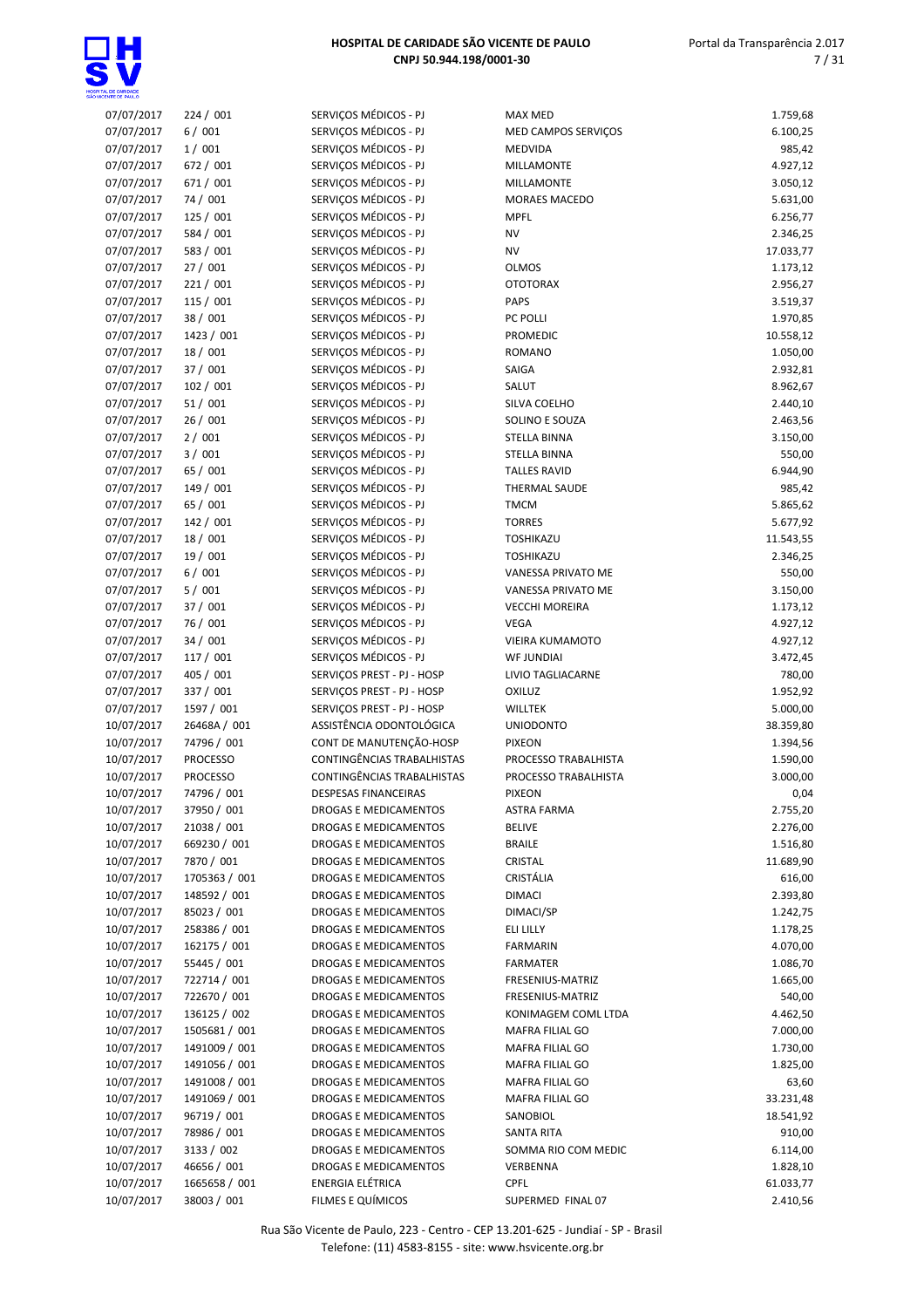

## Portal da Transparência 2.017 8 / 31

| 10/07/2017 | 03/60 / 001                  | FINANCIAMENTOS BANCÁRIOS                   | CAIXA ECONÔMICA FEDE        | 492.072,94            |
|------------|------------------------------|--------------------------------------------|-----------------------------|-----------------------|
| 10/07/2017 | 23856 / 001                  | <b>GÊNEROS ALIMENTÍCIOS</b>                | <b>BANCA CODARIM</b>        | 282,35                |
| 10/07/2017 | 23843 / 001                  | GÊNEROS ALIMENTÍCIOS                       | <b>BANCA CODARIM</b>        | 77,50                 |
| 10/07/2017 | 88402 / 001                  | GÊNEROS ALIMENTÍCIOS                       | CAFÉ CAIÇARA                | 1.587,00              |
| 10/07/2017 | 9186 / 001                   | <b>GÊNEROS ALIMENTÍCIOS</b>                | <b>COSTA HORTI FINAL 17</b> | 235,30                |
| 10/07/2017 | 9220 / 001                   | <b>GÊNEROS ALIMENTÍCIOS</b>                | <b>COSTA HORTI FINAL 17</b> | 245,80                |
| 10/07/2017 | 8838 / 001                   | GÊNEROS ALIMENTÍCIOS                       | <b>FABRICIO UTENSÍLIOS</b>  | 335,82                |
| 10/07/2017 | 703362 / 001                 | GÊNEROS ALIMENTÍCIOS                       | FRESENIUS-MATRIZ            | 6.435,00              |
| 10/07/2017 | 703373 / 001                 | GÊNEROS ALIMENTÍCIOS                       | FRESENIUS-MATRIZ            | 17.015,50             |
| 10/07/2017 | 703370 / 002                 | GÊNEROS ALIMENTÍCIOS                       | FRESENIUS-MATRIZ            | 2.466,64              |
| 10/07/2017 | 2260595 / 001                | <b>GÊNEROS ALIMENTÍCIOS</b>                | <b>FRIBOI FILIAL</b>        | 3.240,58              |
| 10/07/2017 | 15640 / 001                  | <b>GÊNEROS ALIMENTÍCIOS</b>                | HUMANA ALIM SOROCABA        | 1.710,00              |
| 10/07/2017 | 1357418 / 002                | <b>GÊNEROS ALIMENTÍCIOS</b>                | <b>IMPAKTO</b>              | 53,75                 |
| 10/07/2017 | 136995 / 001                 | <b>GÊNEROS ALIMENTÍCIOS</b>                | <b>JCA FOODS</b>            | 323,70                |
| 10/07/2017 | 395210 / 001                 | GÊNEROS ALIMENTÍCIOS                       | <b>MAFRA MATRIZ</b>         | 4.277,70              |
| 10/07/2017 | 74684 / 001                  | <b>GÊNEROS ALIMENTÍCIOS</b>                | <b>OVOS PRETI</b>           | 672,00                |
| 10/07/2017 | 770 / 001                    | <b>GÊNEROS ALIMENTÍCIOS</b>                | PRIME HORTIFRUTI            | 110,30                |
| 10/07/2017 | 763 / 001                    | GÊNEROS ALIMENTÍCIOS                       | PRIME HORTIFRUTI            | 619,20                |
| 10/07/2017 | 176914 / 001                 | <b>GÊNEROS ALIMENTÍCIOS</b>                | SANNA COM ALIMENTOS         | 1.233,57              |
| 10/07/2017 | 1771671 / 001                | <b>GÊNEROS ALIMENTÍCIOS</b>                | SERRAMAR                    | 644,94                |
| 10/07/2017 | 1770111 / 001                | <b>GÊNEROS ALIMENTÍCIOS</b>                | SERRAMAR                    | 494,45                |
| 10/07/2017 | 1773542 / 001                | <b>GÊNEROS ALIMENTÍCIOS</b>                | SERRAMAR                    | 494,45                |
| 10/07/2017 | 67835 / 001                  | <b>GÊNEROS ALIMENTÍCIOS</b>                | <b>TERRÃO</b>               | 712,00                |
| 10/07/2017 | 12376 / 001                  | <b>GÊNEROS ALIMENTÍCIOS</b>                | VIEIRA E COUTO PESCA        | 716,80                |
| 10/07/2017 | 395 / 001                    | IMPRESSOS, MATL DE EXPEDIENTE              | <b>FIORAVANTI</b>           | 144,00                |
| 10/07/2017 | 03/12 / 001                  | LOCAÇÃO DE IMÓVEIS                         | IMOBILIÁRIA COLINA          | 3.188,15              |
| 10/07/2017 | 03/12 / 001                  | LOCAÇÃO DE IMÓVEIS                         | IMOBILIÁRIA-COLINA          |                       |
| 10/07/2017 | 435534 / 001                 | MATERIAL DE LIMPEZA                        |                             | 3.188,16<br>12.783,90 |
| 10/07/2017 |                              |                                            | AMADE<br><b>AMADE</b>       |                       |
|            | 435535 / 001<br>391343 / 001 | MATERIAL DE LIMPEZA<br>MATERIAL DE LIMPEZA | <b>COLUMBIA</b>             | 2.157,00              |
| 10/07/2017 |                              | MATERIAL DE LIMPEZA                        | NOVA JOMA                   | 913,50                |
| 10/07/2017 | 119 / 001                    |                                            |                             | 643,63                |
| 10/07/2017 | 492364 / 001                 | MATERIAL DE LIMPEZA                        | PROLIM<br><b>TERRÃO</b>     | 11.230,80             |
| 10/07/2017 | 67835 / 001                  | MATERIAL DE LIMPEZA                        |                             | 428,50                |
| 10/07/2017 | 85344 / 001                  | MATERIAL MÉDICO REEMBOLSÁVEL               | <b>BACE</b>                 | 1.040,00              |
| 10/07/2017 | 590439 / 001                 | MATERIAL MÉDICO REEMBOLSÁVEL               | <b>BAXTER</b>               | 6.288,00              |
| 10/07/2017 | 120265 / 002                 | MATERIAL MÉDICO REEMBOLSÁVEL               | CIRUR SÃO JOSÉ 04           | 1.608,00              |
| 10/07/2017 | 122665 / 001                 | MATERIAL MÉDICO REEMBOLSÁVEL               | CIRUR SÃO JOSÉ 04           | 208,82                |
| 10/07/2017 | 120342 / 002                 | MATERIAL MÉDICO REEMBOLSÁVEL               | CIRUR SÃO JOSÉ 04           | 742,24                |
| 10/07/2017 | 819351 / 001                 | MATERIAL MÉDICO REEMBOLSÁVEL               | CIRÚRGICA FERNANDES         | 31.754,99             |
| 10/07/2017 | 28898 / 001                  | MATERIAL MÉDICO REEMBOLSÁVEL               | EXPRESSMEDICAL              | 900,00                |
| 10/07/2017 | 722670 / 001                 | MATERIAL MÉDICO REEMBOLSÁVEL               | <b>FRESENIUS-MATRIZ</b>     | 904,20                |
| 10/07/2017 | 3280 / 001                   | MATERIAL MÉDICO REEMBOLSÁVEL               | INOVA COML HOSPITALA        | 14.628,00             |
| 10/07/2017 | 136125 / 002                 | MATERIAL MÉDICO REEMBOLSÁVEL               | KONIMAGEM COML LTDA         | 325,00                |
| 10/07/2017 | 43085 / 001                  | MATERIAL MÉDICO REEMBOLSÁVEL               | MAX MEDICAL                 | 901,20                |
| 10/07/2017 | 12744 / 001                  | MATERIAL MÉDICO REEMBOLSÁVEL               | MEDICAL PANIAGUA            | 900,00                |
| 10/07/2017 | 119 / 001                    | MATERIAL MÉDICO REEMBOLSÁVEL               | NOVA JOMA                   | 396,08                |
| 10/07/2017 | 982100 / 001                 | MATERIAL MÉDICO REEMBOLSÁVEL               | SERVIMED-GO                 | 625,00                |
| 10/07/2017 | 14514 / 001                  | MATERIAL MÉDICO REEMBOLSÁVEL               | <b>VOLPI</b>                | 3.960,01              |
| 10/07/2017 | 1491057 / 001                | MEDICAMENTOS CONTROLADOS                   | MAFRA FILIAL GO             | 770,00                |
| 10/07/2017 | 726765 / 001                 | ÓRTESE E PRÓTESE (OPME)                    | <b>BIOTRONIK</b>            | 2.034,50              |
| 10/07/2017 | 726360 / 001                 | ÓRTESE E PRÓTESE (OPME)                    | <b>BIOTRONIK</b>            | 4.569,00              |
| 10/07/2017 | 191272 / 001                 | ÓRTESE E PRÓTESE (OPME)                    | CARDIO MEDICAL              | 2.800,00              |
| 10/07/2017 | 191178 / 001                 | ÓRTESE E PRÓTESE (OPME)                    | <b>CARDIO MEDICAL</b>       | 195,45                |
| 10/07/2017 | 582789 / 001                 | ÓRTESE E PRÓTESE (OPME)                    | <b>EMPÓRIO</b>              | 2.828,00              |
| 10/07/2017 | 582705 / 001                 | ÓRTESE E PRÓTESE (OPME)                    | <b>EMPÓRIO</b>              | 1.287,00              |
| 10/07/2017 | 582654 / 001                 | ÓRTESE E PRÓTESE (OPME)                    | <b>EMPÓRIO</b>              | 1.033,00              |
| 10/07/2017 | 582968 / 001                 | ÓRTESE E PRÓTESE (OPME)                    | <b>EMPÓRIO</b>              | 1.287,00              |
| 10/07/2017 | 103474 / 002                 | ÓRTESE E PRÓTESE (OPME)                    | <b>ERECTA</b>               | 475,00                |
| 10/07/2017 | 103472 / 002                 | ÓRTESE E PRÓTESE (OPME)                    | ERECTA                      | 2.564,59              |
| 10/07/2017 | 103473 / 002                 | ÓRTESE E PRÓTESE (OPME)                    | <b>ERECTA</b>               | 475,00                |
| 10/07/2017 | 103362 / 002                 | ÓRTESE E PRÓTESE (OPME)                    | ERECTA                      | 1.005,00              |
| 10/07/2017 | 103404 / 002                 | ÓRTESE E PRÓTESE (OPME)                    | <b>ERECTA</b>               | 5.682,95              |
| 10/07/2017 | 103476 / 002                 | ÓRTESE E PRÓTESE (OPME)                    | <b>ERECTA</b>               | 1.005,00              |
| 10/07/2017 | 103475 / 002                 | ÓRTESE E PRÓTESE (OPME)                    | ERECTA                      | 530,00                |
| 10/07/2017 | 103416 / 002                 | ÓRTESE E PRÓTESE (OPME)                    | ERECTA                      | 2.678,62              |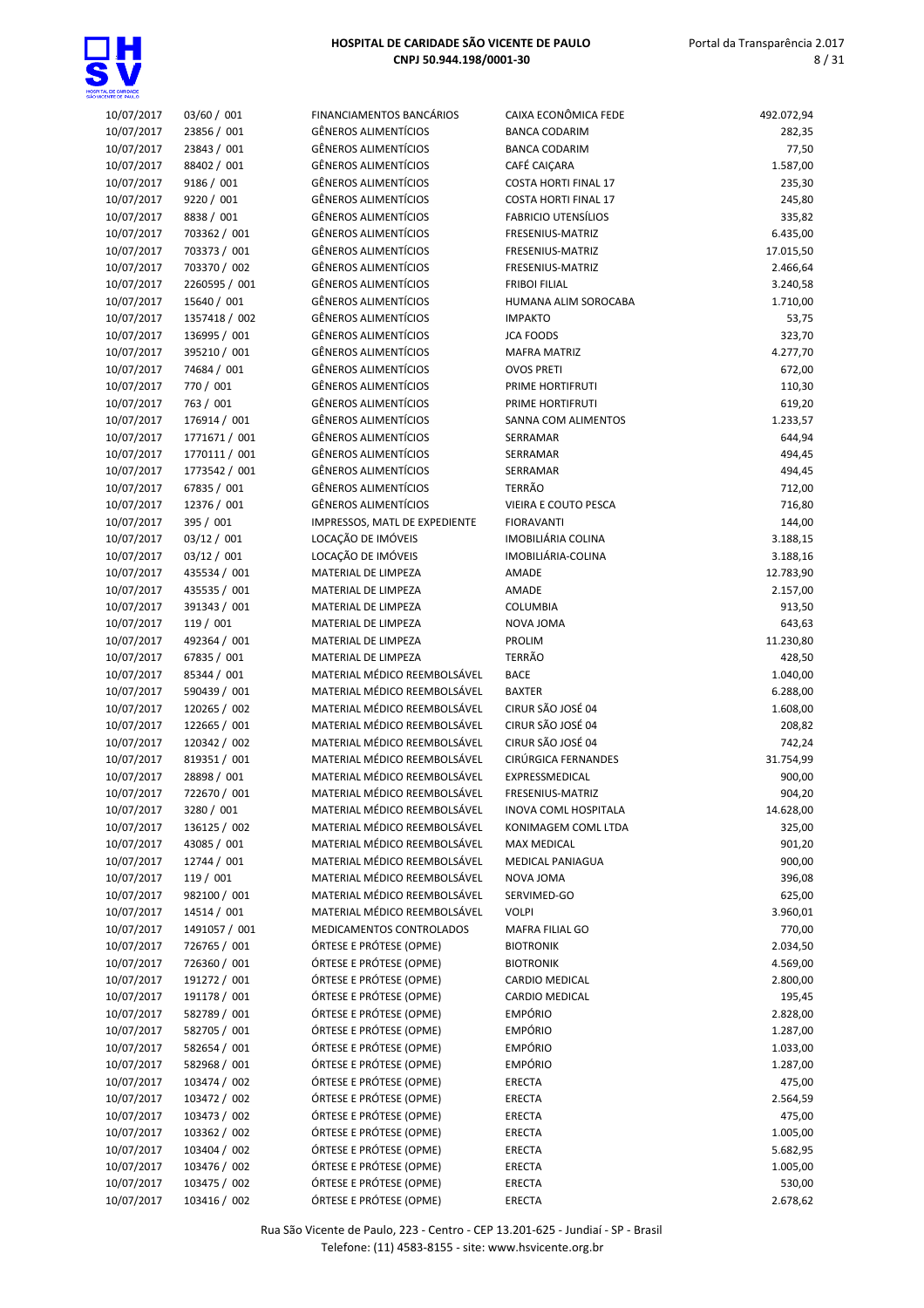

| 10/07/2017 | 8281 / 001           | ÓRTESE E PRÓTESE (OPME)        | <b>EVMED</b>                       | 360,00     |
|------------|----------------------|--------------------------------|------------------------------------|------------|
| 10/07/2017 | 8247 / 001           | ÓRTESE E PRÓTESE (OPME)        | <b>EVMED</b>                       | 224,00     |
| 10/07/2017 | 8282 / 001           | ÓRTESE E PRÓTESE (OPME)        | <b>EVMED</b>                       | 180,00     |
| 10/07/2017 | 49462 / 001          | ÓRTESE E PRÓTESE (OPME)        | MAQUET CARDIOPUL                   | 900,00     |
| 10/07/2017 | 3706 / 001           | ÓRTESE E PRÓTESE (OPME)        | <b>MERIL</b>                       | 2.534,50   |
| 10/07/2017 | 3693 / 001           | ÓRTESE E PRÓTESE (OPME)        | MERIL                              | 4.569,00   |
| 10/07/2017 | 3688 / 001           | ÓRTESE E PRÓTESE (OPME)        | MERIL                              | 2.034,50   |
| 10/07/2017 | 3690 / 001           | ÓRTESE E PRÓTESE (OPME)        | <b>MERIL</b>                       | 2.034,50   |
| 10/07/2017 | 3689 / 001           | ÓRTESE E PRÓTESE (OPME)        | <b>MERIL</b>                       | 500,00     |
|            | 3687 / 001           | ÓRTESE E PRÓTESE (OPME)        |                                    |            |
| 10/07/2017 |                      |                                | <b>MERIL</b>                       | 500,00     |
| 10/07/2017 | 3691 / 001           | ÓRTESE E PRÓTESE (OPME)        | <b>MERIL</b>                       | 2.034,50   |
| 10/07/2017 | 3705 / 001           | ÓRTESE E PRÓTESE (OPME)        | <b>MERIL</b>                       | 2.534,50   |
| 10/07/2017 | 38679 / 001          | ÓRTESE E PRÓTESE (OPME)        | ORTHO SYSTEM                       | 330,45     |
| 10/07/2017 | 38605 / 001          | ÓRTESE E PRÓTESE (OPME)        | ORTHO SYSTEM                       | 183,81     |
| 10/07/2017 | 38674 / 001          | ÓRTESE E PRÓTESE (OPME)        | ORTHO SYSTEM                       | 764,34     |
| 10/07/2017 | 38671 / 001          | ÓRTESE E PRÓTESE (OPME)        | ORTHO SYSTEM                       | 599,80     |
| 10/07/2017 | 38680 / 001          | ÓRTESE E PRÓTESE (OPME)        | <b>ORTHO SYSTEM</b>                | 764,34     |
| 10/07/2017 | 38688 / 001          | ÓRTESE E PRÓTESE (OPME)        | <b>ORTHO SYSTEM</b>                | 778,37     |
| 10/07/2017 | 38675 / 001          | ÓRTESE E PRÓTESE (OPME)        | <b>ORTHO SYSTEM</b>                | 214,46     |
| 10/07/2017 | 38673 / 001          | ÓRTESE E PRÓTESE (OPME)        | ORTHO SYSTEM                       | 936,58     |
| 10/07/2017 | 38678 / 001          | ÓRTESE E PRÓTESE (OPME)        | <b>ORTHO SYSTEM</b>                | 202,06     |
| 10/07/2017 | 38676 / 001          | ÓRTESE E PRÓTESE (OPME)        | <b>ORTHO SYSTEM</b>                | 459,29     |
| 10/07/2017 | 38669 / 001          | ÓRTESE E PRÓTESE (OPME)        | <b>ORTHO SYSTEM</b>                | 5.410,00   |
| 10/07/2017 |                      | ÓRTESE E PRÓTESE (OPME)        | <b>ORTHO SYSTEM</b>                | 5.410,00   |
|            | 38672 / 001          |                                |                                    |            |
| 10/07/2017 | 78472 / 001          | ÓRTESE E PRÓTESE (OPME)        | PLANTÃO MÉDICO                     | 488,38     |
| 10/07/2017 | 78471 / 001          | ÓRTESE E PRÓTESE (OPME)        | PLANTÃO MÉDICO                     | 195,45     |
| 10/07/2017 | 78474 / 001          | ÓRTESE E PRÓTESE (OPME)        | PLANTÃO MÉDICO                     | 488,38     |
| 10/07/2017 | MAIO/17-JUN/17 / 001 | <b>OUTROS CUSTOS GERAIS</b>    | 4 CARTÓRIO DE NOTAS                | 57,12      |
| 10/07/2017 | 3114 / 001           | <b>OUTROS CUSTOS GERAIS</b>    | <b>ACCORSI PNEUS</b>               | 74,00      |
| 10/07/2017 | 1314 / 001           | <b>OUTROS CUSTOS GERAIS</b>    | <b>MECANICA ALFI</b>               | 370,00     |
| 10/07/2017 | 1313 / 001           | <b>OUTROS CUSTOS GERAIS</b>    | <b>MECANICA ALFI</b>               | 150,00     |
| 10/07/2017 | 4582 / 001           | <b>OUTROS CUSTOS GERAIS</b>    | TUBAO AUTO                         | 130,00     |
| 10/07/2017 | 819351 / 001         | <b>OUTROS MATERIAIS</b>        | CIRÚRGICA FERNANDES                | 726,57     |
| 10/07/2017 | 395 / 001            | <b>OUTROS MATERIAIS</b>        | <b>FIORAVANTI</b>                  | 70,00      |
| 10/07/2017 | 498964 / 001         | <b>OUTROS MATERIAIS</b>        | MACROMED - MATRIZ                  | 5.700,00   |
| 10/07/2017 | 2655 / 001           | <b>OUTROS MATERIAIS</b>        | SEMA ORNAMENTACOES                 | 560,00     |
| 10/07/2017 | 982100 / 001         | <b>OUTROS MATERIAIS</b>        | SERVIMED-GO                        | 375,00     |
| 10/07/2017 | 322721 / 001         | <b>OUTROS MATERIAIS</b>        | SUPRIMED                           | 799,68     |
| 10/07/2017 | 67835 / 001          | <b>OUTROS MATERIAIS</b>        | <b>TERRÃO</b>                      | 882,00     |
| 10/07/2017 | 14514 / 001          | <b>OUTROS MATERIAIS</b>        | <b>VOLPI</b>                       | 94,99      |
|            |                      | PECAS E MATS DE REPOSICÃO EQUI | <b>FIORAVANTI</b>                  |            |
| 10/07/2017 | 400 / 001            |                                |                                    | 160,00     |
| 10/07/2017 | 928 / 001            | PEÇAS E MATS DE REPOSIÇÃO EQUI | <b>PRO RAD</b>                     | 60,00      |
| 10/07/2017 | 87422 / 001          | PEÇAS E MATS DE REPOSIÇÃO EQUI | <b>PROTEC</b>                      | 1.208,45   |
| 10/07/2017 | JULHO/17 / 001       | RESCISÕES PARCELADAS HOSPITAL  | <b>RESCISÃO</b>                    | 3.582,03   |
| 10/07/2017 | JULHO/17 / 001       | RESCISÕES PARCELADAS HOSPITAL  | RESCISÃO                           | 6.370,76   |
| 10/07/2017 | JULHO/17 / 001       | RESCISÕES PARCELADAS HOSPITAL  | <b>RESCISÃO</b>                    | 3.012,52   |
| 10/07/2017 | JULHO/17 / 001       | RESCISÕES PARCELADAS HOSPITAL  | RESCISÃO                           | 3.406,57   |
| 10/07/2017 | JULHO/17 / 001       | RESCISÕES PARCELADAS HOSPITAL  | RESCISÃO                           | 3.648,29   |
| 10/07/2017 | JUNHO/17 / 001       | SERVIÇOS MÉDICOS - PF          | RPA MÉDICO                         | 6.239,49   |
| 10/07/2017 | JUNHO/17 / 001       | SERVIÇOS MÉDICOS BOLSISTAS     | FOLHA JUNHO/2017 - RESIDENTES      | 63.944,16  |
| 10/07/2017 | 111314 / 001         | SERVICOS PREST - PJ - HOSP     | <b>BIONEXO</b>                     | 5.611,69   |
| 10/07/2017 | 363 / 001            | SERVIÇOS PREST - PJ - HOSP     | M.V COMÉRCIO E SERV                | 1.480,00   |
| 10/07/2017 | 38 / 001             | SERVIÇOS PREST - PJ - HOSP     | MUNAROLO E SEDANO                  | 10.000,00  |
| 10/07/2017 | 108 / 001            | SERVS TERC. MÉDICOS REPASSE PJ | INST DE ONCOLOGIA                  | 190.498,47 |
| 10/07/2017 | 724 / 001            | TRANSPORTE DE EMPREGADOS       | <b>FAMA TRANSP E TUR</b>           | 188.382,82 |
| 10/07/2017 | 277 / 001            | <b>VEÍCULOS</b>                | <b>ACCORSI PNEUS</b>               | 156,00     |
| 10/07/2017 | 2318 / 001           | <b>VEÍCULOS</b>                | <b>CAEME LUBRIFICANTE</b>          | 63,50      |
|            |                      |                                |                                    |            |
| 10/07/2017 | 1310 / 001           | <b>VEÍCULOS</b>                | MECÂNICA ALFI                      | 150,00     |
| 10/07/2017 | 1311 / 001           | <b>VEÍCULOS</b>                | MECÂNICA ALFI                      | 168,00     |
| 10/07/2017 | 8567 / 001           | <b>VEÍCULOS</b>                | TUBÃO AUTO                         | 545,00     |
| 10/07/2017 | JUNHO/17 / 001       | VRS A REPASSAR-FOLHA-HOSP      | CONV C.E.F. A REPASSAR EMPRÉSTIMO  | 76.388,87  |
| 10/07/2017 | JUNHO/17 / 001       | VRS A REPASSAR-FOLHA-HOSP      | CONVÊNIO CLUBE IPIRANGA - HOSPITAL | 1.640,00   |
| 10/07/2017 | JUNHO/17 / 001       | VRS A REPASSAR-FOLHA-HOSP      | MENSALIDADE SIND ENFERMAGEM        | 580,00     |
| 11/07/2017 | 13492 / 001          | COMBUSTÍVEIS E LUBRIFICANTES   | <b>BATE BOLA</b>                   | 542,93     |
| 11/07/2017 | PROCESSO             | CONTINGÊNCIAS TRABALHISTAS     | PROCESSO TRABALHISTA               | 1.500,00   |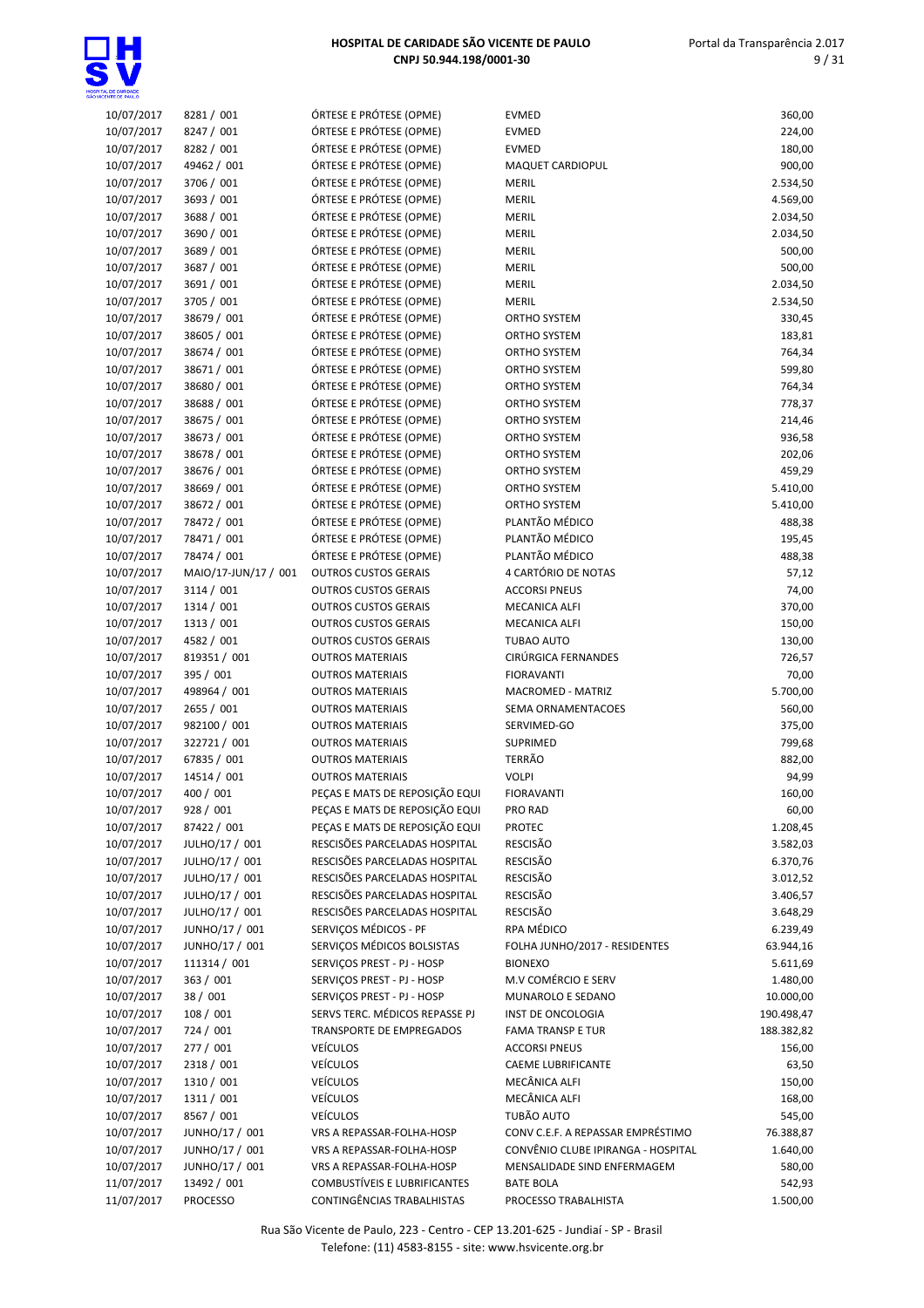

| 11/07/2017 | 38536 / 001     | <b>DESPESAS FINANCEIRAS</b>    | PRO-X PADRÃO DE RAD.        | 0,01      |
|------------|-----------------|--------------------------------|-----------------------------|-----------|
| 11/07/2017 | 2696 / 001      | DROGAS E MEDICAMENTOS          | <b>FARMAVIDA</b>            | 161,96    |
| 11/07/2017 | 1491710 / 001   | DROGAS E MEDICAMENTOS          | MAFRA FILIAL GO             | 433,55    |
| 11/07/2017 | 983537 / 001    | DROGAS E MEDICAMENTOS          | SERVIMED-GO                 | 856,80    |
| 11/07/2017 | 232113 / 001    | <b>GASES MEDICINAIS</b>        | <b>IBG</b>                  | 1.257,60  |
| 11/07/2017 | 232200 / 001    | <b>GASES MEDICINAIS</b>        | <b>IBG</b>                  | 373,72    |
| 11/07/2017 | 232114 / 001    | <b>GASES MEDICINAIS</b>        | <b>IBG</b>                  | 498,29    |
| 11/07/2017 | 31162 / 001     | <b>GASES MEDICINAIS</b>        | <b>IBG CRYO FILIAL</b>      | 3.334,10  |
| 11/07/2017 | 23857 / 001     | <b>GÊNEROS ALIMENTÍCIOS</b>    | <b>BANCA CODARIM</b>        | 148,45    |
| 11/07/2017 | 9224 / 001      | GÊNEROS ALIMENTÍCIOS           | <b>COSTA HORTI FINAL 17</b> | 323,10    |
| 11/07/2017 | 683770 / 002    | GÊNEROS ALIMENTÍCIOS           | FRESENIUS-MATRIZ            | 2.625,87  |
| 11/07/2017 | 2262305 / 001   | <b>GÊNEROS ALIMENTÍCIOS</b>    | <b>FRIBOI FILIAL</b>        | 621,04    |
|            |                 | GÊNEROS ALIMENTÍCIOS           |                             |           |
| 11/07/2017 | 274632 / 001    | <b>GÊNEROS ALIMENTÍCIOS</b>    | POLIFRIGOR S.A.             | 2.320,54  |
| 11/07/2017 | 774 / 001       |                                | PRIME HORTIFRUTI            | 174,34    |
| 11/07/2017 | 67969 / 001     | IMPRESSOS, MATL DE EXPEDIENTE  | <b>TERRÃO</b>               | 45,00     |
| 11/07/2017 | <b>PROCESSO</b> | LEGAIS E JURÍDICAS             | <b>GRU PROCESSO</b>         | 500,00    |
| 11/07/2017 | <b>PROCESSO</b> | LEGAIS E JURÍDICAS             | <b>GUIA DEP JUDICIAL</b>    | 8.959,63  |
| 11/07/2017 | 945 / 001       | MATERIAL DE LIMPEZA            | S F COMÉRCIO DE PLAS        | 780,00    |
| 11/07/2017 | 728216 / 001    | MATERIAL MÉDICO REEMBOLSÁVEL   | CBS                         | 946,20    |
| 11/07/2017 | 38766 / 001     | MATERIAL MÉDICO REEMBOLSÁVEL   | SUPERMED FINAL 07           | 1.260,00  |
| 11/07/2017 | 40960 / 001     | MATL MANUT.PREDIAL, ELÉTR, HID | <b>SACI TINTAS</b>          | 1.150,00  |
| 11/07/2017 | 2696 / 001      | MEDICAMENTOS CONTROLADOS       | FARMAVIDA                   | 9,49      |
| 11/07/2017 | 391 / 002       | <b>MOBILIÁRIO</b>              | <b>JUNPMAQ</b>              | 1.825,00  |
| 11/07/2017 | 103624 / 001    | ÓRTESE E PRÓTESE (OPME)        | <b>ERECTA</b>               | 1.060,00  |
| 11/07/2017 | 103625 / 001    | ÓRTESE E PRÓTESE (OPME)        | <b>ERECTA</b>               | 525,02    |
| 11/07/2017 | 20746 / 001     | ÓRTESE E PRÓTESE (OPME)        | IOMED ORTOPEDIA ESPE        | 2.400,00  |
| 11/07/2017 | 36177 / 001     | ÓRTESE E PRÓTESE (OPME)        | <b>MEDICAL CAMP</b>         | 4.630,90  |
| 11/07/2017 | 78676 / 001     | ÓRTESE E PRÓTESE (OPME)        | PLANTAO MÉDICO              | 488,38    |
| 11/07/2017 | 78674 / 001     | ÓRTESE E PRÓTESE (OPME)        | PLANTAO MÉDICO              | 195,45    |
| 11/07/2017 | 78675 / 001     | ÓRTESE E PRÓTESE (OPME)        | PLANTAO MÉDICO              | 292,93    |
| 11/07/2017 | 143 / 001       | <b>OUTROS CUSTOS GERAIS</b>    | SELEGRA                     | 277,20    |
| 11/07/2017 | 197 / 001       | <b>OUTROS CUSTOS GERAIS</b>    | TAPEÇARIA PRUDENTE          | 80,00     |
| 11/07/2017 | 728216 / 001    | <b>OUTROS MATERIAIS</b>        | <b>CBS</b>                  | 535,99    |
| 11/07/2017 | 984199 / 001    | <b>OUTROS MATERIAIS</b>        | SERVIMED-GO                 | 384,00    |
| 11/07/2017 | 3792 / 001      | PEÇAS E MATS DE REPOSIÇÃO EQUI | DOMAX COMERCIAL             | 770,80    |
| 11/07/2017 | 421180 / 001    | PEÇAS E MATS DE REPOSIÇÃO EQUI | FRIGELAR OSASCO             | 1.044,33  |
| 11/07/2017 | <b>RESCISÃO</b> | <b>RESCISÃO</b>                | <b>RESCISÃO</b>             | 2.184,71  |
| 11/07/2017 | 38536 / 001     | SERVIÇOS MÉDICOS - PJ          | PRO-X PADRÃO DE RAD.        | 429,07    |
| 11/07/2017 | 28 / 001        | SERVIÇOS PREST - PJ - HOSP     | <b>AGS SERVIÇOS</b>         | 2.610,00  |
| 11/07/2017 | 1989 / 001      | SERVICOS PREST - PJ - HOSP     | ASO SAÚDE                   | 1.689,30  |
| 11/07/2017 | 942 / 001       | SERVIÇOS PREST - PJ - HOSP     | RV SOLUC CLIMATIZACA        | 530,00    |
| 11/07/2017 | 6/001           | SERVIÇOS PREST - PJ - HOSP     | SAMANTHA P MACHADO D        | 10.000,00 |
| 12/07/2017 | 15234 / 001     | <b>CORREIOS E MALOTES</b>      | <b>NOVA JUNDIAI</b>         | 464,14    |
| 12/07/2017 | 159105 / 001    | DROGAS E MEDICAMENTOS          | ALFALAGOS LTDA              | 37,57     |
| 12/07/2017 | 159103 / 001    | DROGAS E MEDICAMENTOS          | ALFALAGOS LTDA              |           |
|            | 1707202 / 001   |                                | CRISTÁLIA                   | 612,21    |
| 12/07/2017 |                 | DROGAS E MEDICAMENTOS          |                             | 2.880,00  |
| 12/07/2017 | 89903 / 001     | DROGAS E MEDICAMENTOS          | <b>EXPRESSA</b>             | 9.614,45  |
| 12/07/2017 | 117473 / 001    | DROGAS E MEDICAMENTOS          | HDL HOSPITALAR              | 537,00    |
| 12/07/2017 | 101426 / 001    | DROGAS E MEDICAMENTOS          | JP IND FARMÁC S/A           | 738,95    |
| 12/07/2017 | 137965 / 001    | DROGAS E MEDICAMENTOS          | KONIMAGEM COML LTDA         | 4.462,50  |
| 12/07/2017 | 333895 / 001    | DROGAS E MEDICAMENTOS          | MEDICAMENTAL                | 14.437,50 |
| 12/07/2017 | 14031 / 001     | DROGAS E MEDICAMENTOS          | MGMED PRODUTOS HOSPI        | 910,00    |
| 12/07/2017 | 14015 / 001     | DROGAS E MEDICAMENTOS          | MGMED PRODUTOS HOSPI        | 2.750,00  |
| 12/07/2017 | 3277 / 001      | DROGAS E MEDICAMENTOS          | SOMMA COML MEDICAMEN        | 3.100,00  |
| 12/07/2017 | 14968 / 001     | <b>FIOS CIRÚRGICOS</b>         | LIBEMA                      | 966,00    |
| 12/07/2017 | 31209 / 001     | <b>GASES MEDICINAIS</b>        | <b>IBG CRYO FILIAL</b>      | 3.424,21  |
| 12/07/2017 | 37754 / 001     | <b>GASES MEDICINAIS</b>        | OXILUZ                      | 552,00    |
| 12/07/2017 | 37755 / 001     | <b>GASES MEDICINAIS</b>        | <b>OXILUZ</b>               | 6.957,00  |
| 12/07/2017 | 23903 / 001     | <b>GÊNEROS ALIMENTÍCIOS</b>    | <b>BANCA CODARIM</b>        | 158,14    |
| 12/07/2017 | 335191 / 001    | GÊNEROS ALIMENTÍCIOS           | <b>BOM SABOR</b>            | 1.520,00  |
| 12/07/2017 | 684761 / 002    | GÊNEROS ALIMENTÍCIOS           | FRESENIUS-MATRIZ            | 2.775,00  |
| 12/07/2017 | 2265604 / 001   | GÊNEROS ALIMENTÍCIOS           | <b>FRIBOI FILIAL</b>        | 1.140,58  |
| 12/07/2017 | 1375313 / 001   | GÊNEROS ALIMENTÍCIOS           | <b>IMPAKTO</b>              | 328,23    |
| 12/07/2017 | 6608 / 001      | <b>GÊNEROS ALIMENTÍCIOS</b>    | <b>IRMÃOS KANESHI</b>       | 419,95    |
| 12/07/2017 | 784 / 001       | <b>GÊNEROS ALIMENTÍCIOS</b>    | PRIME HORTIFRUTI            | 362,91    |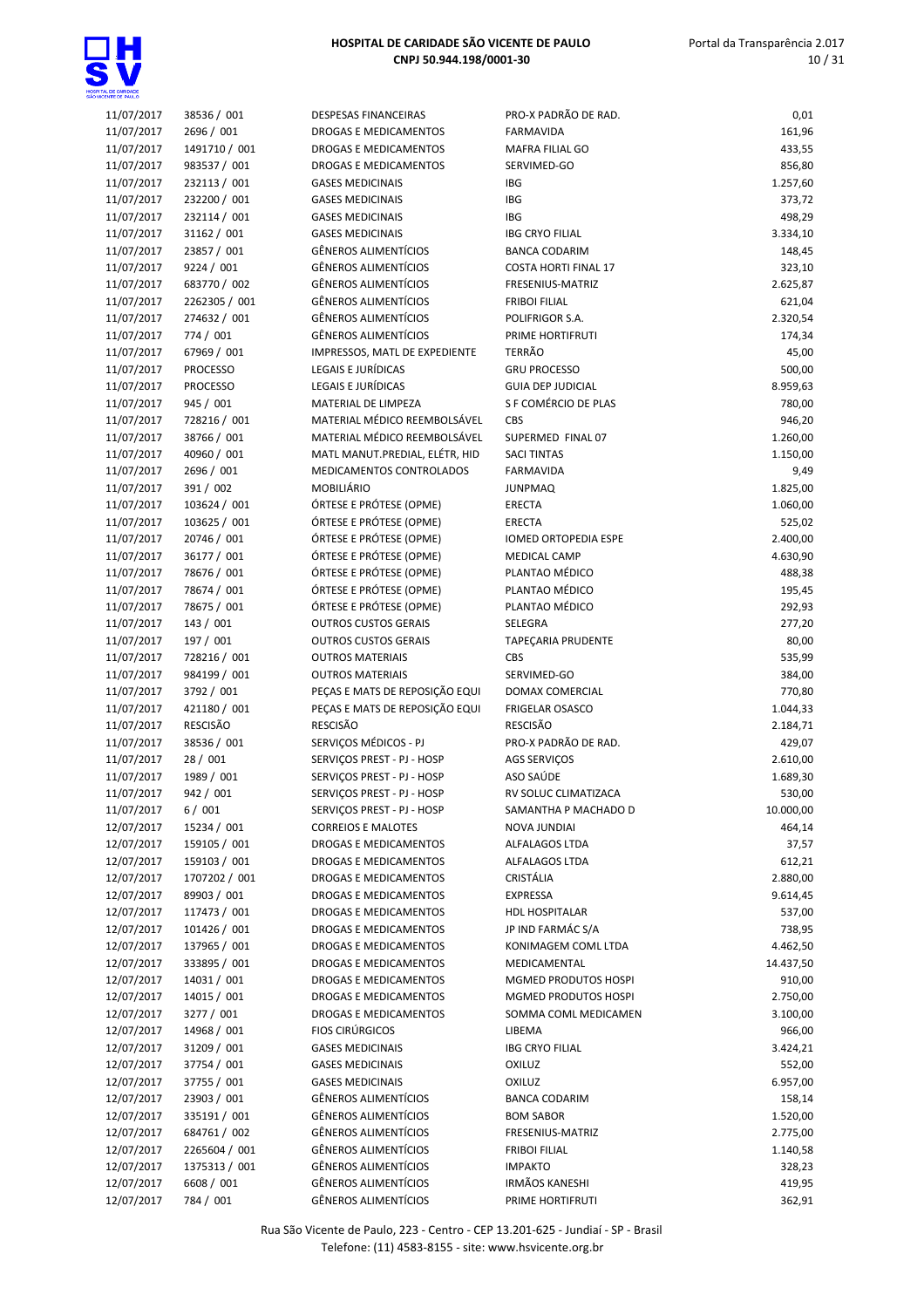

| 12/07/2017 | 10681 / 001     | <b>GÊNEROS ALIMENTÍCIOS</b>    | PRODIET NUTRIÇÃO                 | 3.661,50   |
|------------|-----------------|--------------------------------|----------------------------------|------------|
| 12/07/2017 | 1375253 / 001   | IMPRESSOS, MATL DE EXPEDIENTE  | <b>IMPAKTO</b>                   | 36,60      |
| 12/07/2017 | <b>PROCESSO</b> | LEGAIS E JURÍDICAS             | <b>INSS PROCESSO</b>             | 440,98     |
| 12/07/2017 | 113542 / 001    | LOCAÇÃO (EQUIP, MAQ. ESPAÇO)   | <b>IBG</b>                       | 986,19     |
|            |                 |                                |                                  |            |
| 12/07/2017 | 28903 / 001     | LOCAÇÃO (EQUIP, MAQ. ESPAÇO)   | <b>IBG CRYO FILIAL</b>           | 3.114,30   |
| 12/07/2017 | 5165 / 001      | MANUTENÇÃO E CONSERVAÇÃO       | SANTA FÉ COMERCIAL               | 30,24      |
| 12/07/2017 | 1375253 / 001   | MATERIAL DE LIMPEZA            | <b>IMPAKTO</b>                   | 2.485,00   |
| 12/07/2017 | 159104 / 001    | MATERIAL MÉDICO REEMBOLSÁVEL   | <b>ALFALAGOS LTDA</b>            | 130,96     |
|            |                 |                                |                                  |            |
| 12/07/2017 | 327479 / 001    | MATERIAL MÉDICO REEMBOLSÁVEL   | <b>BIOMEDICAL</b>                | 738,30     |
| 12/07/2017 | 669557 / 001    | MATERIAL MÉDICO REEMBOLSÁVEL   | <b>BRAILE</b>                    | 974,40     |
| 12/07/2017 | 17290 / 001     | MATERIAL MÉDICO REEMBOLSÁVEL   | CHOLMED                          | 1.507,00   |
| 12/07/2017 | 159518 / 001    | MATERIAL MÉDICO REEMBOLSÁVEL   | <b>CREMER MG</b>                 | 8.271,53   |
|            |                 |                                |                                  |            |
| 12/07/2017 | 159532 / 001    | MATERIAL MÉDICO REEMBOLSÁVEL   | <b>CREMER MG</b>                 | 5.046,62   |
| 12/07/2017 | 42348 / 001     | MATERIAL MÉDICO REEMBOLSÁVEL   | <b>DE PAULI</b>                  | 3.656,78   |
| 12/07/2017 | 148797 / 001    | MATERIAL MÉDICO REEMBOLSÁVEL   | <b>DIMACI</b>                    | 921,60     |
| 12/07/2017 | 761424 / 001    | MATERIAL MÉDICO REEMBOLSÁVEL   | DUPATRI CNPJ 26 GO               | 1.228,80   |
|            |                 |                                |                                  |            |
| 12/07/2017 | 761409 / 001    | MATERIAL MÉDICO REEMBOLSÁVEL   | DUPATRI CNPJ 26 GO               | 3.364,32   |
| 12/07/2017 | 83390 / 001     | MATERIAL MÉDICO REEMBOLSÁVEL   | <b>ECOMED</b>                    | 1.600,00   |
| 12/07/2017 | 583509 / 001    | MATERIAL MÉDICO REEMBOLSÁVEL   | <b>EMPORIO</b>                   | 4.722,00   |
|            |                 | MATERIAL MÉDICO REEMBOLSÁVEL   |                                  |            |
| 12/07/2017 | 32849 / 001     |                                | <b>FUTURA</b>                    | 11.866,00  |
| 12/07/2017 | 117223 / 001    | MATERIAL MÉDICO REEMBOLSÁVEL   | <b>HDL HOSPITALAR</b>            | 1.332,60   |
| 12/07/2017 | 14968 / 001     | MATERIAL MÉDICO REEMBOLSÁVEL   | LIBEMA                           | 600,00     |
| 12/07/2017 | 3706 / 001      | MATERIAL MÉDICO REEMBOLSÁVEL   | LIFEMED SP                       | 1.701,00   |
|            |                 |                                |                                  |            |
| 12/07/2017 | 46223 / 001     | MATERIAL MÉDICO REEMBOLSÁVEL   | M P COM DE MATS HOSP             | 1.420,00   |
| 12/07/2017 | 132729 / 001    | MATERIAL MÉDICO REEMBOLSÁVEL   | <b>MEDI HOUSE</b>                | 2.571,86   |
| 12/07/2017 | 21663 / 001     | MATERIAL MÉDICO REEMBOLSÁVEL   | MÉDICONE                         | 2.158,00   |
| 12/07/2017 | 50323 / 001     | MATERIAL MÉDICO REEMBOLSÁVEL   | <b>MÉDICOR</b>                   | 135,00     |
|            |                 |                                |                                  |            |
| 12/07/2017 | 1806 / 001      | MATERIAL MÉDICO REEMBOLSÁVEL   | <b>PROTECTOR</b>                 | 1.275,00   |
| 12/07/2017 | 10103 / 001     | MATERIAL MÉDICO REEMBOLSÁVEL   | SAMITECH                         | 3.310,50   |
| 12/07/2017 | 319613 / 001    | MATERIAL MÉDICO REEMBOLSÁVEL   | ST JUDE MEDICAL                  | 2.217,80   |
| 12/07/2017 | 39435 / 001     | MATERIAL MÉDICO REEMBOLSÁVEL   | SUPERMED FINAL 07                | 3.850,00   |
|            |                 |                                |                                  |            |
| 12/07/2017 | 163 / 001       | MATERIAL MÉDICO REEMBOLSÁVEL   | <b>UNIODONTO</b>                 | 123,00     |
| 12/07/2017 | 162 / 001       | MATERIAL MÉDICO REEMBOLSÁVEL   | <b>UNIODONTO</b>                 | 75,00      |
| 12/07/2017 | 3071 / 001      | MATERIAL MÉDICO REEMBOLSÁVEL   | <b>VIVA MEDICAMENTOS</b>         | 2.250,00   |
| 12/07/2017 | 5165 / 001      | MATL MANUT.PREDIAL, ELETR, HID | SANTA FE COMERCIAL               | 103,30     |
|            | 159103 / 001    |                                |                                  |            |
| 12/07/2017 |                 | MEDICAMENTOS CONTROLADOS       | ALFALAGOS LTDA                   | 75,36      |
| 12/07/2017 | 10158 / 001     | ÓRTESE E PRÓTESE (OPME)        | EDFUROPEC P UROLOG               | 2.960,00   |
| 12/07/2017 | 10159 / 001     | ÓRTESE E PRÓTESE (OPME)        | EDFUROPEC P UROLOG               | 2.500,00   |
| 12/07/2017 | 3856 / 001      | ÓRTESE E PRÓTESE (OPME)        | SANITATEM                        | 197,60     |
|            |                 | ÓRTESE E PRÓTESE (OPME)        |                                  |            |
| 12/07/2017 | 3857 / 001      |                                | SANITATEM                        | 121,18     |
| 12/07/2017 | 3855 / 001      | ÓRTESE E PRÓTESE (OPME)        | SANITATEM                        | 90,29      |
| 12/07/2017 | 50323 / 001     | <b>OUTROS MATERIAIS</b>        | <b>MÉDICOR</b>                   | 1.650,00   |
| 12/07/2017 | 37755 / 001     | PECAS E MATS DE REPOSICAO EQUI | <b>OXILUZ</b>                    | 396,40     |
|            |                 |                                |                                  |            |
| 12/07/2017 | 363363 / 001    | <b>VALE TRANSPORTE</b>         | RÁPIDO LUXO                      | 230,00     |
| 12/07/2017 | 682718 / 001    | <b>VALE TRANSPORTE</b>         | <b>TRANSURB</b>                  | 621,76     |
| 12/07/2017 | JUNHO/17 / 001  | VRS A REPASSAR-FOLHA-HOSP      | CONSIGNADO SANTANDER - HOSPITAL  | 179.358,03 |
| 12/07/2017 | JUNHO/17 / 001  | VRS A REPASSAR-FOLHA-HOSP      | CONVENIO FARMAVIDA - HOSPITAL    | 49.297,59  |
|            |                 | CONTINGÊNCIAS TRABALHISTAS     |                                  |            |
| 13/07/2017 | <b>PROCESSO</b> |                                | PROCESSO TRABALHISTA             | 1.134,35   |
| 13/07/2017 | <b>PROCESSO</b> | DEPÓSITO RECURSAL/JUDICIAL     | DEPÓSITO JUDICIAL CIVEL          | 10.776,56  |
| 13/07/2017 | 38058 / 001     | DROGAS E MEDICAMENTOS          | <b>ASTRA FARMA</b>               | 600,00     |
| 13/07/2017 | 762766 / 001    | DROGAS E MEDICAMENTOS          | <b>DUPATRI CNPJ 64 SP</b>        | 356,25     |
|            | 174468 / 001    |                                |                                  |            |
| 13/07/2017 |                 | DROGAS E MEDICAMENTOS          | <b>HOSPFAR</b>                   | 5.950,80   |
| 13/07/2017 | 14040 / 001     | DROGAS E MEDICAMENTOS          | MGMED PRODUTOS HOSPI             | 2.900,00   |
| 13/07/2017 | JULHO/17 / 001  | FÉRIAS HOSPITAL                | FÉRIAS FOLHA JULHO/17 - HOSPITAL | 53.186,12  |
| 13/07/2017 | 82113 / 001     | <b>FIOS CIRÚRGICOS</b>         | <b>BIOMEDICAL EQUIP</b>          | 395,00     |
|            |                 |                                |                                  |            |
| 13/07/2017 | 23925 / 001     | GÊNEROS ALIMENTÍCIOS           | <b>BANCA CODARIM</b>             | 313,80     |
| 13/07/2017 | 56244 / 001     | GÊNEROS ALIMENTÍCIOS           | <b>DISTRIB HERNANDES</b>         | 715,20     |
| 13/07/2017 | 6612 / 001      | GÊNEROS ALIMENTÍCIOS           | <b>IRMÃOS KANESHI</b>            | 216,65     |
| 13/07/2017 | 231 / 001       | GÊNEROS ALIMENTÍCIOS           | PANIFICADORA VILLACA             | 352,00     |
|            |                 |                                |                                  |            |
| 13/07/2017 | 789 / 001       | GÊNEROS ALIMENTÍCIOS           | PRIME HORTIFRUTI                 | 144,00     |
| 13/07/2017 | 67970 / 001     | GÊNEROS ALIMENTÍCIOS           | TERRÃO                           | 340,00     |
| 13/07/2017 | 1393 / 001      | LOCAÇÃO (EQUIP, MAQ. ESPAÇO)   | PANMEDICA                        | 3.300,00   |
| 13/07/2017 | 82113 / 001     | MATERIAL MÉDICO REEMBOLSÁVEL   | <b>BIOMEDICAL EQUIP</b>          | 4.428,55   |
| 13/07/2017 | 46493 / 001     | MATERIAL MÉDICO REEMBOLSÁVEL   | <b>CISCRE</b>                    | 6.579,00   |
|            |                 |                                |                                  |            |
| 13/07/2017 | 3003 / 001      | MATERIAL MÉDICO REEMBOLSÁVEL   | <b>ECLYPES</b>                   | 413,40     |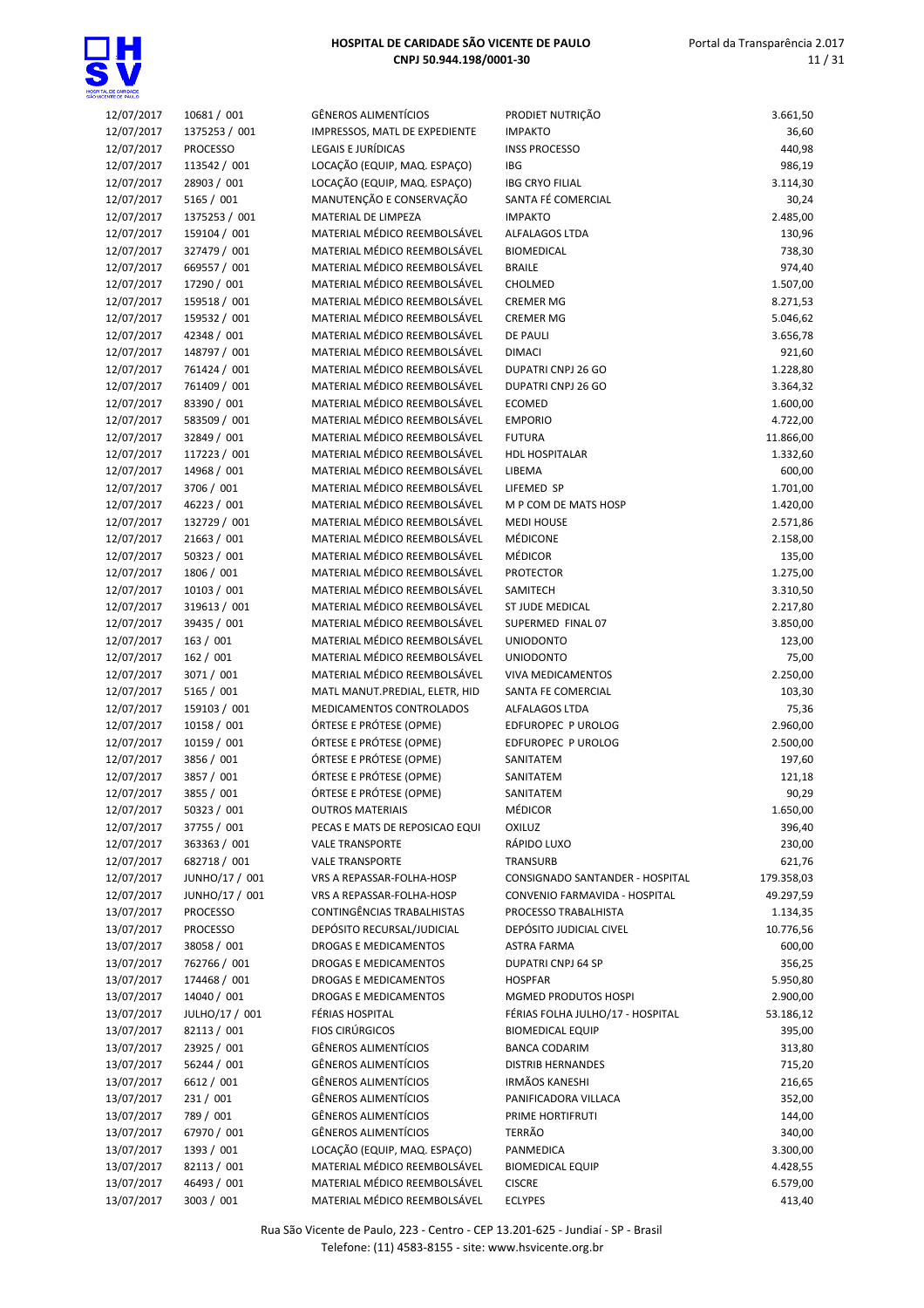| 13/07/2017 | 174501 / 001    | MATERIAL MÉDICO REEMBOLSÁVEL   | <b>HOSPFAR</b>             | 1.827,17  |
|------------|-----------------|--------------------------------|----------------------------|-----------|
| 13/07/2017 | 3966 / 001      | MATERIAL MÉDICO REEMBOLSÁVEL   | STAR MEDICAL DO BRAS       | 350,00    |
| 13/07/2017 | 81877 / 001     | MATL MANUT.PREDIAL, ELÉTR, HID | <b>NETTER</b>              | 177,16    |
| 13/07/2017 | 38702 / 001     | ÓRTESE E PRÓTESE (OPME)        | <b>ORTHO SYSTEM</b>        | 913,16    |
| 13/07/2017 | 38701 / 001     | ÓRTESE E PRÓTESE (OPME)        | <b>ORTHO SYSTEM</b>        | 764,34    |
| 13/07/2017 | 38704 / 001     | ÓRTESE E PRÓTESE (OPME)        | ORTHO SYSTEM               | 913,16    |
| 13/07/2017 | 7333 / 001      | ÓRTESE E PRÓTESE (OPME)        | PANMEDICA                  | 200,00    |
| 13/07/2017 | 9588 / 001      | <b>OUTROS CUSTOS GERAIS</b>    | <b>FAST COPY COPIADORA</b> | 144,80    |
| 13/07/2017 | 3003 / 001      | <b>OUTROS MATERIAIS</b>        | <b>ECLYPES</b>             | 9.600,00  |
| 13/07/2017 | 15000 / 001     | <b>OUTROS MATERIAIS</b>        | <b>MEDIMPORT</b>           | 1.466,00  |
| 13/07/2017 | JUNHO/17 / 001  | SERVICOS MÉDICOS - PF          | RPA MÉDICO                 | 2.113,91  |
| 13/07/2017 | 2/001           | SERVIÇOS MÉDICOS - PJ          | <b>CERES SARMENTO</b>      | 6.194,10  |
| 13/07/2017 | 216/001         | SERVIÇOS MÉDICOS - PJ          | <b>FREDERICOS</b>          | 3.519,37  |
| 13/07/2017 | 17 / 001        | SERVIÇOS MÉDICOS - PJ          | <b>GARCIA E ROSSONI</b>    | 2.252,40  |
| 13/07/2017 | 21/001          | SERVIÇOS MÉDICOS - PJ          | JOSÉ EDUARDO MALDONA       | 2.400,00  |
| 13/07/2017 | 108/001         | SERVIÇOS MÉDICOS - PJ          | <b>LIGER RISO</b>          | 9.572,70  |
| 13/07/2017 | 57 / 001        | SERVIÇOS MÉDICOS - PJ          | LILIANE COELHO NEVES       | 5.631,00  |
| 13/07/2017 | 53 / 001        | SERVIÇOS MÉDICOS - PJ          | <b>LUIS ANEZ</b>           | 3.941,70  |
| 13/07/2017 | 22 / 001        | SERVIÇOS MÉDICOS - PJ          | MARCELA SCHWARZ            | 6.600,00  |
| 13/07/2017 | 107 / 001       | SERVIÇOS MÉDICOS - PJ          | <b>MED SALVA</b>           | 6.194,10  |
| 13/07/2017 | 87 / 001        | SERVICOS MÉDICOS - PJ          | MP JUNDIAI SERVIÇOS        | 5.631,00  |
| 13/07/2017 | 70 / 001        | SERVIÇOS MÉDICOS - PJ          | <b>OLIVEIRA E FREITAS</b>  | 55.183,80 |
| 13/07/2017 | 71/001          | SERVIÇOS MÉDICOS - PJ          | <b>OLIVEIRA E FREITAS</b>  | 4.692,50  |
| 13/07/2017 | 634 / 001       | SERVIÇOS MÉDICOS - PJ          | <b>ORTOFISI</b>            | 7.038,75  |
| 13/07/2017 | 59 / 001        | SERVIÇOS MÉDICOS - PJ          | STROHER SERVIÇOS MED       | 7.883,40  |
| 13/07/2017 | 16/001          | SERVIÇOS MÉDICOS - PJ          | THE DOCTORS                | 7.789,55  |
| 13/07/2017 | 3490 / 001      | SERVIÇOS PREST - PJ - HOSP     | <b>BIOCAM</b>              | 300,00    |
| 13/07/2017 | CONF DIV / 001  | TERMO CONF DÍVIDA              | TRAUMACAMP                 | 7.300,00  |
| 13/07/2017 | 8453 / 002      | <b>VEÍCULOS</b>                | TUBÃO AUTO                 | 535,00    |
| 14/07/2017 | 3441 / 001      | CONT DE MANUTENÇÃO-HOSP        | E.G.M. ENG                 | 4.686,44  |
| 14/07/2017 | 3442 / 001      | CONT DE MANUTENÇÃO-HOSP        | E.G.M. ENG                 | 1.259,91  |
| 14/07/2017 | 91482 / 001     | CONT DE MANUTENÇÃO-HOSP        | <b>ELEVADORES OTIS</b>     | 823,72    |
| 14/07/2017 | 999383 / 001    | CONT DE MANUTENÇÃO-HOSP        | SOFTMATIC                  | 127,42    |
| 14/07/2017 | 2193 / 001      | CONT DE MANUTENÇÃO-HOSP        | <b>WCIRINO</b>             | 2.000,00  |
| 14/07/2017 | <b>PROCESSO</b> | CONTINGÊNCIAS TRABALHISTAS     | PROCESSO TRABALHISTA       | 5.709,54  |
| 14/07/2017 | 80276 / 001     | <b>DESPESAS FINANCEIRAS</b>    | <b>EXPRESSA</b>            | 1.359,09  |
| 14/07/2017 | 80554 / 001     | <b>DESPESAS FINANCEIRAS</b>    | <b>EXPRESSA</b>            | 1.365,32  |
| 14/07/2017 | <b>PROCESSO</b> | <b>DESPESAS FINANCEIRAS</b>    | PROCESSO TRABALHISTA       | 324,43    |
| 14/07/2017 | 763068 / 001    | DROGAS E MEDICAMENTOS          | DUPATRI CNPJ 26 GO         | 465,84    |
| 14/07/2017 | 80554 / 001     | DROGAS E MEDICAMENTOS          | <b>EXPRESSA</b>            | 31.030,00 |
| 14/07/2017 | 80276 / 001     | DROGAS E MEDICAMENTOS          | EXPRESSA                   | 29.870,00 |
| 14/07/2017 | 81015 / 002     | <b>FIOS CIRÚRGICOS</b>         | <b>BIOMEDICAL EQUIP</b>    | 197,50    |
| 14/07/2017 | 232435 / 001    | <b>GASES MEDICINAIS</b>        | <b>IBG</b>                 | 249,14    |
| 14/07/2017 | 23949 / 001     | GÊNEROS ALIMENTÍCIOS           | <b>BANCA CODARIM</b>       | 125,60    |
| 14/07/2017 | 23929 / 001     | GÊNEROS ALIMENTÍCIOS           | <b>BANCA CODARIM</b>       | 147,34    |
| 14/07/2017 | 725843 / 001    | GÊNEROS ALIMENTÍCIOS           | FRESENIUS-MATRIZ           | 5.858,45  |
| 14/07/2017 | 280612 / 001    | GÊNEROS ALIMENTÍCIOS           | FRIOS DADO FINAL 54        | 374,00    |
| 14/07/2017 | 6632 / 001      | GÊNEROS ALIMENTÍCIOS           | <b>IRMÃOS KANESHI</b>      | 118,00    |
| 14/07/2017 | 6618 / 001      | <b>GÊNEROS ALIMENTÍCIOS</b>    | <b>IRMÃOS KANESHI</b>      | 183,45    |
| 14/07/2017 | 69180 / 001     | GÊNEROS ALIMENTÍCIOS           | JOATE COM E REP            | 310,00    |
| 14/07/2017 | 74824 / 001     | <b>GÊNEROS ALIMENTÍCIOS</b>    | <b>OVOS PRETI</b>          | 490,00    |
| 14/07/2017 | 798 / 001       | GÊNEROS ALIMENTÍCIOS           | PRIME HORTIFRUTI           | 394,36    |
| 14/07/2017 | 796 / 001       | GÊNEROS ALIMENTÍCIOS           | PRIME HORTIFRUTI           | 97,95     |
| 14/07/2017 | 543 / 001       | IMPRESSOS, MATL DE EXPEDIENTE  | GRÁFICA MEGA FLEX          | 3.632,34  |
| 14/07/2017 | 546 / 001       | IMPRESSOS, MATL DE EXPEDIENTE  | GRÁFICA MEGA FLEX          | 312,00    |
| 14/07/2017 | 1602248 / 001   | IMPRESSOS, MATL DE EXPEDIENTE  | <b>TRAVAGIN</b>            | 462,49    |
| 14/07/2017 | PROCESSO        | LEGAIS E JURÍDICAS             | <b>GRU PROCESSO</b>        | 210,03    |
| 14/07/2017 | <b>PROCESSO</b> | LEGAIS E JURÍDICAS             | <b>GUIA DEP JUDICIAL</b>   | 17.919,26 |
| 14/07/2017 | <b>PROCESSO</b> | LEGAIS E JURÍDICAS             | <b>HONORÁRIOS</b>          | 500,00    |
| 14/07/2017 | 10366 / 001     | MATERIAL MÉDICO REEMBOLSÁVEL   | <b>ALIANCA</b>             | 1.483,20  |
| 14/07/2017 | 81014 / 002     | MATERIAL MÉDICO REEMBOLSÁVEL   | <b>BIOMEDICAL EQUIP</b>    | 464,00    |
| 14/07/2017 | 81015 / 002     | MATERIAL MÉDICO REEMBOLSÁVEL   | <b>BIOMEDICAL EQUIP</b>    | 4.515,65  |
| 14/07/2017 | 17333 / 001     | MATERIAL MÉDICO REEMBOLSÁVEL   | CHOLMED                    | 306,00    |
| 14/07/2017 | 63380 / 001     | MATERIAL MÉDICO REEMBOLSÁVEL   | CIRÚRGICA BRASIL           | 2.206,40  |
| 14/07/2017 | 832103 / 001    | MATERIAL MÉDICO REEMBOLSÁVEL   | CIRÚRGICA FERNANDES        | 4.514,40  |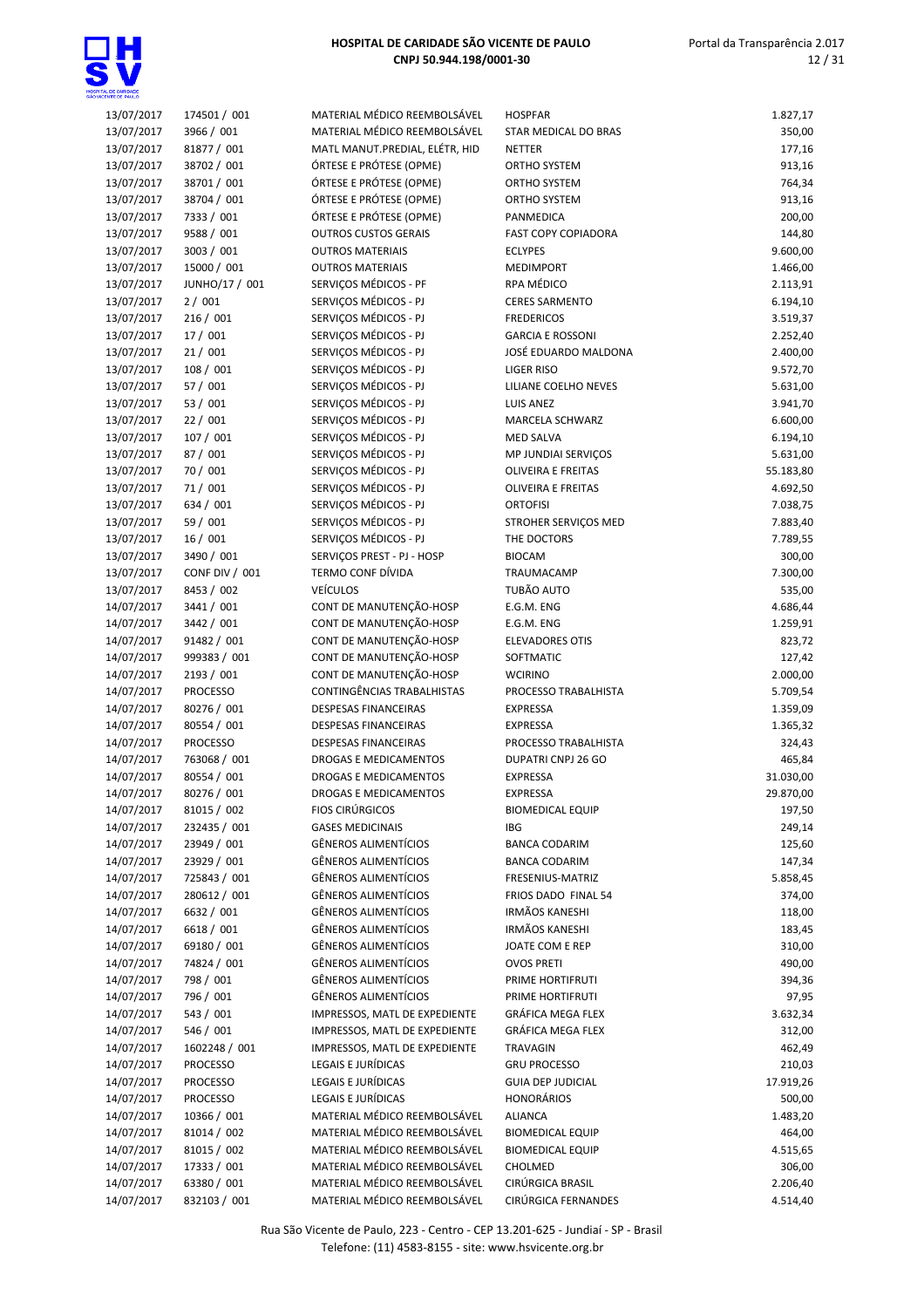

| 14/07/2017 | 2265 / 001      | MATERIAL MÉDICO REEMBOLSÁVEL        | <b>COLINA TEXTIL</b>     | 1.432,80  |
|------------|-----------------|-------------------------------------|--------------------------|-----------|
| 14/07/2017 | 42436 / 001     | MATERIAL MÉDICO REEMBOLSÁVEL        | <b>DE PAULI</b>          | 577,50    |
|            |                 |                                     |                          |           |
| 14/07/2017 | 323623 / 001    | MATERIAL MÉDICO REEMBOLSÁVEL        | SUPRIMED                 | 514,02    |
| 14/07/2017 | 281236 / 001    | MATL MANUT.PREDIAL, ELETR, HID      | <b>RONDI</b>             | 81,33     |
| 14/07/2017 | 584597 / 001    | ÓRTESE E PRÓTESE (OPME)             | <b>EMPÓRIO</b>           | 1.541,00  |
| 14/07/2017 | 584464 / 001    | ÓRTESE E PRÓTESE (OPME)             | <b>EMPÓRIO</b>           | 1.033,00  |
| 14/07/2017 | 36246 / 001     | ÓRTESE E PRÓTESE (OPME)             | <b>MEDICAL CAMP</b>      | 3.086,19  |
| 14/07/2017 | 38827 / 001     | ÓRTESE E PRÓTESE (OPME)             | ORTHO SYSTEM             | 913,16    |
| 14/07/2017 | 38772 / 001     | ÓRTESE E PRÓTESE (OPME)             | ORTHO SYSTEM             | 5.000,00  |
| 14/07/2017 | 38779 / 001     | ÓRTESE E PRÓTESE (OPME)             | ORTHO SYSTEM             | 5.000,00  |
| 14/07/2017 | 38826 / 001     | ÓRTESE E PRÓTESE (OPME)             | ORTHO SYSTEM             | 764,34    |
| 14/07/2017 | 38813 / 001     | ÓRTESE E PRÓTESE (OPME)             | <b>ORTHO SYSTEM</b>      | 1.010,56  |
| 14/07/2017 |                 | ÓRTESE E PRÓTESE (OPME)             |                          |           |
|            | 38834 / 001     |                                     | ORTHO SYSTEM             | 1.439,74  |
| 14/07/2017 | 38829 / 001     | ÓRTESE E PRÓTESE (OPME)             | ORTHO SYSTEM             | 299,90    |
| 14/07/2017 | 38790 / 001     | ÓRTESE E PRÓTESE (OPME)             | ORTHO SYSTEM             | 978,92    |
| 14/07/2017 | 38828 / 001     | ÓRTESE E PRÓTESE (OPME)             | ORTHO SYSTEM             | 5.680,00  |
| 14/07/2017 | 38825 / 001     | ÓRTESE E PRÓTESE (OPME)             | <b>ORTHO SYSTEM</b>      | 30,68     |
| 14/07/2017 | 78814 / 001     | ÓRTESE E PRÓTESE (OPME)             | PLANTÃO MÉDICO           | 195,45    |
| 14/07/2017 | 321478 / 001    | ÓRTESE E PRÓTESE (OPME)             | SUPRIMED                 | 1.033,00  |
| 14/07/2017 | 321593 / 001    | ÓRTESE E PRÓTESE (OPME)             | SUPRIMED                 | 1.287,00  |
| 14/07/2017 | 321480 / 001    | ÓRTESE E PRÓTESE (OPME)             | SUPRIMED                 | 959,40    |
| 14/07/2017 | 321629 / 001    | ÓRTESE E PRÓTESE (OPME)             | SUPRIMED                 | 959,40    |
| 14/07/2017 | 321630 / 001    | ÓRTESE E PRÓTESE (OPME)             | SUPRIMED                 | 1.287,00  |
| 14/07/2017 |                 |                                     |                          |           |
|            | 6129 / 001      | <b>OUTROS CUSTOS GERAIS</b>         | W R SERVIÇOS             | 100,00    |
| 14/07/2017 | 10366 / 001     | <b>OUTROS MATERIAIS</b>             | ALIANÇA                  | 6.992,00  |
| 14/07/2017 | 2265 / 001      | <b>OUTROS MATERIAIS</b>             | <b>COLINA TEXTIL</b>     | 375,00    |
| 14/07/2017 | 39913 / 001     | <b>OUTROS MATERIAIS</b>             | SUPERMED FINAL 07        | 10.080,00 |
| 14/07/2017 | 137093 / 001    | PEÇAS E MATS DE REPOSIÇÃO EQUI      | AIR LIQUIDE FILIAL       | 840,01    |
| 14/07/2017 | 832103 / 001    | PEÇAS E MATS DE REPOSIÇÃO EQUI      | CIRÚRGICA FERNANDES      | 82,00     |
| 14/07/2017 | 8/001           | SERVIÇOS MÉDICOS - PJ               | H E F SERVIÇOS           | 5.912,55  |
| 14/07/2017 | 135 / 001       | SERVIÇOS MÉDICOS - PJ               | <b>HEBECLIN</b>          | 572,10    |
| 14/07/2017 | 29 / 001        | SERVIÇOS MÉDICOS - PJ               | LEGHI SILVA              | 1.126,20  |
| 14/07/2017 | 23238 / 001     | SERVIÇOS PREST - PJ - HOSP          | <b>DD INSETOS</b>        | 1.596,00  |
| 14/07/2017 | 90010 / 001     | SERVIÇOS PREST - PJ - HOSP          | <b>ELEVADORES OTIS</b>   | 3.738,02  |
| 14/07/2017 | 90189 / 001     | SERVIÇOS PREST - PJ - HOSP          | <b>ELEVADORES OTIS</b>   | 4.955,63  |
|            |                 |                                     |                          |           |
| 14/07/2017 | 2559 / 001      | SERVIÇOS PREST - PJ - HOSP          | <b>INTER LIFE MATRIZ</b> | 3.860,60  |
| 14/07/2017 | 16986 / 001     | SERVIÇOS PREST - PJ - HOSP          | <b>TECNOCÓPIAS</b>       | 115,00    |
| 14/07/2017 | 5412 / 001      | <b>VEÍCULOS</b>                     | W R SERVIÇOS             | 690,00    |
| 17/07/2017 | 91096 / 001     | <b>COMBUSTÍVEIS E LUBRIFICANTES</b> | <b>ULTRAGAZ</b>          | 2.014,04  |
| 17/07/2017 | <b>PROCESSO</b> | CONTINGÊNCIAS TRABALHISTAS          | PROCESSO TRABALHISTA     | 1.000,00  |
| 17/07/2017 | <b>PROCESSO</b> | CONTINGÊNCIAS TRABALHISTAS          | PROCESSO TRABALHISTA     | 1.094,53  |
| 17/07/2017 | 50889 / 001     | DROGAS E MEDICAMENTOS               | ANBIOTON IMPORTADO       | 1.700,00  |
| 17/07/2017 | 2838 / 002      | DROGAS E MEDICAMENTOS               | MUNDIMED DIST HOSP       | 3.128,63  |
| 17/07/2017 | 96850 / 001     | DROGAS E MEDICAMENTOS               | SANOBIOL                 | 351,60    |
| 17/07/2017 | 96849 / 001     | DROGAS E MEDICAMENTOS               | SANOBIOL                 | 777,60    |
| 17/07/2017 | 96848 / 001     | <b>DROGAS E MEDICAMENTOS</b>        | SANOBIOL                 | 7.236,00  |
| 17/07/2017 | 96851 / 001     | <b>DROGAS E MEDICAMENTOS</b>        | SANOBIOL                 | 6.816,12  |
| 17/07/2017 |                 |                                     |                          |           |
|            | 164591 / 001    | ENERGIA ELÉTRICA                    | <b>CPFL</b>              | 53,93     |
| 17/07/2017 | 38201 / 001     | FILMES E QUÍMICOS                   | SUPERMED FINAL 07        | 443,10    |
| 17/07/2017 | 23957 / 001     | GÊNEROS ALIMENTÍCIOS                | <b>BANCA CODARIM</b>     | 152,05    |
| 17/07/2017 | 2272911 / 001   | GÊNEROS ALIMENTÍCIOS                | <b>FRIBOI FILIAL</b>     | 2.333,49  |
| 17/07/2017 | 6635 / 001      | <b>GÊNEROS ALIMENTÍCIOS</b>         | <b>IRMAOS KANESHI</b>    | 455,65    |
| 17/07/2017 | 138012 / 001    | GÊNEROS ALIMENTÍCIOS                | <b>JCA FOODS</b>         | 182,52    |
| 17/07/2017 | 275591 / 001    | GÊNEROS ALIMENTÍCIOS                | POLIFRIGOR S.A.          | 2.313,16  |
| 17/07/2017 | 806 / 001       | GÊNEROS ALIMENTÍCIOS                | PRIME HORTIFRUTI         | 66,75     |
| 17/07/2017 | 1775090 / 001   | GÊNEROS ALIMENTÍCIOS                | SERRAMAR                 | 494,45    |
| 17/07/2017 | 1778451 / 001   | GÊNEROS ALIMENTÍCIOS                | SERRAMAR                 | 515,95    |
| 17/07/2017 | 1776897 / 001   | GÊNEROS ALIMENTÍCIOS                | SERRAMAR                 | 730,93    |
| 17/07/2017 | 12411 / 001     | GÊNEROS ALIMENTÍCIOS                | VIEIRA E COUTO PESCA     | 560,00    |
|            |                 |                                     |                          |           |
| 17/07/2017 | 143308 / 001    | IMPRESSOS, MATL DE EXPEDIENTE       | AUTOPEL AUTOMAÇÃO        | 6.625,00  |
| 17/07/2017 | 302596 / 001    | IMPRESSOS, MATL DE EXPEDIENTE       | <b>JANDAIA</b>           | 775,83    |
| 17/07/2017 | 1248 / 001      | IMPRESSOS, MATL DE EXPEDIENTE       | PLASTPRO BRASIL          | 1.589,25  |
| 17/07/2017 | OC 48368 / 001  | MATERIAL DE USO PAC.NAO REEMB       | <b>BIOLINE</b>           | 1.078,64  |
| 17/07/2017 | 10101 / 002     | MATERIAL MÉDICO REEMBOLSÁVEL        | ALIANÇA                  | 4.024,70  |
| 17/07/2017 | 822092 / 001    | MATERIAL MÉDICO REEMBOLSÁVEL        | CIRÚRGICA FERNANDES      | 101,80    |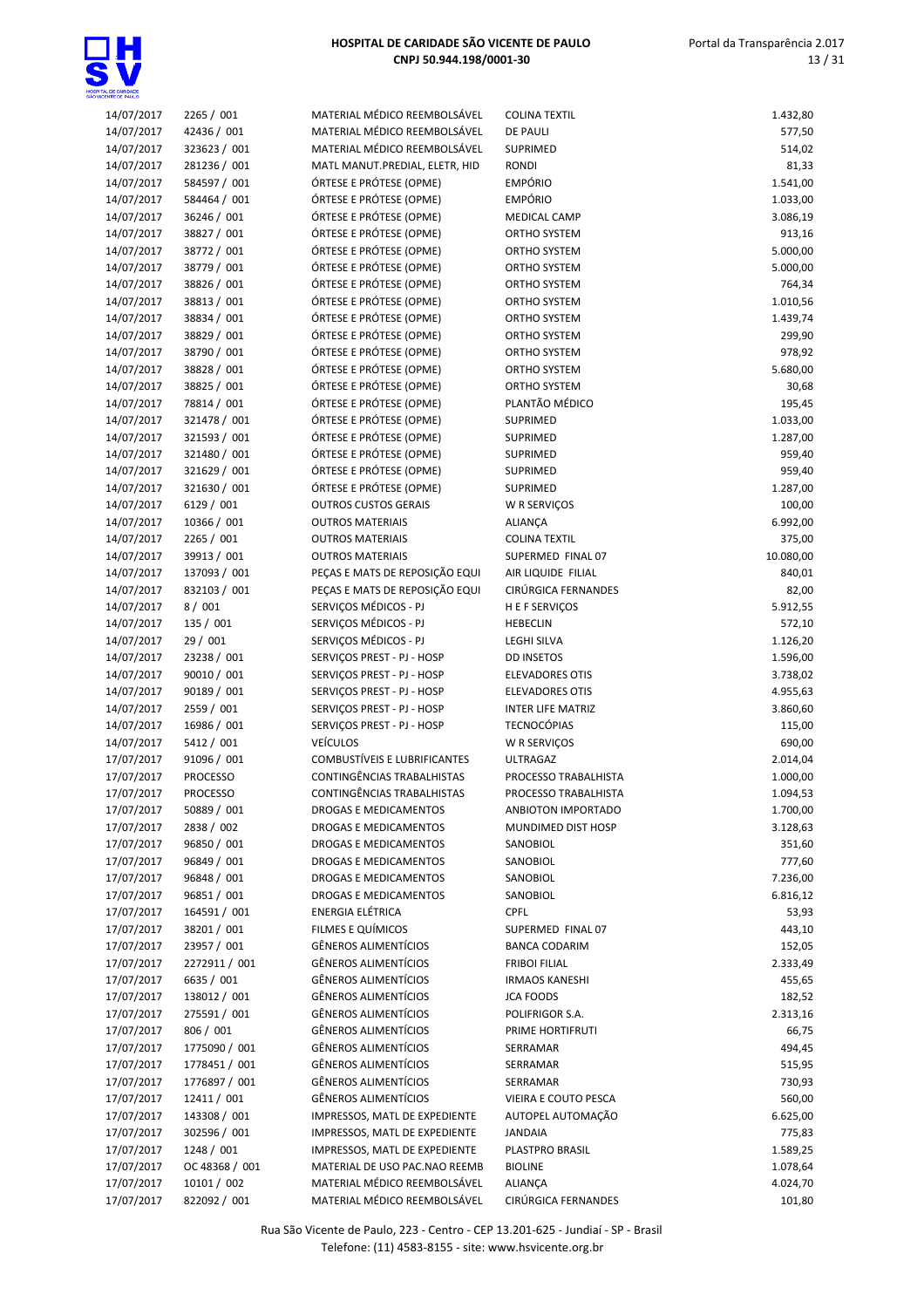

| 17/07/2017 | 46743 / 001     | MATERIAL MÉDICO REEMBOLSÁVEL                             | <b>CISCRE</b>                        | 9.868,50  |
|------------|-----------------|----------------------------------------------------------|--------------------------------------|-----------|
| 17/07/2017 | 38201 / 001     | MATERIAL MÉDICO REEMBOLSÁVEL                             | SUPERMED FINAL 07                    | 9.665,85  |
| 17/07/2017 | 56956 / 001     | <b>MATERIAL PERMANENTE</b>                               | <b>MULTIBOR</b>                      | 405,00    |
| 17/07/2017 | 1802 / 001      | MATL MANUT.PREDIAL, ELÉTR, HID                           | <b>CIRUR JUNDIAIENSE</b>             | 99,09     |
| 17/07/2017 | 422 / 001       | MOBILIÁRIO                                               | <b>JUNPMAQ</b>                       | 1.660,00  |
| 17/07/2017 | 10223 / 001     | ÓRTESE E PRÓTESE (OPME)                                  | EDFUROPEC P UROLOG                   | 3.620,00  |
| 17/07/2017 | 584731 / 001    | ÓRTESE E PRÓTESE (OPME)                                  | <b>EMPÓRIO</b>                       | 1.541,00  |
| 17/07/2017 | 584745 / 001    | ÓRTESE E PRÓTESE (OPME)                                  | <b>EMPÓRIO</b>                       | 1.287,00  |
| 17/07/2017 | 584748 / 001    | ÓRTESE E PRÓTESE (OPME)                                  | <b>EMPÓRIO</b>                       | 102,00    |
| 17/07/2017 | 103815 / 001    | ÓRTESE E PRÓTESE (OPME)                                  | <b>ERECTA</b>                        | 3.347,24  |
| 17/07/2017 | 103816 / 001    | ÓRTESE E PRÓTESE (OPME)                                  | <b>ERECTA</b>                        | 5.098,62  |
| 17/07/2017 | 103728 / 001    | ÓRTESE E PRÓTESE (OPME)                                  | <b>ERECTA</b>                        | 950,00    |
| 17/07/2017 | 103814 / 001    | ÓRTESE E PRÓTESE (OPME)                                  | <b>ERECTA</b>                        | 1.585,02  |
| 17/07/2017 | 103813 / 001    | ÓRTESE E PRÓTESE (OPME)                                  | <b>ERECTA</b>                        | 525,02    |
| 17/07/2017 | 8341 / 001      | ÓRTESE E PRÓTESE (OPME)                                  | <b>EVMED</b>                         | 117,00    |
| 17/07/2017 | 36276 / 001     | ÓRTESE E PRÓTESE (OPME)                                  | <b>MEDICAL CAMP</b>                  | 3.086,19  |
| 17/07/2017 | 3749 / 001      | ÓRTESE E PRÓTESE (OPME)                                  | <b>MERIL</b>                         | 2.034,50  |
| 17/07/2017 | 38869 / 001     | ÓRTESE E PRÓTESE (OPME)                                  | ORTHO SYSTEM                         | 1.300,00  |
| 17/07/2017 | 38858 / 001     | ÓRTESE E PRÓTESE (OPME)                                  | ORTHO SYSTEM                         | 913,16    |
| 17/07/2017 | 38859 / 001     | ÓRTESE E PRÓTESE (OPME)                                  | <b>ORTHO SYSTEM</b>                  | 34,90     |
| 17/07/2017 | 38860 / 001     | ÓRTESE E PRÓTESE (OPME)                                  | ORTHO SYSTEM                         | 291,30    |
| 17/07/2017 | 38854 / 001     | ÓRTESE E PRÓTESE (OPME)                                  | ORTHO SYSTEM                         | 764,34    |
| 17/07/2017 | 38852 / 001     | ÓRTESE E PRÓTESE (OPME)                                  | ORTHO SYSTEM                         | 299,32    |
| 17/07/2017 | 38863 / 001     | ÓRTESE E PRÓTESE (OPME)                                  | ORTHO SYSTEM                         | 913,16    |
| 17/07/2017 | 123334 / 001    | ÓRTESE E PRÓTESE (OPME)                                  | VITÓRIA HOSPITALAR                   | 2.034,50  |
| 17/07/2017 | 285798141 / 001 | <b>OUTROS CUSTOS GERAIS</b>                              | PEDAGIO SEM PARAR                    | 273,05    |
| 17/07/2017 | 10106 / 001     | <b>OUTROS MATERIAIS</b>                                  | ALIANÇA                              | 9.200,00  |
| 17/07/2017 | 10101 / 002     | <b>OUTROS MATERIAIS</b>                                  | <b>ALIANÇA</b>                       | 6.320,00  |
| 17/07/2017 | 38201 / 001     | <b>OUTROS MATERIAIS</b>                                  | SUPERMED FINAL 07                    | 338,10    |
| 17/07/2017 | 171 / 001       | PEÇAS E MATS DE REPOSIÇÃO EQUI                           | <b>MEDMAQ</b>                        | 16.000,00 |
| 17/07/2017 | JULHO/17 / 001  | RESCISÕES PARCELADAS HOSPITAL                            | <b>RESCISÃO</b>                      | 1.489,27  |
| 17/07/2017 | 4/001           | SERVIÇOS MÉDICOS - PJ                                    | NOLETO JARDIM                        | 1.736,22  |
| 17/07/2017 | 3 / 001         | SERVIÇOS MÉDICOS - PJ                                    | NOLETO JARDIM                        | 5.419,83  |
| 17/07/2017 | CONF DIV / 001  | TERMO CONF DÍVIDA                                        | <b>CPFL</b>                          | 26.063,97 |
| 18/07/2017 | <b>PROCESSO</b> | CONTINGÊNCIAS TRABALHISTAS                               | PROCESSO TRABALHISTA                 | 1.100,00  |
| 18/07/2017 | <b>PROCESSO</b> | <b>DESPESAS FINANCEIRAS</b>                              | <b>INSS PROCESSO</b>                 | 714,02    |
| 18/07/2017 | 1494980 / 001   | DROGAS E MEDICAMENTOS                                    | MAFRA FILIAL GO                      | 1.825,00  |
| 18/07/2017 | 164518 / 001    | <b>ENERGIA ELÉTRICA</b>                                  | CPFL                                 | 341,96    |
| 18/07/2017 | 165243 / 001    | <b>ENERGIA ELÉTRICA</b>                                  | CPFL                                 | 121,86    |
| 18/07/2017 | 166391 / 001    | ENERGIA ELÉTRICA                                         | CPFL                                 | 508,09    |
| 18/07/2017 | 164054 / 001    | ENERGIA ELÉTRICA                                         | CPFL                                 | 546,12    |
| 18/07/2017 | 443650 / 001    | ENERGIA ELÉTRICA                                         | <b>CPFL</b>                          | 357,22    |
| 18/07/2017 | 165107 / 001    | <b>ENERGIA ELÉTRICA</b>                                  | <b>CPFL</b>                          | 334,94    |
| 18/07/2017 | 23960 / 001     | GÊNEROS ALIMENTÍCIOS                                     |                                      | 159,60    |
| 18/07/2017 | 88848 / 001     | GÊNEROS ALIMENTÍCIOS                                     | <b>BANCA CODARIM</b><br>CAFE CAIÇARA | 1.587,00  |
| 18/07/2017 | 60124 / 001     | GÊNEROS ALIMENTÍCIOS                                     | <b>CATABY FINAL 57</b>               | 1.002,81  |
| 18/07/2017 | 732221 / 001    | GÊNEROS ALIMENTÍCIOS                                     | <b>CDI</b>                           | 1.780,25  |
| 18/07/2017 | 6643 / 001      | <b>GÊNEROS ALIMENTÍCIOS</b>                              | <b>IRMÃOS KANESHI</b>                | 155,51    |
| 18/07/2017 | 516018 / 001    | GÊNEROS ALIMENTÍCIOS                                     | PAPEL ITUPEVA                        | 641,00    |
| 18/07/2017 | 812 / 001       | <b>GÊNEROS ALIMENTÍCIOS</b>                              | PRIME HORTIFRUTI                     | 536,93    |
|            |                 |                                                          | TAXA LICENCIAMENTO - CFR-7724        |           |
| 18/07/2017 | 7724 / 001      | <b>IMPOSTO ESTADUAL</b><br>IMPRESSOS, MATL DE EXPEDIENTE |                                      | 85,24     |
| 18/07/2017 | 12 / 001        |                                                          | <b>UNIGATES</b>                      | 546,00    |
| 18/07/2017 | <b>PROCESSO</b> | LEGAIS E JURÍDICAS<br>MATERIAL MÉDICO REEMBOLSÁVEL       | <b>INSS PROCESSO</b>                 | 1.955,17  |
| 18/07/2017 | 728216 / 002    |                                                          | CBS                                  | 946,20    |
| 18/07/2017 | 170 / 001       | MATL MANUT.PREDIAL, ELÉTR, HID                           | <b>GEPETO</b>                        | 180,00    |
| 18/07/2017 | 170 / 001       | <b>MOBILIÁRIO</b>                                        | <b>GEPETO</b>                        | 1.200,00  |
| 18/07/2017 | 36307 / 001     | ÓRTESE E PRÓTESE (OPME)                                  | <b>MEDICAL CAMP</b>                  | 3.086,19  |
| 18/07/2017 | 3759 / 001      | ÓRTESE E PRÓTESE (OPME)                                  | <b>MERIL</b>                         | 2.034,50  |
| 18/07/2017 | 3760 / 001      | ÓRTESE E PRÓTESE (OPME)                                  | <b>MERIL</b>                         | 2.534,50  |
| 18/07/2017 | 79030 / 001     | ÓRTESE E PRÓTESE (OPME)                                  | PLANTÃO MÉDICO                       | 390,90    |
| 18/07/2017 | 79029 / 001     | ÓRTESE E PRÓTESE (OPME)                                  | PLANTÃO MÉDICO                       | 195,45    |
| 18/07/2017 | 79028 / 001     | ÓRTESE E PRÓTESE (OPME)                                  | PLANTÃO MÉDICO                       | 195,45    |
| 18/07/2017 | 3297 / 001      | ÓRTESE E PRÓTESE (OPME)                                  | SANITATEM                            | 257,48    |
| 18/07/2017 | 3352 / 001      | ÓRTESE E PRÓTESE (OPME)                                  | SANITATEM                            | 270,87    |
| 18/07/2017 | 3346 / 001      | ÓRTESE E PRÓTESE (OPME)                                  | SANITATEM                            | 905,90    |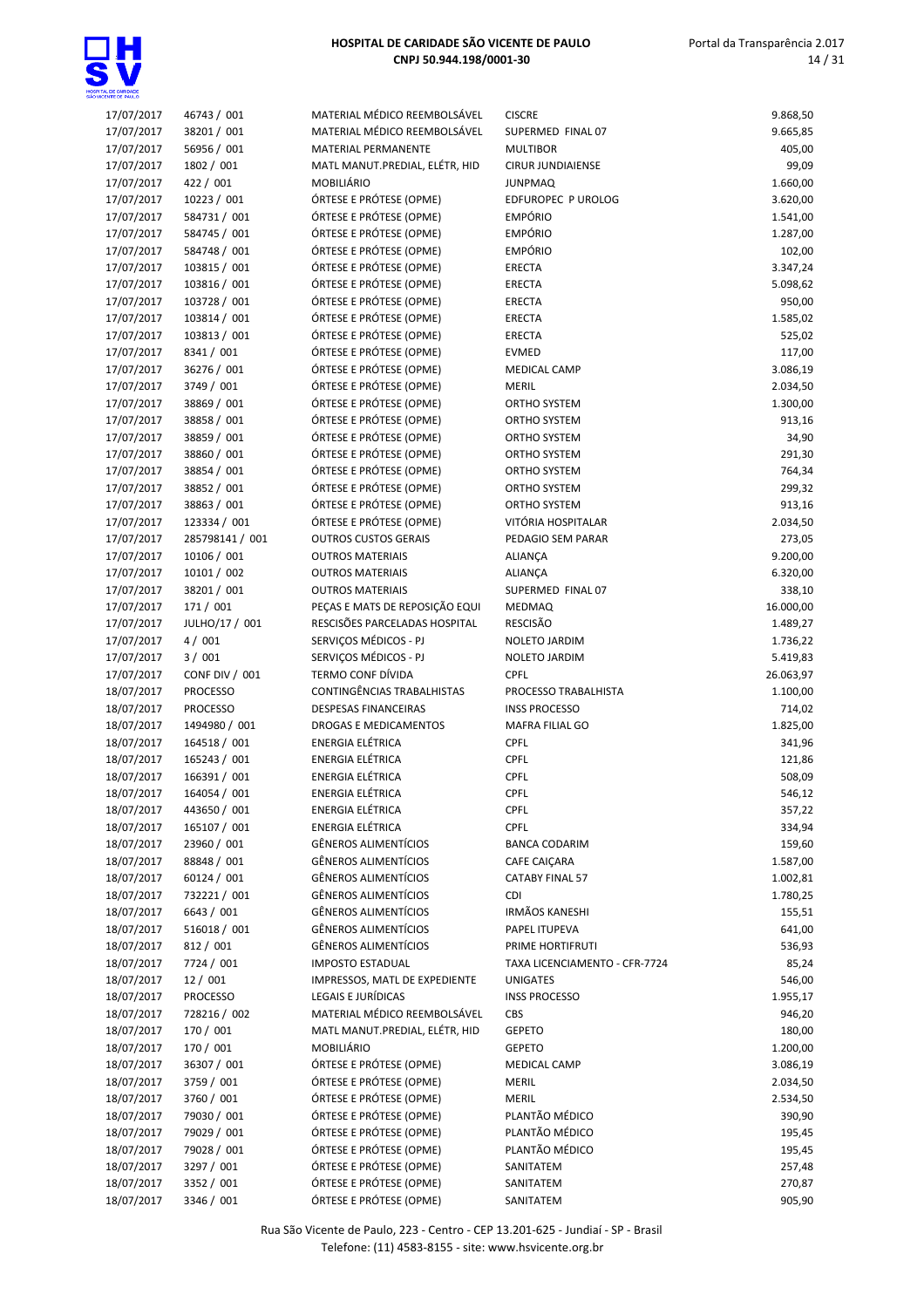

| 18/07/2017 | 3295 / 001      | ÓRTESE E PRÓTESE (OPME)        | SANITATEM                           | 913,16     |
|------------|-----------------|--------------------------------|-------------------------------------|------------|
| 18/07/2017 | 3353 / 001      | ÓRTESE E PRÓTESE (OPME)        | SANITATEM                           | 183,81     |
| 18/07/2017 | 3298 / 001      | ÓRTESE E PRÓTESE (OPME)        | SANITATEM                           | 202,06     |
| 18/07/2017 | 3348 / 001      | ÓRTESE E PRÓTESE (OPME)        | SANITATEM                           |            |
|            |                 |                                |                                     | 27,71      |
| 18/07/2017 | 3347 / 001      | ÓRTESE E PRÓTESE (OPME)        | SANITATEM                           | 275,48     |
| 18/07/2017 | 3343 / 001      | ÓRTESE E PRÓTESE (OPME)        | SANITATEM                           | 913,16     |
| 18/07/2017 | 3351 / 001      | ÓRTESE E PRÓTESE (OPME)        | SANITATEM                           | 146,64     |
| 18/07/2017 | 3350 / 001      | ÓRTESE E PRÓTESE (OPME)        | SANITATEM                           | 913,16     |
| 18/07/2017 | 3344 / 001      | ÓRTESE E PRÓTESE (OPME)        | SANITATEM                           | 913,16     |
|            |                 | ÓRTESE E PRÓTESE (OPME)        | SANITATEM                           |            |
| 18/07/2017 | 3338 / 001      |                                |                                     | 913,16     |
| 18/07/2017 | 3299 / 001      | ÓRTESE E PRÓTESE (OPME)        | SANITATEM                           | 764,34     |
| 18/07/2017 | 3342 / 001      | ÓRTESE E PRÓTESE (OPME)        | SANITATEM                           | 913,16     |
| 18/07/2017 | 3300 / 001      | ÓRTESE E PRÓTESE (OPME)        | SANITATEM                           | 764,34     |
| 18/07/2017 | 3272 / 001      | ÓRTESE E PRÓTESE (OPME)        | SANITATEM                           | 913,16     |
| 18/07/2017 | 3296 / 001      | ÓRTESE E PRÓTESE (OPME)        | SANITATEM                           | 197,60     |
| 18/07/2017 | 3345 / 001      | ÓRTESE E PRÓTESE (OPME)        | SANITATEM                           | 764,34     |
|            |                 |                                |                                     |            |
| 18/07/2017 | 3336 / 001      | ÓRTESE E PRÓTESE (OPME)        | SANITATEM                           | 913,16     |
| 18/07/2017 | 3340 / 001      | ÓRTESE E PRÓTESE (OPME)        | SANITATEM                           | 229,77     |
| 18/07/2017 | 3339 / 001      | ÓRTESE E PRÓTESE (OPME)        | SANITATEM                           | 764,34     |
| 18/07/2017 | 3337 / 001      | ÓRTESE E PRÓTESE (OPME)        | SANITATEM                           | 913,16     |
| 18/07/2017 | 3341 / 001      | ÓRTESE E PRÓTESE (OPME)        | SANITATEM                           | 348,70     |
| 18/07/2017 | 728216 / 002    | <b>OUTROS MATERIAIS</b>        | CBS                                 | 535,99     |
|            |                 |                                |                                     |            |
| 18/07/2017 | CONF DIV / 001  | PARCELAMENTO FORNECEDORES      | POLAR FIX                           | 22.646,66  |
| 18/07/2017 | <b>RESCISÃO</b> | <b>RESCISÃO</b>                | <b>RESCISÃO</b>                     | 1.200,41   |
| 18/07/2017 | JULHO/17 / 001  | RESCISÕES PARCELADAS HOSPITAL  | <b>RESCISÃO</b>                     | 1.489,27   |
| 18/07/2017 | 413521 / 001    | <b>TELEFONE</b>                | <b>VIVO</b>                         | 752,93     |
| 18/07/2017 | 48346 / 001     | <b>TELEFONE</b>                | <b>VIVO</b>                         | 171,45     |
| 18/07/2017 | 483471 / 001    | <b>TELEFONE</b>                | <b>VIVO</b>                         | 3.950,36   |
|            |                 |                                |                                     |            |
| 18/07/2017 | 413520 / 001    | <b>TELEFONE</b>                | <b>VIVO</b>                         | 18,19      |
| 18/07/2017 | 413522 / 001    | <b>TELEFONE</b>                | <b>VIVO</b>                         | 14,70      |
| 18/07/2017 | 483470 / 001    | <b>TELEFONE</b>                | <b>VIVO</b>                         | 133,50     |
| 19/07/2017 | 714000010 / 001 | ADIANT VALE REF E AL           | <b>VR</b>                           | 318.227,40 |
| 19/07/2017 | <b>PROCESSO</b> | BLOQUEIO-ORD JUDICIAL          | <b>BLOQUEIO JUDICIAL</b>            | 3.966,02   |
| 19/07/2017 | 36094 / 001     | CONT DE MANUTENÇÃO-HOSP        | <b>AGFA</b>                         | 6.492,14   |
| 19/07/2017 | <b>PROCESSO</b> | CONTINGÊNCIAS TRABALHISTAS     | PROCESSO TRABALHISTA                |            |
|            |                 |                                |                                     | 6.615,00   |
| 19/07/2017 | DEZ/16 / 001    | <b>DESPESAS FINANCEIRAS</b>    | FGTS FOLHA DEZEMBRO/2016            | 1.091,49   |
| 19/07/2017 | NOV/16 / 001    | <b>DESPESAS FINANCEIRAS</b>    | FGTS FOLHA DEZEMBRO/2016            | 826,66     |
| 19/07/2017 | 192923 / 001    | <b>DESPESAS FINANCEIRAS</b>    | PROCOMP                             | 2,32       |
| 19/07/2017 | 1711779 / 001   | DROGAS E MEDICAMENTOS          | CRISTÁLIA                           | 500,00     |
| 19/07/2017 | 585475 / 001    | <b>DROGAS E MEDICAMENTOS</b>   | <b>EMPORIO</b>                      | 2.283,00   |
| 19/07/2017 | 336115 / 001    | DROGAS E MEDICAMENTOS          | MEDICAMENTAL                        | 464,00     |
|            |                 |                                |                                     |            |
| 19/07/2017 | 44810 / 001     | DROGAS E MEDICAMENTOS          | NOVAMED                             | 19.300,00  |
| 19/07/2017 | DEZ/16 / 001    | <b>FGTS HOSPITAL</b>           | FGTS FOLHA DEZEMBRO/2016 - HOSPITAL | 7.743,24   |
| 19/07/2017 | NOV/16 / 001    | <b>FGTS HOSPITAL</b>           | FGTS FOLHA NOVEMBRO/2016 - HOSPITAL | 5.580,32   |
| 19/07/2017 | JULHO / 001     | <b>FGTS RESCISÓRIO</b>         | <b>GRRF</b>                         | 111,40     |
| 19/07/2017 | 31303 / 001     | <b>GASES MEDICINAIS</b>        | <b>IBG CRYO FILIAL</b>              | 443,29     |
| 19/07/2017 | 31304 / 001     | <b>GASES MEDICINAIS</b>        | <b>IBG CRYO FILIAL</b>              | 4.145,10   |
| 19/07/2017 | 37906 / 001     | <b>GASES MEDICINAIS</b>        | OXILUZ                              | 5.936,00   |
|            |                 |                                |                                     |            |
| 19/07/2017 | 37905 / 001     | <b>GASES MEDICINAIS</b>        | <b>OXILUZ</b>                       | 1.081,00   |
| 19/07/2017 | 24027 / 001     | <b>GÊNEROS ALIMENTÍCIOS</b>    | <b>BANCA CODARIM</b>                | 85,12      |
| 19/07/2017 | 15664 / 001     | GÊNEROS ALIMENTÍCIOS           | <b>BAZAR POPULAR</b>                | 928,12     |
| 19/07/2017 | 4377 / 001      | GÊNEROS ALIMENTÍCIOS           | <b>BM ALIMENTOS</b>                 | 364,00     |
| 19/07/2017 | 2278903 / 001   | <b>GÊNEROS ALIMENTÍCIOS</b>    | <b>FRIBOI FILIAL</b>                | 1.441,04   |
| 19/07/2017 | 6647 / 001      | GÊNEROS ALIMENTÍCIOS           | <b>IRMÃOS KANESHI</b>               | 303,70     |
|            |                 |                                |                                     |            |
| 19/07/2017 | 818 / 001       | GÊNEROS ALIMENTÍCIOS           | PRIME HORTIFRUTI                    | 56,10      |
| 19/07/2017 | 663562 / 001    | IMPRESSOS, MATL DE EXPEDIENTE  | DATASUPRI DISTRIBUID                | 1.898,67   |
| 19/07/2017 | 192923 / 001    | IMPRESSOS, MATL DE EXPEDIENTE  | PROCOMP                             | 696,72     |
| 19/07/2017 | 5990632 / 004   | LIVROS, JORNAIS, REVISTAS, PUB | O ESTADO DE S. PAULO                | 61,88      |
| 19/07/2017 | 84017 / 001     | MANUTENÇÃO E CONSERVAÇÃO       | <b>CETTI</b>                        | 64,05      |
| 19/07/2017 | 436990 / 001    | MATERIAL DE LIMPEZA            | AMADE                               | 1.725,60   |
| 19/07/2017 | 436991 / 001    | MATERIAL DE LIMPEZA            | AMADE                               | 5.948,80   |
|            |                 |                                |                                     |            |
| 19/07/2017 | 492975 / 001    | MATERIAL DE LIMPEZA            | PROLIM                              | 13.061,40  |
| 19/07/2017 | 328544 / 001    | MATERIAL MÉDICO REEMBOLSÁVEL   | <b>BIOMEDICAL</b>                   | 3.076,25   |
| 19/07/2017 | 2284 / 001      | MATERIAL MÉDICO REEMBOLSÁVEL   | <b>COLINA TEXTIL</b>                | 735,96     |
| 19/07/2017 | 728961 / 001    | MATERIAL MÉDICO REEMBOLSÁVEL   | FRESENIUS-MATRIZ                    | 7.332,00   |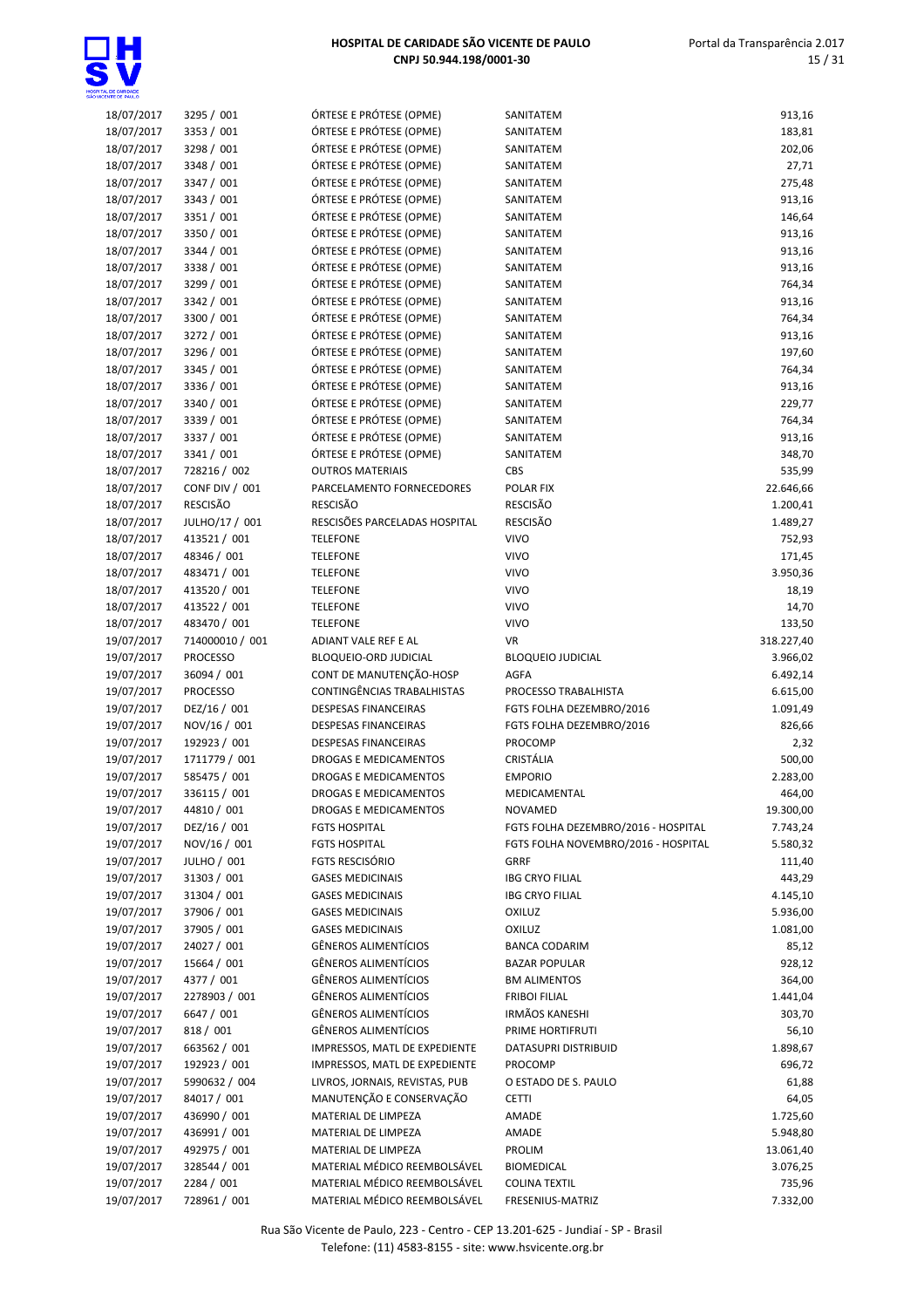Portal da Transparência 2.017 16 / 31

| 19/07/2017 | 84017 / 001        | MATL MANUT.PREDIAL, ELÉTR, HID | <b>CETTI</b>                | 47,50    |
|------------|--------------------|--------------------------------|-----------------------------|----------|
| 19/07/2017 | 63579 / 001        | MATL MANUT.PREDIAL, ELÉTR, HID | ELETRIZEL                   | 226,35   |
|            |                    |                                | <b>EMPÓRIO</b>              |          |
| 19/07/2017 | 585295 / 001       | ÓRTESE E PRÓTESE (OPME)        |                             | 1.287,00 |
| 19/07/2017 | 3127 / 001         | <b>OUTROS CUSTOS GERAIS</b>    | <b>ACCORSI PNEUS</b>        | 220,00   |
| 19/07/2017 | 456500 / 001       | <b>OUTROS MATERIAIS</b>        | BALASKA                     | 1.337,26 |
| 19/07/2017 | 3144 / 001         | <b>OUTROS MATERIAIS</b>        | <b>BIO BRASIL BIOTECNOL</b> | 1.206,50 |
| 19/07/2017 | 2284 / 001         | <b>OUTROS MATERIAIS</b>        | <b>COLINA TEXTIL</b>        | 375,00   |
| 19/07/2017 | 9439 / 001         | <b>OUTROS MATERIAIS</b>        | DOM QUIXOTE EPI             | 252,00   |
| 19/07/2017 | 5622 / 001         | <b>OUTROS MATERIAIS</b>        | SDF RIO VALLEY LTDA         | 360,76   |
| 19/07/2017 | 3868 / 001         | PEÇAS E MATS DE REPOSIÇÃO EQUI | DOMAX COMERCIAL             | 290,19   |
| 19/07/2017 | 41115 / 001        | PEÇAS E MATS DE REPOSIÇÃO EQUI | <b>INTERMED</b>             | 519,29   |
| 19/07/2017 | 37906 / 001        | PEÇAS E MATS DE REPOSIÇÃO EQUI | <b>OXILUZ</b>               |          |
|            |                    |                                |                             | 187,80   |
| 19/07/2017 | <b>RESCISÃO</b>    | <b>RESCISÃO</b>                | RESCISÃO                    | 8.183,90 |
| 19/07/2017 | RESCISÃO           | <b>RESCISÃO</b>                | <b>RESCISÃO</b>             | 1.609,67 |
| 19/07/2017 | 188 / 001          | SERVIÇOS PREST - PJ - HOSP     | JERÔNIMO VIDROS             | 170,00   |
| 19/07/2017 | 288 / 001          | <b>VEÍCULOS</b>                | <b>ACCORSI PNEUS</b>        | 270,00   |
| 20/07/2017 | 2844 / 001         | CONT DE MANUTENÇÃO-HOSP        | <b>IBG CRYO FILIAL</b>      | 494,91   |
| 20/07/2017 | 07/2017 / 001      | CONTINGÊNCIAS CÍVEL            | PROCESSO CÍVEL              | 8.433,00 |
| 20/07/2017 | <b>PROCESSO</b>    | CONTINGÊNCIAS TRABALHISTAS     | PROCESSO TRABALHISTA        | 2.193,46 |
| 20/07/2017 | <b>PROCESSO</b>    | CONTINGÊNCIAS TRABALHISTAS     | PROCESSO TRABALHISTA        | 470,63   |
| 20/07/2017 | 302 / 001          | <b>DESPESAS FINANCEIRAS</b>    | <b>CGRS INDUSTRIAL</b>      | 1,26     |
| 20/07/2017 | 2844 / 001         | <b>DESPESAS FINANCEIRAS</b>    | <b>IBG CRYO FILIAL</b>      | 0,01     |
|            |                    |                                |                             |          |
| 20/07/2017 | <b>PROCESSO</b>    | <b>DESPESAS FINANCEIRAS</b>    | PROCESSO TRABALHISTA        | 26,67    |
| 20/07/2017 | 891981 / 001       | <b>DROGAS E MEDICAMENTOS</b>   | <b>COMERCIAL RIOCLARENS</b> | 3.854,08 |
| 20/07/2017 | 765401 / 001       | DROGAS E MEDICAMENTOS          | DUPATRI CNPJ 26 GO          | 282,91   |
| 20/07/2017 | 1615 / 001         | DROGAS E MEDICAMENTOS          | FARMÁCIA SOBAM              | 225,00   |
| 20/07/2017 | 2193 / 001         | DROGAS E MEDICAMENTOS          | SERVIMED-GO                 | 252,00   |
| 20/07/2017 | 232878 / 001       | <b>GASES MEDICINAIS</b>        | <b>IBG</b>                  | 373,72   |
| 20/07/2017 | 144745 / 001       | <b>GÊNEROS ALIMENTÍCIOS</b>    | <b>ACF BRASIL</b>           | 236,00   |
| 20/07/2017 | 24047 / 001        | GÊNEROS ALIMENTÍCIOS           | <b>BANCA CODARIM</b>        | 119,50   |
| 20/07/2017 | 56478 / 001        | GÊNEROS ALIMENTÍCIOS           | <b>DISTRIB HERNANDES</b>    | 1.790,20 |
| 20/07/2017 | 281224 / 001       | <b>GÊNEROS ALIMENTÍCIOS</b>    | FRIOS DADO FINAL 54         | 632,00   |
|            | 6651 / 001         | GÊNEROS ALIMENTÍCIOS           | <b>IRMÃOS KANESHI</b>       |          |
| 20/07/2017 |                    |                                |                             | 167,30   |
| 20/07/2017 | 276906 / 001       | GÊNEROS ALIMENTÍCIOS           | POLIFRIGOR S.A.             | 800,18   |
| 20/07/2017 | 821 / 001          | <b>GÊNEROS ALIMENTÍCIOS</b>    | PRIME HORTIFRUTI            | 203,10   |
| 20/07/2017 | $D-05/12/001$      | <b>IMPOSTO FEDERAL</b>         | ALUGUÉIS E ROYALTIES        | 21,12    |
| 20/07/2017 | $D-02/12 / 001$    | <b>IMPOSTO FEDERAL</b>         | ALUGUÉIS E ROYALTIES        | 145,20   |
| 20/07/2017 | $D-02/12 / 001$    | <b>IMPOSTO FEDERAL</b>         | ALUGUÉIS E ROYALTIES        | 956,77   |
| 20/07/2017 | D-06/2017 / 001    | <b>IMPOSTO FEDERAL</b>         | ALUGUÉIS E ROYALTIES        | 752,74   |
| 20/07/2017 | $D-05/12/001$      | <b>IMPOSTO FEDERAL</b>         | ALUGUÉIS E ROYALTIES        | 21,12    |
| 20/07/2017 | $D-02/12 / 001$    | <b>IMPOSTO FEDERAL</b>         | ALUGUÉIS E ROYALTIES        | 145,20   |
| 20/07/2017 | D-01/12REAJU / 001 | <b>IMPOSTO FEDERAL</b>         | ALUGUÉIS E ROYALTIES        | 1.374,19 |
| 20/07/2017 | $D-676 / 001$      | <b>IMPOSTO FEDERAL</b>         | INSS - P. JURÍDICA          | 2.322,42 |
| 20/07/2017 | $D-26/001$         | <b>IMPOSTO FEDERAL</b>         | INSS - P. JURÍDICA          | 770,00   |
| 20/07/2017 |                    | <b>IMPOSTO FEDERAL</b>         | INSS - P. JURÍDICA          | 330,00   |
|            | $D-28/001$         |                                |                             |          |
| 20/07/2017 | $D-683 / 001$      | <b>IMPOSTO FEDERAL</b>         | INSS - P. JURÍDICA          | 6.643,08 |
| 20/07/2017 | D-786 / 001        | <b>IMPOSTO FEDERAL</b>         | INSS - P. JURÍDICA          | 1.042,90 |
| 20/07/2017 | D-5070 / 001       | <b>IMPOSTO FEDERAL</b>         | INSS - P. JURÍDICA          | 2.200,00 |
| 20/07/2017 | $D-27/001$         | <b>IMPOSTO FEDERAL</b>         | INSS - P. JURÍDICA          | 965,79   |
| 20/07/2017 | $D-675 / 001$      | <b>IMPOSTO FEDERAL</b>         | INSS - P. JURÍDICA          | 4.354,43 |
| 20/07/2017 | D-22367 / 000      | <b>IMPOSTO FEDERAL</b>         | IRRF - P. JURÍDICA          | 25,25    |
| 20/07/2017 | $D-161/001$        | <b>IMPOSTO FEDERAL</b>         | IRRF - P. JURÍDICA          | 54,00    |
| 20/07/2017 | $D-98/001$         | <b>IMPOSTO FEDERAL</b>         | IRRF - P. JURÍDICA          | 55,13    |
| 20/07/2017 | $D-1133 / 001$     | <b>IMPOSTO FEDERAL</b>         | IRRF - P. JURÍDICA          | 36,00    |
| 20/07/2017 | $D-4/001$          | <b>IMPOSTO FEDERAL</b>         | IRRF - P. JURÍDICA          | 27,75    |
| 20/07/2017 | $D-21/001$         | <b>IMPOSTO FEDERAL</b>         | IRRF - P. JURÍDICA          | 275,25   |
|            |                    |                                |                             |          |
| 20/07/2017 | D-142 / 001        | <b>IMPOSTO FEDERAL</b>         | IRRF - P. JURÍDICA          | 90,75    |
| 20/07/2017 | $D-45/001$         | <b>IMPOSTO FEDERAL</b>         | IRRF - P. JURÍDICA          | 19,50    |
| 20/07/2017 | $D-88/001$         | <b>IMPOSTO FEDERAL</b>         | IRRF - P. JURÍDICA          | 259,88   |
| 20/07/2017 | $D-1100/001$       | <b>IMPOSTO FEDERAL</b>         | IRRF - P. JURÍDICA          | 408,81   |
| 20/07/2017 | $D-19/001$         | <b>IMPOSTO FEDERAL</b>         | IRRF - P. JURÍDICA          | 162,38   |
| 20/07/2017 | $D-67/001$         | <b>IMPOSTO FEDERAL</b>         | IRRF - P. JURÍDICA          | 75,00    |
| 20/07/2017 | $D-60/001$         | <b>IMPOSTO FEDERAL</b>         | IRRF - P. JURÍDICA          | 85,20    |
| 20/07/2017 | $D-157/001$        | <b>IMPOSTO FEDERAL</b>         | IRRF - P. JURÍDICA          | 45,00    |
| 20/07/2017 | $D-31/001$         | <b>IMPOSTO FEDERAL</b>         | IRRF - P. JURÍDICA          | 790,50   |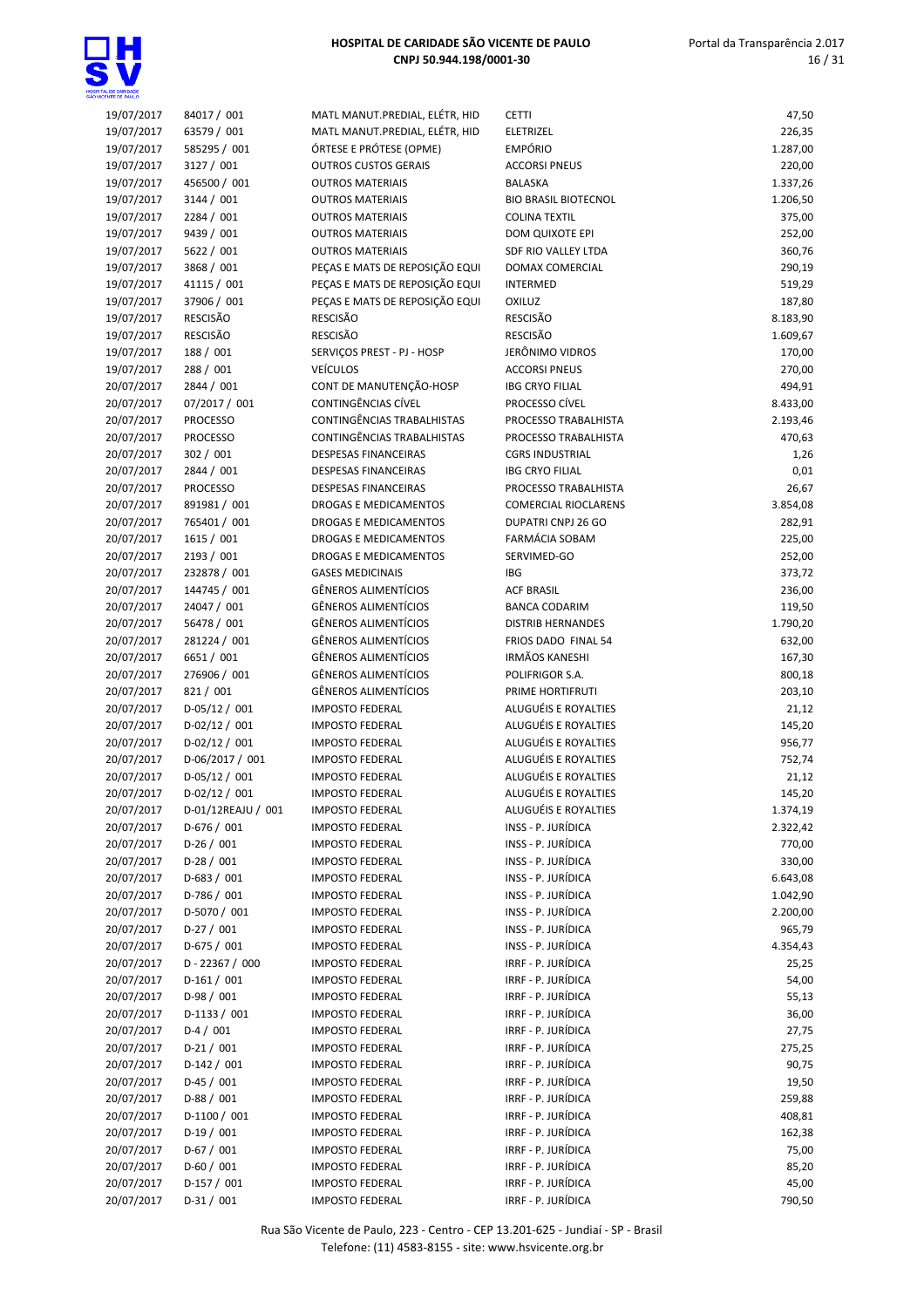

| 20/07/2017               | $D-6/001$                   | <b>IMPOSTO FEDERAL</b>                           | IRRF - P. JURÍDICA                       | 97,50           |
|--------------------------|-----------------------------|--------------------------------------------------|------------------------------------------|-----------------|
| 20/07/2017               | $D-214/001$                 | <b>IMPOSTO FEDERAL</b>                           | IRRF - P. JURÍDICA                       | 367,13          |
| 20/07/2017               | $D-20/001$                  | <b>IMPOSTO FEDERAL</b>                           | IRRF - P. JURÍDICA                       | 199,50          |
| 20/07/2017               | $D-9/001$                   | <b>IMPOSTO FEDERAL</b>                           | IRRF - P. JURÍDICA                       | 157,50          |
| 20/07/2017               | $D-62 / 001$                | <b>IMPOSTO FEDERAL</b>                           | IRRF - P. JURÍDICA                       | 66,00           |
| 20/07/2017               | $D-55/001$                  | <b>IMPOSTO FEDERAL</b>                           | IRRF - P. JURÍDICA                       | 72,00           |
| 20/07/2017               | $D-34/001$                  | <b>IMPOSTO FEDERAL</b>                           | IRRF - P. JURÍDICA                       | 78,75           |
| 20/07/2017               | $D-3/001$                   | <b>IMPOSTO FEDERAL</b>                           | IRRF - P. JURÍDICA                       | 16,50           |
| 20/07/2017               | $D-15/001$                  | <b>IMPOSTO FEDERAL</b>                           | IRRF - P. JURÍDICA                       | 36,00           |
| 20/07/2017               | $D-6530 / 001$              | <b>IMPOSTO FEDERAL</b>                           | IRRF - P. JURÍDICA                       | 1.221,49        |
| 20/07/2017               | $D-65/001$                  | <b>IMPOSTO FEDERAL</b>                           | IRRF - P. JURÍDICA                       | 18,00           |
| 20/07/2017               | $D-41/001$                  | <b>IMPOSTO FEDERAL</b>                           | IRRF - P. JURÍDICA                       | 19,50           |
| 20/07/2017               | $D-74/001$                  | <b>IMPOSTO FEDERAL</b>                           | IRRF - P. JURÍDICA                       | 90,00           |
| 20/07/2017               | $D-65/001$                  | <b>IMPOSTO FEDERAL</b>                           | IRRF - P. JURÍDICA                       | 594,00          |
| 20/07/2017               | $D-14/001$                  | <b>IMPOSTO FEDERAL</b>                           | IRRF - P. JURÍDICA                       | 54,00           |
| 20/07/2017               | $D-655 / 001$               | <b>IMPOSTO FEDERAL</b>                           | IRRF - P. JURÍDICA                       | 105,60          |
| 20/07/2017               | $D-80/001$                  | <b>IMPOSTO FEDERAL</b>                           | IRRF - P. JURÍDICA                       | 265,27          |
| 20/07/2017               | D-201715015 / 001           | <b>IMPOSTO FEDERAL</b>                           | IRRF - P. JURÍDICA                       | 24,30           |
| 20/07/2017               | $D-149/001$                 | <b>IMPOSTO FEDERAL</b>                           | IRRF - P. JURÍDICA                       | 15,75           |
| 20/07/2017               | D-5070 / 001                | <b>IMPOSTO FEDERAL</b>                           | IRRF - P. JURÍDICA                       | 300,00          |
| 20/07/2017               | $D-37/001$                  | <b>IMPOSTO FEDERAL</b>                           | IRRF - P. JURÍDICA                       | 18,75           |
| 20/07/2017               | $D-218/001$                 | <b>IMPOSTO FEDERAL</b>                           | IRRF - P. JURÍDICA                       | 12,00           |
| 20/07/2017               | $D-27/001$                  | <b>IMPOSTO FEDERAL</b>                           | IRRF - P. JURÍDICA                       | 18,75           |
| 20/07/2017               | $D-90/001$                  | <b>IMPOSTO FEDERAL</b>                           | IRRF - P. JURÍDICA                       | 85,50           |
| 20/07/2017               | $D-97/001$                  | <b>IMPOSTO FEDERAL</b>                           | IRRF - P. JURÍDICA                       | 15,75           |
| 20/07/2017               | $D-46/001$                  | <b>IMPOSTO FEDERAL</b>                           | IRRF - P. JURÍDICA                       | 19,50           |
| 20/07/2017               | $D-99/001$                  | <b>IMPOSTO FEDERAL</b>                           | IRRF - P. JURÍDICA                       | 78,75           |
| 20/07/2017               | $D-26/001$                  | <b>IMPOSTO FEDERAL</b>                           | IRRF - P. JURÍDICA                       | 39,38           |
| 20/07/2017               | $D-115/001$                 | <b>IMPOSTO FEDERAL</b>                           | IRRF - P. JURÍDICA                       | 56,25           |
| 20/07/2017               | $D-90/001$                  | <b>IMPOSTO FEDERAL</b>                           | IRRF - P. JURÍDICA                       | 36,00           |
| 20/07/2017               | $D-786 / 001$               | <b>IMPOSTO FEDERAL</b>                           | IRRF - P. JURÍDICA<br>IRRF - P. JURÍDICA | 142,21          |
| 20/07/2017               | $D-48/001$                  | <b>IMPOSTO FEDERAL</b><br><b>IMPOSTO FEDERAL</b> | IRRF - P. JURÍDICA                       | 236,25          |
| 20/07/2017<br>20/07/2017 | $D-676 / 001$<br>$D-51/001$ | <b>IMPOSTO FEDERAL</b>                           | IRRF - P. JURÍDICA                       | 633,39<br>39,00 |
|                          |                             | <b>IMPOSTO FEDERAL</b>                           | IRRF - P. JURÍDICA                       |                 |
| 20/07/2017<br>20/07/2017 | $D-52/001$<br>$D-584 / 001$ | <b>IMPOSTO FEDERAL</b>                           | IRRF - P. JURÍDICA                       | 264,00<br>37,50 |
| 20/07/2017               | $D-583 / 001$               | <b>IMPOSTO FEDERAL</b>                           | IRRF - P. JURÍDICA                       | 272,25          |
| 20/07/2017               | $D-81/001$                  | <b>IMPOSTO FEDERAL</b>                           | IRRF - P. JURÍDICA                       | 19,50           |
| 20/07/2017               | $D-91/001$                  | <b>IMPOSTO FEDERAL</b>                           | IRRF - P. JURÍDICA                       | 91,50           |
| 20/07/2017               | $D-37/001$                  | <b>IMPOSTO FEDERAL</b>                           | IRRF - P. JURÍDICA                       | 46,88           |
| 20/07/2017               | $D-204 / 001$               | <b>IMPOSTO FEDERAL</b>                           | IRRF - P. JURÍDICA                       | 18,75           |
| 20/07/2017               | $D-59/001$                  | <b>IMPOSTO FEDERAL</b>                           | IRRF - P. JURÍDICA                       | 33,00           |
| 20/07/2017               | $D-30/001$                  | <b>IMPOSTO FEDERAL</b>                           | IRRF - P. JURÍDICA                       | 136,50          |
| 20/07/2017               | $D-213 / 001$               | <b>IMPOSTO FEDERAL</b>                           | IRRF - P. JURÍDICA                       | 112,50          |
| 20/07/2017               | $D-90/001$                  | <b>IMPOSTO FEDERAL</b>                           | IRRF - P. JURÍDICA                       | 39,38           |
| 20/07/2017               | D-1423 / 001                | <b>IMPOSTO FEDERAL</b>                           | IRRF - P. JURÍDICA                       | 168,75          |
| 20/07/2017               | $D-3084 / 001$              | <b>IMPOSTO FEDERAL</b>                           | IRRF - P. JURÍDICA                       | 71,25           |
| 20/07/2017               | $D-57/001$                  | <b>IMPOSTO FEDERAL</b>                           | IRRF - P. JURÍDICA                       | 99,00           |
| 20/07/2017               | $D-28/001$                  | <b>IMPOSTO FEDERAL</b>                           | IRRF - P. JURÍDICA                       | 206,25          |
| 20/07/2017               | $D-30/001$                  | <b>IMPOSTO FEDERAL</b>                           | IRRF - P. JURÍDICA                       | 202,50          |
| 20/07/2017               | $D-46/001$                  | <b>IMPOSTO FEDERAL</b>                           | IRRF - P. JURÍDICA                       | 36,00           |
| 20/07/2017               | D-74796 / 000               | <b>IMPOSTO FEDERAL</b>                           | IRRF - P. JURÍDICA                       | 22,29           |
| 20/07/2017               | $D-85/001$                  | <b>IMPOSTO FEDERAL</b>                           | IRRF - P. JURÍDICA                       | 72,00           |
| 20/07/2017               | $D-29/001$                  | <b>IMPOSTO FEDERAL</b>                           | IRRF - P. JURÍDICA                       | 56,25           |
| 20/07/2017               | $D-205/001$                 | <b>IMPOSTO FEDERAL</b>                           | IRRF - P. JURÍDICA                       | 18,75           |
| 20/07/2017               | $D-5071/001$                | <b>IMPOSTO FEDERAL</b>                           | IRRF - P. JURÍDICA                       | 405,00          |
| 20/07/2017               | $D-48/001$                  | <b>IMPOSTO FEDERAL</b>                           | IRRF - P. JURÍDICA                       | 53,10           |
| 20/07/2017               | $D-1200 / 001$              | <b>IMPOSTO FEDERAL</b>                           | IRRF - P. JURÍDICA                       | 281,59          |
| 20/07/2017               | $D-126/001$                 | <b>IMPOSTO FEDERAL</b>                           | IRRF - P. JURÍDICA                       | 206,25          |
| 20/07/2017               | $D-34/001$                  | <b>IMPOSTO FEDERAL</b>                           | IRRF - P. JURÍDICA                       | 33,00           |
| 20/07/2017               | $D-106/001$                 | <b>IMPOSTO FEDERAL</b>                           | IRRF - P. JURÍDICA                       | 2.933,13        |
| 20/07/2017               | $D-65/001$                  | <b>IMPOSTO FEDERAL</b>                           | IRRF - P. JURÍDICA                       | 93,75           |
| 20/07/2017               | $D-19/001$                  | <b>IMPOSTO FEDERAL</b>                           | IRRF - P. JURÍDICA                       | 18,75           |
| 20/07/2017               | $D-68/001$                  | <b>IMPOSTO FEDERAL</b>                           | IRRF - P. JURÍDICA                       | 666,00          |
| 20/07/2017               | $D-87/001$                  | <b>IMPOSTO FEDERAL</b>                           | IRRF - P. JURÍDICA                       | 13,13           |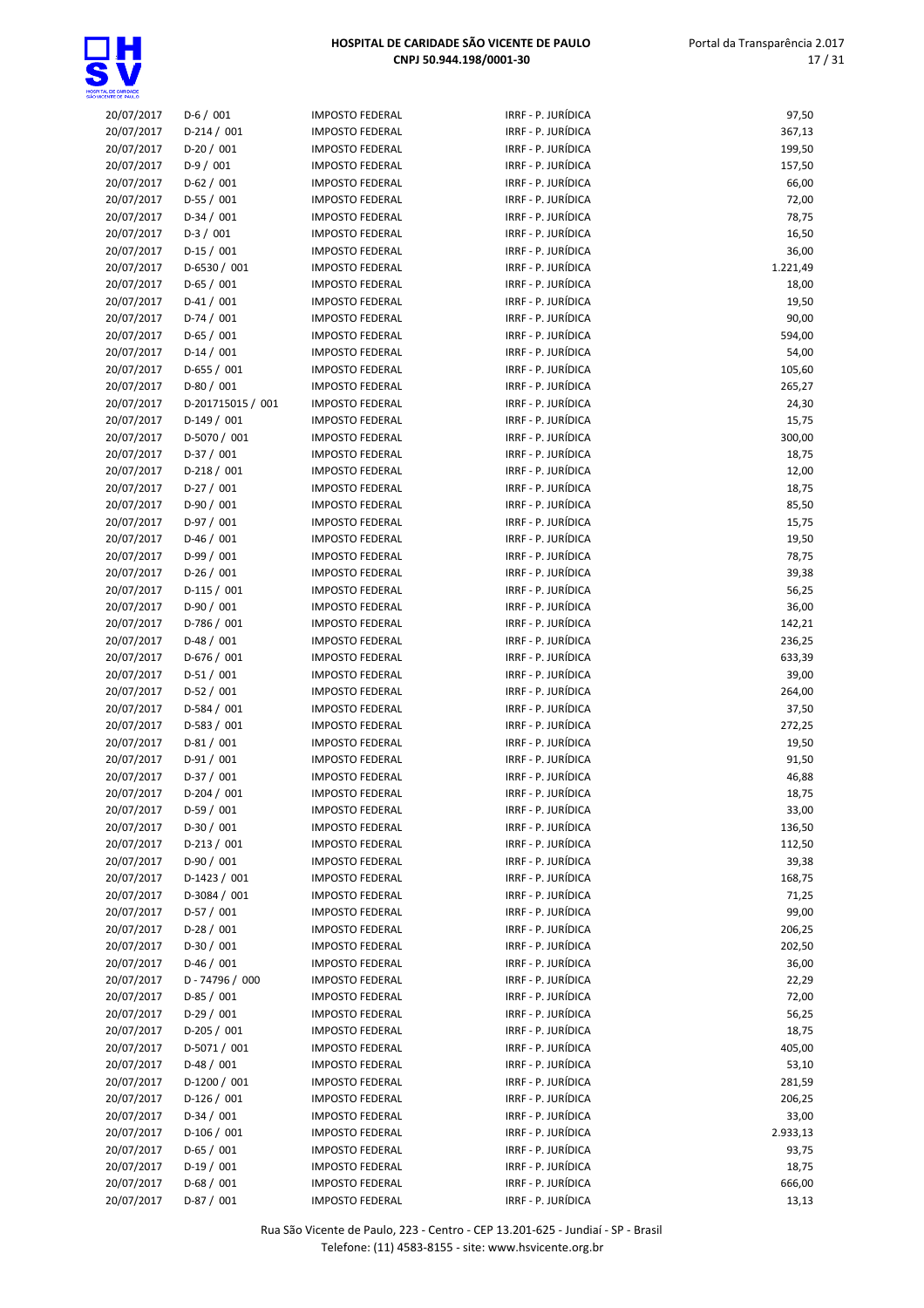

| 20/07/2017 | $D-90/001$                   | <b>IMPOSTO FEDERAL</b> | IRRF - P. JURÍDICA | 37,50           |
|------------|------------------------------|------------------------|--------------------|-----------------|
| 20/07/2017 | D-132 / 001                  | <b>IMPOSTO FEDERAL</b> | IRRF - P. JURÍDICA | 27,00           |
| 20/07/2017 | $D-156/001$                  | <b>IMPOSTO FEDERAL</b> | IRRF - P. JURÍDICA | 189,38          |
| 20/07/2017 | $D-51/001$                   | <b>IMPOSTO FEDERAL</b> | IRRF - P. JURÍDICA | 212,25          |
| 20/07/2017 | $D-102 / 001$                | <b>IMPOSTO FEDERAL</b> | IRRF - P. JURÍDICA | 143,25          |
| 20/07/2017 | $D-26/001$                   | <b>IMPOSTO FEDERAL</b> | IRRF - P. JURÍDICA | 66,00           |
| 20/07/2017 | $D-215/001$                  | <b>IMPOSTO FEDERAL</b> | IRRF - P. JURÍDICA | 75,00           |
| 20/07/2017 | $D-100/001$                  | <b>IMPOSTO FEDERAL</b> | IRRF - P. JURÍDICA | 15,75           |
| 20/07/2017 | $D-89/001$                   | <b>IMPOSTO FEDERAL</b> | IRRF - P. JURÍDICA | 29,25           |
| 20/07/2017 | $D-27/001$                   | <b>IMPOSTO FEDERAL</b> | IRRF - P. JURÍDICA | 252,00          |
| 20/07/2017 | $D-675/001$                  | <b>IMPOSTO FEDERAL</b> | IRRF - P. JURÍDICA | 1.187,57        |
| 20/07/2017 | $D-18/001$                   | <b>IMPOSTO FEDERAL</b> | IRRF - P. JURÍDICA | 184,50          |
| 20/07/2017 | $D-28/001$                   | <b>IMPOSTO FEDERAL</b> | IRRF - P. JURÍDICA |                 |
|            |                              |                        | IRRF - P. JURÍDICA | 28,13           |
| 20/07/2017 | $D-32 / 001$                 | <b>IMPOSTO FEDERAL</b> |                    | 790,50          |
| 20/07/2017 | $D-634 / 001$<br>D-158 / 001 | <b>IMPOSTO FEDERAL</b> | IRRF - P. JURÍDICA | 112,50          |
| 20/07/2017 |                              | <b>IMPOSTO FEDERAL</b> | IRRF - P. JURÍDICA | 29,25           |
| 20/07/2017 | $D - 6101 / 000$             | <b>IMPOSTO FEDERAL</b> | IRRF - P. JURÍDICA | 42,32           |
| 20/07/2017 | $D-125/001$                  | <b>IMPOSTO FEDERAL</b> | IRRF - P. JURÍDICA | 100,00          |
| 20/07/2017 | $D-16/001$                   | <b>IMPOSTO FEDERAL</b> | IRRF - P. JURÍDICA | 47,25           |
| 20/07/2017 | $D-76/001$                   | <b>IMPOSTO FEDERAL</b> | IRRF - P. JURÍDICA | 78,75           |
| 20/07/2017 | D-30865 / 001                | <b>IMPOSTO FEDERAL</b> | IRRF - P. JURÍDICA | 1.891,18        |
| 20/07/2017 | D-379 / 001                  | <b>IMPOSTO FEDERAL</b> | IRRF - P. JURÍDICA | 37,50           |
| 20/07/2017 | $D-671/001$                  | <b>IMPOSTO FEDERAL</b> | IRRF - P. JURÍDICA | 48,75           |
| 20/07/2017 | $D-3/001$                    | <b>IMPOSTO FEDERAL</b> | IRRF - P. JURÍDICA | 86,63           |
| 20/07/2017 | $D-672 / 001$                | <b>IMPOSTO FEDERAL</b> | IRRF - P. JURÍDICA | 78,75           |
| 20/07/2017 | $D-90/001$                   | <b>IMPOSTO FEDERAL</b> | IRRF - P. JURÍDICA | 97,50           |
| 20/07/2017 | $D-74/001$                   | <b>IMPOSTO FEDERAL</b> | IRRF - P. JURÍDICA | 75,00           |
| 20/07/2017 | $D-69/001$                   | <b>IMPOSTO FEDERAL</b> | IRRF - P. JURÍDICA | 82,50           |
| 20/07/2017 | $D-65/001$                   | <b>IMPOSTO FEDERAL</b> | IRRF - P. JURÍDICA | 111,00          |
| 20/07/2017 | $D-107/001$                  | <b>IMPOSTO FEDERAL</b> | IRRF - P. JURÍDICA | 2.933,13        |
| 20/07/2017 | $D-58/001$                   | <b>IMPOSTO FEDERAL</b> | IRRF - P. JURÍDICA | 144,00          |
| 20/07/2017 | $D-164 / 001$                | <b>IMPOSTO FEDERAL</b> | IRRF - P. JURÍDICA | 114,00          |
| 20/07/2017 | $D-27/001$                   | <b>IMPOSTO FEDERAL</b> | IRRF - P. JURÍDICA | 15,75           |
| 20/07/2017 | $D-117/001$                  | <b>IMPOSTO FEDERAL</b> | IRRF - P. JURÍDICA | 55,50           |
| 20/07/2017 | D-378 / 001                  | <b>IMPOSTO FEDERAL</b> | IRRF - P. JURÍDICA | 206,25          |
| 20/07/2017 | D-387 / 001                  | <b>IMPOSTO FEDERAL</b> | IRRF - P. JURÍDICA | 108,00          |
| 20/07/2017 | $D-106/001$                  | <b>IMPOSTO FEDERAL</b> | IRRF - P. JURÍDICA | 171,00          |
| 20/07/2017 | $D-19/001$                   | <b>IMPOSTO FEDERAL</b> | IRRF - P. JURÍDICA | 37,50           |
| 20/07/2017 | $D-16/001$                   | <b>IMPOSTO FEDERAL</b> | IRRF - P. JURÍDICA | 93,75           |
| 20/07/2017 | $D-7/001$                    | <b>IMPOSTO FEDERAL</b> | IRRF - P. JURÍDICA | 15,75           |
| 20/07/2017 | $D-1/001$                    | <b>IMPOSTO FEDERAL</b> | IRRF - P. JURÍDICA | 15,75           |
| 20/07/2017 | $D-221/001$                  | <b>IMPOSTO FEDERAL</b> | IRRF - P. JURÍDICA | 47,25           |
| 20/07/2017 | $D-38/001$                   | <b>IMPOSTO FEDERAL</b> | IRRF - P. JURÍDICA | 31,50           |
| 20/07/2017 | $D-224 / 001$                | <b>IMPOSTO FEDERAL</b> | IRRF - P. JURÍDICA | 28,13           |
| 20/07/2017 | D-96 / 001                   | <b>IMPOSTO FEDERAL</b> | IRRF - P. JURÍDICA | 562,50          |
| 20/07/2017 | D-3363 / 001                 | <b>IMPOSTO FEDERAL</b> | IRRF - P. JURÍDICA | 341,10          |
| 20/07/2017 | $D-26/001$                   | <b>IMPOSTO FEDERAL</b> | IRRF - P. JURÍDICA | 47,25           |
| 20/07/2017 | $D-43 / 001$                 | <b>IMPOSTO FEDERAL</b> | IRRF - P. JURÍDICA | 228,37          |
| 20/07/2017 | $D-612 / 001$                | <b>IMPOSTO FEDERAL</b> | IRRF - P. JURÍDICA | 234,15          |
| 20/07/2017 | $D-8/001$                    | <b>IMPOSTO FEDERAL</b> | IRRF - P. JURÍDICA | 16,50           |
| 20/07/2017 | D-7138 / 001                 | <b>IMPOSTO FEDERAL</b> | IRRF - P. JURÍDICA | 54,20           |
| 20/07/2017 | $D-105/001$                  | <b>IMPOSTO FEDERAL</b> | IRRF - P. JURÍDICA | 135,00          |
| 20/07/2017 | $D-42 / 001$                 | <b>IMPOSTO FEDERAL</b> | PIS/COFINS/CSLL    | 344,10          |
| 20/07/2017 | $D-25/001$                   | <b>IMPOSTO FEDERAL</b> | PIS/COFINS/CSLL    |                 |
| 20/07/2017 | $D-24/001$                   | <b>IMPOSTO FEDERAL</b> | PIS/COFINS/CSLL    | 116,25<br>48,83 |
| 20/07/2017 | $D-29/001$                   | <b>IMPOSTO FEDERAL</b> | PIS/COFINS/CSLL    | 362,70          |
|            |                              |                        |                    |                 |
| 20/07/2017 | $D-55/001$                   | <b>IMPOSTO FEDERAL</b> | PIS/COFINS/CSLL    | 223,20          |
| 20/07/2017 | $D-114/001$                  | <b>IMPOSTO FEDERAL</b> | PIS/COFINS/CSLL    | 290,63          |
| 20/07/2017 | D-106 / 001                  | <b>IMPOSTO FEDERAL</b> | PIS/COFINS/CSLL    | 9.092,72        |
| 20/07/2017 | D-159500 / 001               | <b>IMPOSTO FEDERAL</b> | PIS/COFINS/CSLL    | 26,53           |
| 20/07/2017 | $D-1100 / 001$               | <b>IMPOSTO FEDERAL</b> | PIS/COFINS/CSLL    | 1.267,31        |
| 20/07/2017 | $D-96/001$                   | <b>IMPOSTO FEDERAL</b> | PIS/COFINS/CSLL    | 1.743,75        |
| 20/07/2017 | $D-204 / 001$                | <b>IMPOSTO FEDERAL</b> | PIS/COFINS/CSLL    | 58,13           |
| 20/07/2017 | $D-65/001$                   | <b>IMPOSTO FEDERAL</b> | PIS/COFINS/CSLL    | 55,80           |
| 20/07/2017 | $D-661/001$                  | <b>IMPOSTO FEDERAL</b> | PIS/COFINS/CSLL    | 240,64          |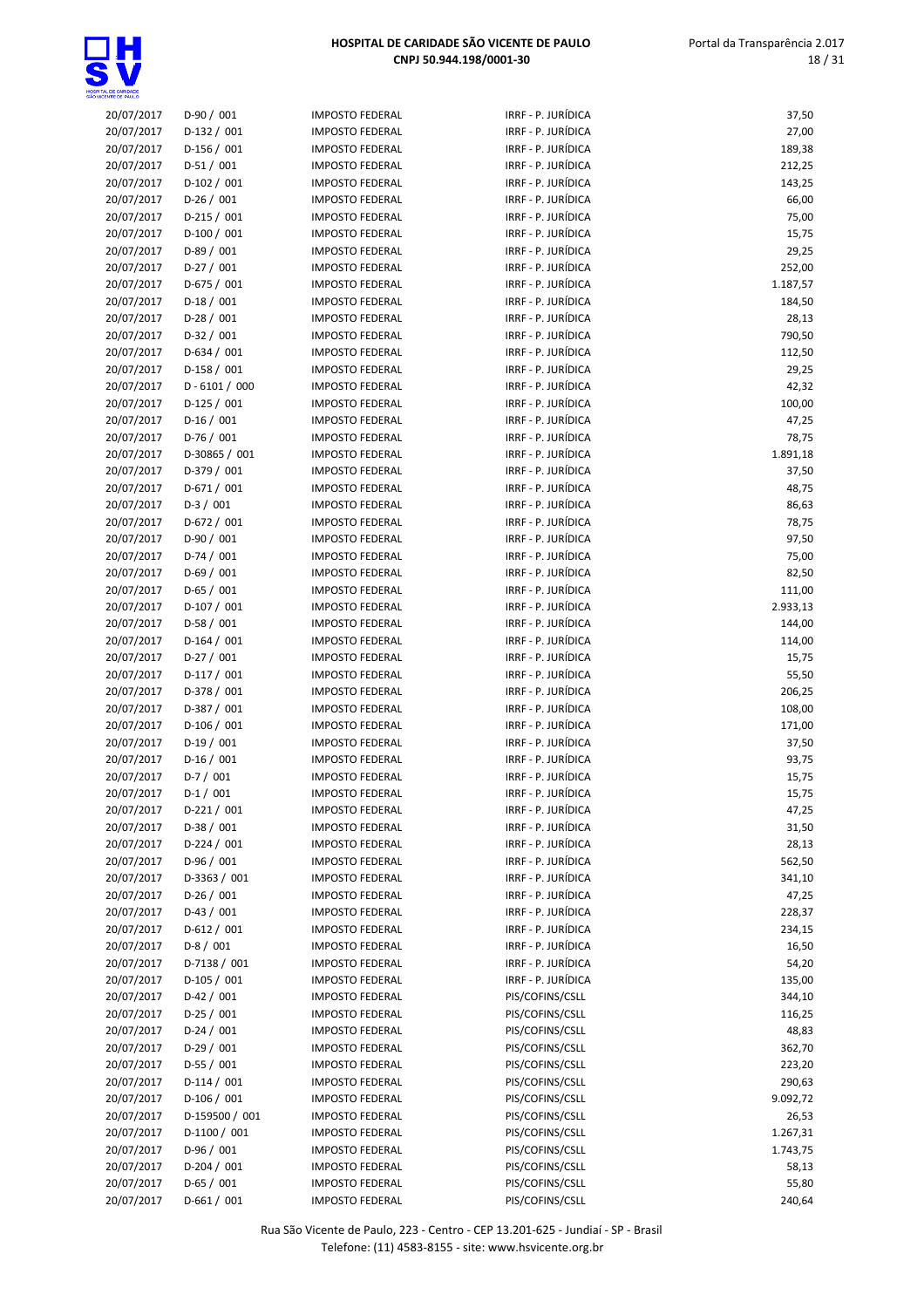

| 20/07/2017 | $D-72/001$        | <b>IMPOSTO FEDERAL</b> | PIS/COFINS/CSLL | 279,00   |
|------------|-------------------|------------------------|-----------------|----------|
| 20/07/2017 | $D-125/001$       | <b>IMPOSTO FEDERAL</b> | PIS/COFINS/CSLL | 29,06    |
| 20/07/2017 | $D-158/001$       | <b>IMPOSTO FEDERAL</b> | PIS/COFINS/CSLL | 90,67    |
| 20/07/2017 | $D-15/001$        | <b>IMPOSTO FEDERAL</b> | PIS/COFINS/CSLL | 547,54   |
| 20/07/2017 | $D-51/001$        | <b>IMPOSTO FEDERAL</b> | PIS/COFINS/CSLL | 657,98   |
| 20/07/2017 | $D-148/001$       | <b>IMPOSTO FEDERAL</b> | PIS/COFINS/CSLL | 139,50   |
| 20/07/2017 | $D-20/001$        | <b>IMPOSTO FEDERAL</b> | PIS/COFINS/CSLL | 588,23   |
| 20/07/2017 | D-35478 / 001     | <b>IMPOSTO FEDERAL</b> | PIS/COFINS/CSLL | 316,61   |
| 20/07/2017 | $D-1112 / 001$    | <b>IMPOSTO FEDERAL</b> | PIS/COFINS/CSLL | 55,80    |
| 20/07/2017 | $D-676 / 001$     | <b>IMPOSTO FEDERAL</b> | PIS/COFINS/CSLL | 1.963,49 |
| 20/07/2017 | $D-23/001$        | <b>IMPOSTO FEDERAL</b> | PIS/COFINS/CSLL | 204,60   |
| 20/07/2017 | $D-24/001$        | <b>IMPOSTO FEDERAL</b> | PIS/COFINS/CSLL | 539,40   |
| 20/07/2017 | $D-9/001$         | <b>IMPOSTO FEDERAL</b> | PIS/COFINS/CSLL | 232,50   |
| 20/07/2017 | $D-87/001$        | <b>IMPOSTO FEDERAL</b> | PIS/COFINS/CSLL | 40,69    |
| 20/07/2017 | $D-4571/001$      | <b>IMPOSTO FEDERAL</b> | PIS/COFINS/CSLL | 1.017,01 |
| 20/07/2017 | $D-3084 / 001$    | <b>IMPOSTO FEDERAL</b> | PIS/COFINS/CSLL | 220,88   |
| 20/07/2017 | $D-111/001$       | <b>IMPOSTO FEDERAL</b> | PIS/COFINS/CSLL | 290,63   |
| 20/07/2017 | D-37934 / 001     | <b>IMPOSTO FEDERAL</b> | PIS/COFINS/CSLL | 37,20    |
| 20/07/2017 | D-201715015 / 001 | <b>IMPOSTO FEDERAL</b> | PIS/COFINS/CSLL | 75,33    |
| 20/07/2017 | $D-16/001$        | <b>IMPOSTO FEDERAL</b> | PIS/COFINS/CSLL | 55,80    |
| 20/07/2017 | $D-149/001$       | <b>IMPOSTO FEDERAL</b> | PIS/COFINS/CSLL | 617,29   |
| 20/07/2017 | $D-88/001$        | <b>IMPOSTO FEDERAL</b> | PIS/COFINS/CSLL | 295,28   |
| 20/07/2017 | $D-82/001$        | <b>IMPOSTO FEDERAL</b> | PIS/COFINS/CSLL | 87,19    |
|            |                   |                        |                 |          |
| 20/07/2017 | $D-97/001$        | <b>IMPOSTO FEDERAL</b> | PIS/COFINS/CSLL | 48,83    |
| 20/07/2017 | $D-675 / 001$     | <b>IMPOSTO FEDERAL</b> | PIS/COFINS/CSLL | 3.681,48 |
| 20/07/2017 | $D-107/001$       | <b>IMPOSTO FEDERAL</b> | PIS/COFINS/CSLL | 9.092,72 |
| 20/07/2017 | $D-6021 / 001$    | <b>IMPOSTO FEDERAL</b> | PIS/COFINS/CSLL | 131,19   |
| 20/07/2017 | $D-132 / 001$     | <b>IMPOSTO FEDERAL</b> | PIS/COFINS/CSLL | 83,70    |
| 20/07/2017 | $D-90/001$        | <b>IMPOSTO FEDERAL</b> | PIS/COFINS/CSLL | 116,25   |
| 20/07/2017 | $D-105 / 001$     | <b>IMPOSTO FEDERAL</b> | PIS/COFINS/CSLL | 418,50   |
| 20/07/2017 | $D-26/001$        | <b>IMPOSTO FEDERAL</b> | PIS/COFINS/CSLL | 230,18   |
| 20/07/2017 | $D-4/001$         | <b>IMPOSTO FEDERAL</b> | PIS/COFINS/CSLL | 48,83    |
| 20/07/2017 | $D-26/001$        | <b>IMPOSTO FEDERAL</b> | PIS/COFINS/CSLL | 460,35   |
| 20/07/2017 | $D-45/001$        | <b>IMPOSTO FEDERAL</b> | PIS/COFINS/CSLL | 60,45    |
| 20/07/2017 | $D-67/001$        | <b>IMPOSTO FEDERAL</b> | PIS/COFINS/CSLL | 232,50   |
| 20/07/2017 | $D-951/001$       | <b>IMPOSTO FEDERAL</b> | PIS/COFINS/CSLL | 58,12    |
| 20/07/2017 | D-2045 / 001      | <b>IMPOSTO FEDERAL</b> | PIS/COFINS/CSLL | 23,25    |
| 20/07/2017 | $D-358/001$       | <b>IMPOSTO FEDERAL</b> | PIS/COFINS/CSLL | 523,13   |
| 20/07/2017 | $D - 30944 / 000$ | <b>IMPOSTO FEDERAL</b> | PIS/COFINS/CSLL | 302,25   |
| 20/07/2017 | $D-24/001$        | <b>IMPOSTO FEDERAL</b> | PIS/COFINS/CSLL | 189,49   |
| 20/07/2017 | $D-34/001$        | <b>IMPOSTO FEDERAL</b> | PIS/COFINS/CSLL | 174,38   |
| 20/07/2017 | $D-31/001$        | <b>IMPOSTO FEDERAL</b> | PIS/COFINS/CSLL | 2.450,55 |
| 20/07/2017 | $D-7138 / 001$    | <b>IMPOSTO FEDERAL</b> | PIS/COFINS/CSLL | 168,03   |
| 20/07/2017 | D-37803 / 001     | <b>IMPOSTO FEDERAL</b> | PIS/COFINS/CSLL | 14,65    |
| 20/07/2017 | $D-567/001$       | <b>IMPOSTO FEDERAL</b> | PIS/COFINS/CSLL | 48,83    |
| 20/07/2017 | $D-36/001$        | <b>IMPOSTO FEDERAL</b> | PIS/COFINS/CSLL | 97,65    |
| 20/07/2017 | $D-71/001$        | <b>IMPOSTO FEDERAL</b> | PIS/COFINS/CSLL | 203,44   |
| 20/07/2017 | $D-79/001$        | <b>IMPOSTO FEDERAL</b> | PIS/COFINS/CSLL | 283,65   |
| 20/07/2017 | D-5070 / 001      | <b>IMPOSTO FEDERAL</b> | PIS/COFINS/CSLL | 930,00   |
| 20/07/2017 | $D-565/001$       | <b>IMPOSTO FEDERAL</b> | PIS/COFINS/CSLL | 1.078,80 |
| 20/07/2017 | $D-26/001$        | <b>IMPOSTO FEDERAL</b> | PIS/COFINS/CSLL | 232,50   |
| 20/07/2017 | $D-1200 / 001$    | <b>IMPOSTO FEDERAL</b> | PIS/COFINS/CSLL | 872,89   |
| 20/07/2017 | $D-31/001$        | <b>IMPOSTO FEDERAL</b> | PIS/COFINS/CSLL | 48,83    |
| 20/07/2017 | D-1399 / 001      | <b>IMPOSTO FEDERAL</b> | PIS/COFINS/CSLL | 523,13   |
| 20/07/2017 | $D-137/001$       | <b>IMPOSTO FEDERAL</b> | PIS/COFINS/CSLL | 576,60   |
| 20/07/2017 | $D-46/001$        | <b>IMPOSTO FEDERAL</b> | PIS/COFINS/CSLL | 341,78   |
| 20/07/2017 | $D-40/001$        | <b>IMPOSTO FEDERAL</b> | PIS/COFINS/CSLL | 195,30   |
| 20/07/2017 | D-2657 / 001      | <b>IMPOSTO FEDERAL</b> | PIS/COFINS/CSLL | 277,61   |
| 20/07/2017 | D-4573 / 001      | <b>IMPOSTO FEDERAL</b> | PIS/COFINS/CSLL | 74,91    |
| 20/07/2017 | $D-88/001$        | <b>IMPOSTO FEDERAL</b> | PIS/COFINS/CSLL | 585,90   |
| 20/07/2017 | $D-84/001$        | <b>IMPOSTO FEDERAL</b> | PIS/COFINS/CSLL | 51,15    |
| 20/07/2017 | $D-30/001$        | <b>IMPOSTO FEDERAL</b> | PIS/COFINS/CSLL | 76,73    |
| 20/07/2017 | $D-4/001$         | <b>IMPOSTO FEDERAL</b> | PIS/COFINS/CSLL | 111,60   |
| 20/07/2017 | $D-47/001$        | <b>IMPOSTO FEDERAL</b> | PIS/COFINS/CSLL | 232,50   |
| 20/07/2017 | $D-92/001$        | <b>IMPOSTO FEDERAL</b> | PIS/COFINS/CSLL | 219,71   |
|            |                   |                        |                 |          |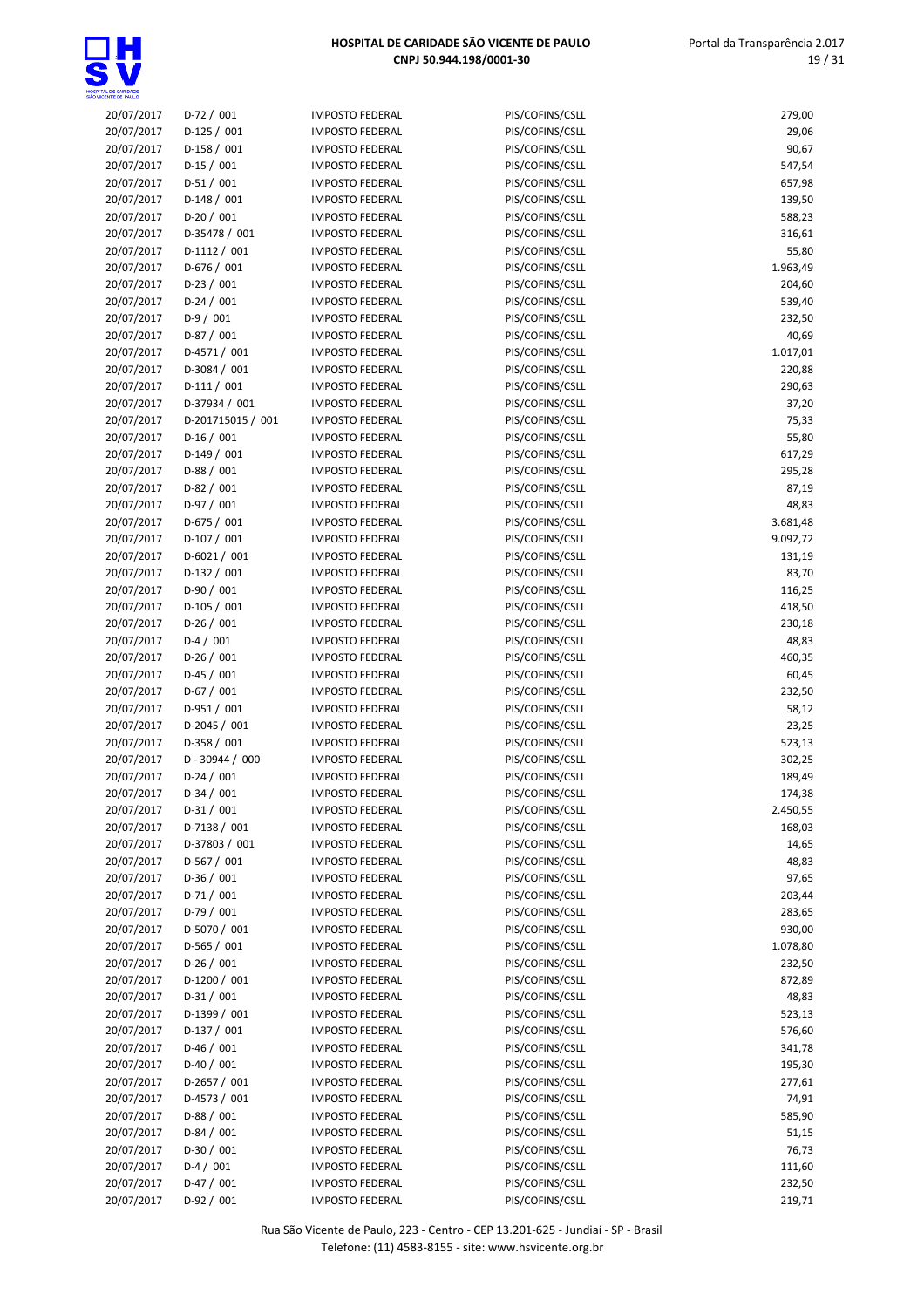

| 20/07/2017 | $D-22/001$        | <b>IMPOSTO FEDERAL</b> | PIS/COFINS/CSLL | 48,83           |
|------------|-------------------|------------------------|-----------------|-----------------|
| 20/07/2017 | $D-7/001$         | <b>IMPOSTO FEDERAL</b> | PIS/COFINS/CSLL | 195,30          |
| 20/07/2017 | $D-24/001$        | <b>IMPOSTO FEDERAL</b> | PIS/COFINS/CSLL | 837,00          |
| 20/07/2017 | $D-39/001$        | <b>IMPOSTO FEDERAL</b> | PIS/COFINS/CSLL | 255,75          |
|            |                   | <b>IMPOSTO FEDERAL</b> |                 |                 |
| 20/07/2017 | $D-786 / 001$     |                        | PIS/COFINS/CSLL | 440,86          |
| 20/07/2017 | $D-85/001$        | <b>IMPOSTO FEDERAL</b> | PIS/COFINS/CSLL | 223,20          |
| 20/07/2017 | $D-65/001$        | <b>IMPOSTO FEDERAL</b> | PIS/COFINS/CSLL | 1.841,40        |
| 20/07/2017 | $D-197/001$       | <b>IMPOSTO FEDERAL</b> | PIS/COFINS/CSLL | 58,13           |
| 20/07/2017 | $D-652 / 001$     | <b>IMPOSTO FEDERAL</b> | PIS/COFINS/CSLL | 116,25          |
| 20/07/2017 | D-37 / 001        | <b>IMPOSTO FEDERAL</b> | PIS/COFINS/CSLL | 120,90          |
| 20/07/2017 | $D-612 / 001$     | <b>IMPOSTO FEDERAL</b> | PIS/COFINS/CSLL | 725,86          |
| 20/07/2017 | $D-32/001$        | <b>IMPOSTO FEDERAL</b> | PIS/COFINS/CSLL | 2.450,55        |
| 20/07/2017 | $D-381/001$       | <b>IMPOSTO FEDERAL</b> | PIS/COFINS/CSLL | 223,20          |
| 20/07/2017 | $D-1082 / 001$    | <b>IMPOSTO FEDERAL</b> | PIS/COFINS/CSLL | 139,50          |
| 20/07/2017 | $D-2/001$         | <b>IMPOSTO FEDERAL</b> | PIS/COFINS/CSLL | 29,06           |
| 20/07/2017 | D-3287 / 001      | <b>IMPOSTO FEDERAL</b> | PIS/COFINS/CSLL | 1.057,41        |
| 20/07/2017 | $D-62/001$        | <b>IMPOSTO FEDERAL</b> | PIS/COFINS/CSLL | 204,60          |
| 20/07/2017 | D-659 / 001       | <b>IMPOSTO FEDERAL</b> | PIS/COFINS/CSLL | 151,12          |
| 20/07/2017 | $D-210/001$       | <b>IMPOSTO FEDERAL</b> | PIS/COFINS/CSLL | 232,50          |
| 20/07/2017 | D-101642 / 001    | <b>IMPOSTO FEDERAL</b> | PIS/COFINS/CSLL | 40,17           |
| 20/07/2017 | $D-209/001$       | <b>IMPOSTO FEDERAL</b> | PIS/COFINS/CSLL | 692,85          |
| 20/07/2017 | $D-5071/001$      | <b>IMPOSTO FEDERAL</b> | PIS/COFINS/CSLL | 1.255,50        |
| 20/07/2017 | D-359 / 001       | <b>IMPOSTO FEDERAL</b> | PIS/COFINS/CSLL | 116,25          |
| 20/07/2017 | $D-76/001$        | <b>IMPOSTO FEDERAL</b> | PIS/COFINS/CSLL | 87,19           |
| 20/07/2017 | $D-161/001$       | <b>IMPOSTO FEDERAL</b> | PIS/COFINS/CSLL | 167,40          |
| 20/07/2017 | $D-3/001$         | <b>IMPOSTO FEDERAL</b> | PIS/COFINS/CSLL | 146,47          |
|            | D-91482 / 001     | <b>IMPOSTO FEDERAL</b> | PIS/COFINS/CSLL |                 |
| 20/07/2017 | $D-63/001$        |                        |                 | 40,18<br>348,75 |
| 20/07/2017 | $D-2677/001$      | <b>IMPOSTO FEDERAL</b> | PIS/COFINS/CSLL |                 |
| 20/07/2017 |                   | <b>IMPOSTO FEDERAL</b> | PIS/COFINS/CSLL | 23,25           |
| 20/07/2017 | D-201711769 / 001 | <b>IMPOSTO FEDERAL</b> | PIS/COFINS/CSLL | 77,19           |
| 20/07/2017 | $D-49/001$        | <b>IMPOSTO FEDERAL</b> | PIS/COFINS/CSLL | 223,20          |
| 20/07/2017 | $D-64/001$        | <b>IMPOSTO FEDERAL</b> | PIS/COFINS/CSLL | 334,80          |
| 20/07/2017 | $D-212 / 001$     | <b>IMPOSTO FEDERAL</b> | PIS/COFINS/CSLL | 29,06           |
| 20/07/2017 | $D-49/001$        | <b>IMPOSTO FEDERAL</b> | PIS/COFINS/CSLL | 55,80           |
| 20/07/2017 | $D-73/001$        | <b>IMPOSTO FEDERAL</b> | PIS/COFINS/CSLL | 244,13          |
| 20/07/2017 | D-156 / 001       | <b>IMPOSTO FEDERAL</b> | PIS/COFINS/CSLL | 60,45           |
| 20/07/2017 | $D-218/001$       | <b>IMPOSTO FEDERAL</b> | PIS/COFINS/CSLL | 37,20           |
| 20/07/2017 | $D-83/001$        | <b>IMPOSTO FEDERAL</b> | PIS/COFINS/CSLL | 87,19           |
| 20/07/2017 | D-30865 / 001     | <b>IMPOSTO FEDERAL</b> | PIS/COFINS/CSLL | 5.862,67        |
| 20/07/2017 | $D-83/001$        | <b>IMPOSTO FEDERAL</b> | PIS/COFINS/CSLL | 73,24           |
| 20/07/2017 | $D-46/001$        | <b>IMPOSTO FEDERAL</b> | PIS/COFINS/CSLL | 111,60          |
| 20/07/2017 | $D-1087/001$      | <b>IMPOSTO FEDERAL</b> | PIS/COFINS/CSLL | 52,31           |
| 20/07/2017 | D-74069 / 001     | <b>IMPOSTO FEDERAL</b> | PIS/COFINS/CSLL | 69,10           |
| 20/07/2017 | $D-23/001$        | <b>IMPOSTO FEDERAL</b> | PIS/COFINS/CSLL | 97,65           |
| 20/07/2017 | $D-31/001$        | <b>IMPOSTO FEDERAL</b> | PIS/COFINS/CSLL | 24,41           |
| 20/07/2017 | $D-58/001$        | <b>IMPOSTO FEDERAL</b> | PIS/COFINS/CSLL | 446,40          |
| 20/07/2017 | D-622 / 001       | <b>IMPOSTO FEDERAL</b> | PIS/COFINS/CSLL | 406,88          |
| 20/07/2017 | $D-11/001$        | <b>IMPOSTO FEDERAL</b> | PIS/COFINS/CSLL | 55,80           |
| 20/07/2017 | $D-19/001$        | <b>IMPOSTO FEDERAL</b> | PIS/COFINS/CSLL | 503,36          |
| 20/07/2017 | $D-15/001$        | <b>IMPOSTO FEDERAL</b> | PIS/COFINS/CSLL | 232,50          |
| 20/07/2017 | $D-213/001$       | <b>IMPOSTO FEDERAL</b> | PIS/COFINS/CSLL | 348,75          |
| 20/07/2017 | $D-216/001$       | <b>IMPOSTO FEDERAL</b> | PIS/COFINS/CSLL | 97,65           |
| 20/07/2017 | $D-215/001$       | <b>IMPOSTO FEDERAL</b> | PIS/COFINS/CSLL | 348,75          |
| 20/07/2017 | $D-15/001$        | <b>IMPOSTO FEDERAL</b> | PIS/COFINS/CSLL | 111,60          |
| 20/07/2017 | D-662 / 001       | <b>IMPOSTO FEDERAL</b> | PIS/COFINS/CSLL | 299,93          |
| 20/07/2017 | D-155 / 001       | <b>IMPOSTO FEDERAL</b> | PIS/COFINS/CSLL | 332,48          |
| 20/07/2017 | $D-106/001$       | <b>IMPOSTO FEDERAL</b> | PIS/COFINS/CSLL | 530,10          |
| 20/07/2017 | $D-14/001$        | <b>IMPOSTO FEDERAL</b> | PIS/COFINS/CSLL | 48,83           |
| 20/07/2017 | $D-117/001$       | <b>IMPOSTO FEDERAL</b> | PIS/COFINS/CSLL | 581,25          |
| 20/07/2017 | $D-47/001$        | <b>IMPOSTO FEDERAL</b> | PIS/COFINS/CSLL | 25,58           |
| 20/07/2017 | $D-50/001$        | <b>IMPOSTO FEDERAL</b> | PIS/COFINS/CSLL | 60,45           |
| 20/07/2017 | D-566 / 001       | <b>IMPOSTO FEDERAL</b> | PIS/COFINS/CSLL | 116,25          |
| 20/07/2017 | $D-85/001$        | <b>IMPOSTO FEDERAL</b> | PIS/COFINS/CSLL | 195,30          |
| 20/07/2017 | D-87 / 001        | <b>IMPOSTO FEDERAL</b> | PIS/COFINS/CSLL | 116,25          |
| 20/07/2017 | $D-633 / 001$     | <b>IMPOSTO FEDERAL</b> | PIS/COFINS/CSLL | 540,56          |
|            |                   |                        |                 |                 |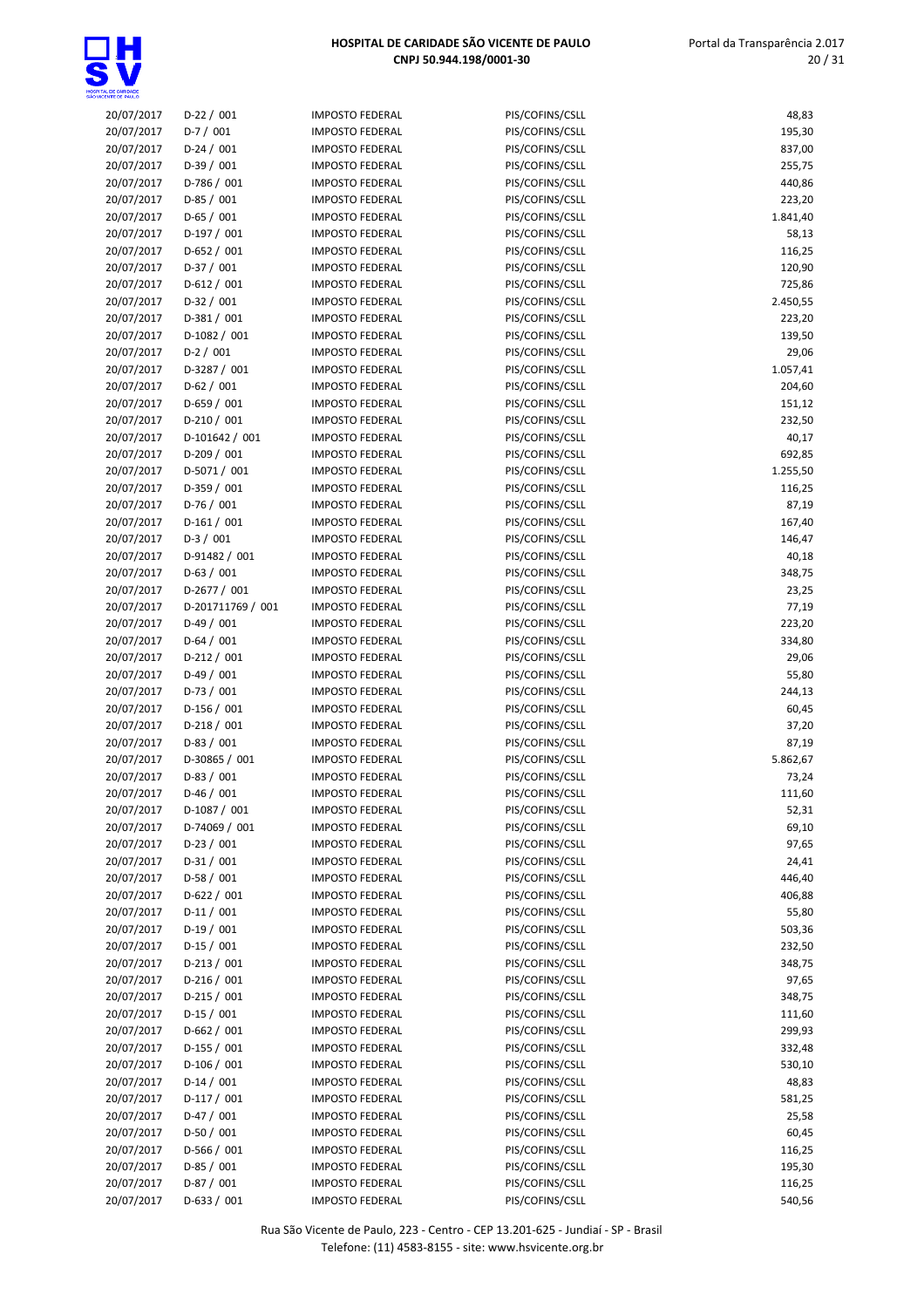

 Portal da Transparência 2.017 21 / 31

| 2017 | D-846 / 001        | <b>IMPOSTO FEDERAL</b>         |
|------|--------------------|--------------------------------|
| 2017 | $D-76/001$         | <b>IMPOSTO FEDERAL</b>         |
| 2017 | $D-68/001$         | <b>IMPOSTO FEDERAL</b>         |
| 2017 | $D-55/001$         | <b>IMPOSTO FEDERAL</b>         |
| 2017 | D-6530 / 001       | <b>IMPOSTO FEDERAL</b>         |
| 2017 | 2017 / 006         | <b>IMPOSTO MUNICIPAL</b>       |
| 2017 | 2017 / 006         | <b>IMPOSTO MUNICIPAL</b>       |
| 2017 | 2017 / 006         | <b>IMPOSTO MUNICIPAL</b>       |
| 2017 | 2017 / 006         | <b>IMPOSTO MUNICIPAL</b>       |
| 2017 | 105647 / 001       | IMPRESSOS, MATL DE EXPED       |
| 2017 | JUNHO/17 / 001     | <b>INSS-CONTR REPASSAR-HOP</b> |
| 2017 | JUNHO/17 / 001     | <b>INSS-CONTR REPASSAR-HOP</b> |
| 2017 | JUNHO/17 / 001     | <b>INSS-CONTR REPASSAR-HOP</b> |
| 2017 | 302 / 001          | IRRF A REPASSAR - HOSP         |
| 2017 | IRRF RESCISÃO      | IRRF A REPASSAR - HOSP         |
| 2017 | IRRF RESCISÃO      | IRRF A REPASSAR - HOSP         |
| 2017 | IRRF RESCISÃO      | IRRF A REPASSAR - HOSP         |
| 2017 | IRRF RESCISÃO      | IRRF A REPASSAR - HOSP         |
| 2017 | JUNHO/17 / 001     | IRRF A REPASSAR - HOSP         |
| 2017 | JULHO/17 / 001     | IRRF A REPASSAR - HOSP         |
| 2017 | JULHO/17 / 001     | IRRF A REPASSAR - HOSP         |
| 2017 | JUNHO/17 / 001     | IRRF A REPASSAR - HOSP         |
| 2017 | JUNHO/17 / 001     | IRRF A REPASSAR - HOSP         |
| 2017 | MAIO/17 / 001      | IRRF A REPASSAR - HOSP         |
| 2017 | JUNHO/17 / 001     | IRRF A REPASSAR - HOSP         |
| 2017 | MAIO/17 / 001      | IRRF A REPASSAR - HOSP         |
| 2017 | 82 / 001           | LOCAÇÃO DE EQUIPAMENTO         |
| 2017 | 03/12 / 001        | LOCAÇÃO DE IMÓVEIS             |
| 2017 | 07/2017 / 001      | LOCAÇÃO DE IMÓVEIS             |
| 2017 | 3512 / 001         | MATERIAL DE LIMPEZA            |
| 2017 | 947 / 001          | MATERIAL DE LIMPEZA            |
| 2017 | 160398 / 001       | MATERIAL MÉDICO REEMBO         |
| 2017 | 138418 / 001       | MATERIAL MÉDICO REEMBO         |
| 2017 | 501068 / 001       | MATERIAL MÉDICO REEMBO         |
| 2017 | 425038 / 001       | MATERIAL MÉDICO REEMBO         |
| 2017 | 866 / 001          | MATERIAL MÉDICO REEMBO         |
| 2017 | 2696 / 001         | MATL MANUT.PREDIAL, ELÉ        |
| 2017 | 2483 / 001         | MATL MANUT.PREDIAL, ELÉ        |
| 2017 | 891981 / 001       | MEDICAMENTOS CONTROLA          |
| 2017 | 765401 / 001       | MEDICAMENTOS CONTROLA          |
| 2017 | JULHO / 001        | MENSALIDADE ASSOCIATIVA        |
| 2017 | 585689 / 001       | ÓRTESE E PRÓTESE (OPME)        |
| 2017 | 585686 / 001       | ÓRTESE E PRÓTESE (OPME)        |
| 2017 | 585703 / 001       | ÓRTESE E PRÓTESE (OPME)        |
| 2017 | 38908 / 001        | ÓRTESE E PRÓTESE (OPME)        |
| 2017 | 382 / 001          | <b>OUTROS CUSTOS GERAIS</b>    |
| 2017 | 55868 / 001        | <b>OUTROS MATERIAIS</b>        |
| 2017 | 17 / 001           | SERVIÇOS MÉDICOS - PJ          |
| 2017 | 1/001              | SERVIÇOS MÉDICOS - PJ          |
| 2017 | 07/2017 / 001      | <b>TELEFONE</b>                |
| 2017 | 684375 / 001       | <b>VALE TRANSPORTE</b>         |
| 2017 | JUNHO/17 / 001     | VRS A REPASSAR-FOLHA-HO        |
| 2017 | JUNHO/17 / 001     | <b>VRS A REPASSAR-FOLHA-HO</b> |
| 2017 | 1136 07/2017 / 001 | DÍVIDA - REFIS                 |
| 2017 | 4720 07/2017 / 001 | DÍVIDA - REFIS                 |
| 2017 | 1204 07/2017 / 001 | DÍVIDA - REFIS                 |
| 2017 | 38436 / 001        | DROGAS E MEDICAMENTOS          |
| 2017 | 157627 / 001       | DROGAS E MEDICAMENTOS          |
| 2017 | 892493 / 001       | DROGAS E MEDICAMENTOS          |
| 2017 | 159601 / 001       | DROGAS E MEDICAMENTOS          |
| 2017 | 36892 / 001        | DROGAS E MEDICAMENTOS          |
| 2017 | 766704 / 001       | DROGAS E MEDICAMENTOS          |
| 2017 | 1181285 / 002      | DROGAS E MEDICAMENTOS          |
| 2017 | 730615 / 001       | <b>DROGAS E MEDICAMENTOS</b>   |
|      |                    |                                |

| 20/07/2017 | $D-846 / 001$      | <b>IMPOSTO FEDERAL</b>          | PIS/COFINS/CSLL                    | 116,25     |
|------------|--------------------|---------------------------------|------------------------------------|------------|
| 20/07/2017 | $D-76/001$         | <b>IMPOSTO FEDERAL</b>          | PIS/COFINS/CSLL                    | 695,18     |
| 20/07/2017 | $D-68/001$         | <b>IMPOSTO FEDERAL</b>          | PIS/COFINS/CSLL                    | 2.064,60   |
| 20/07/2017 | $D-55/001$         | <b>IMPOSTO FEDERAL</b>          | PIS/COFINS/CSLL                    | 255,75     |
| 20/07/2017 | D-6530 / 001       | <b>IMPOSTO FEDERAL</b>          | PIS/COFINS/CSLL                    | 3.786,62   |
| 20/07/2017 | 2017 / 006         | <b>IMPOSTO MUNICIPAL</b>        | IPTU 2017 - CASA BRANCA            | 194,51     |
| 20/07/2017 | 2017 / 006         | <b>IMPOSTO MUNICIPAL</b>        | IPTU 2017 - FINANC/CONT            | 244,98     |
| 20/07/2017 | 2017 / 006         | <b>IMPOSTO MUNICIPAL</b>        | IPTU 2017 - MEDICINA DO TRABALHO   | 157,75     |
| 20/07/2017 | 2017 / 006         | <b>IMPOSTO MUNICIPAL</b>        | IPTU 2017 - SOBRADO J. ZOLNER      | 277,92     |
| 20/07/2017 | 105647 / 001       | IMPRESSOS, MATL DE EXPEDIENTE   | <b>GAVETEIRO</b>                   | 1.025,64   |
| 20/07/2017 | JUNHO/17 / 001     | <b>INSS-CONTR REPASSAR-HOPS</b> | INSS FOLHA JUNHO/2017 - HOSPITAL   | 441.963,05 |
| 20/07/2017 | JUNHO/17 / 001     | <b>INSS-CONTR REPASSAR-HOPS</b> | INSS FOLHA JUNHO/2017 - RESIDENTES | 15.986,16  |
| 20/07/2017 | JUNHO/17 / 001     | INSS-CONTR REPASSAR-HOPS        | INSS FOLHA JUNHO/2017 - RPA        | 193,41     |
| 20/07/2017 | 302 / 001          | IRRF A REPASSAR - HOSP          | <b>CGRS INDUSTRIAL</b>             | 11,62      |
| 20/07/2017 | IRRF RESCISÃO      | IRRF A REPASSAR - HOSP          | IRRF RESCISÃO                      | 435,92     |
| 20/07/2017 | IRRF RESCISÃO      | IRRF A REPASSAR - HOSP          | IRRF RESCISÃO                      | 28,61      |
| 20/07/2017 | IRRF RESCISÃO      | IRRF A REPASSAR - HOSP          | IRRF RESCISÃO                      | 257,52     |
|            | IRRF RESCISÃO      | IRRF A REPASSAR - HOSP          | IRRF RESCISÃO                      | 39,63      |
| 20/07/2017 |                    |                                 |                                    |            |
| 20/07/2017 | JUNHO/17 / 001     | <b>IRRF A REPASSAR - HOSP</b>   | <b>IRRF FÉRIAS</b>                 | 3.174,82   |
| 20/07/2017 | JULHO/17 / 001     | <b>IRRF A REPASSAR - HOSP</b>   | <b>IRRF FÉRIAS</b>                 | 1.555,35   |
| 20/07/2017 | JULHO/17 / 001     | <b>IRRF A REPASSAR - HOSP</b>   | IRRF FÉRIAS FOLHA JULHO/17         | 72.939,88  |
| 20/07/2017 | JUNHO/17 / 001     | IRRF A REPASSAR - HOSP          | IRRF FÉRIAS FOLHA JULHO/18         | 23.415,11  |
| 20/07/2017 | JUNHO/17 / 001     | <b>IRRF A REPASSAR - HOSP</b>   | IRRF FÉRIAS                        | 1.256,12   |
| 20/07/2017 | MAIO/17 / 001      | IRRF A REPASSAR - HOSP          | IRRF FOLHA MAIO/2017               | 561.921,89 |
| 20/07/2017 | JUNHO/17 / 001     | IRRF A REPASSAR - HOSP          | <b>IRRF RESCISÃO</b>               | 23,10      |
| 20/07/2017 | MAIO/17 / 001      | <b>IRRF A REPASSAR - HOSP</b>   | IRRF RPA MAIO/2017 - HOSPITAL      | 122,20     |
| 20/07/2017 | 82 / 001           | LOCAÇÃO DE EQUIPAMENTOS         | <b>CICLO MED</b>                   | 3.631,00   |
| 20/07/2017 | 03/12 / 001        | LOCAÇÃO DE IMÓVEIS              | <b>ITUPEVA</b>                     | 3.000,00   |
| 20/07/2017 | 07/2017 / 001      | LOCAÇÃO DE IMÓVEIS              | <b>ITUPEVA</b>                     | 2.456,26   |
| 20/07/2017 | 3512 / 001         | MATERIAL DE LIMPEZA             | <b>ELITE</b>                       | 3.129,86   |
| 20/07/2017 | 947 / 001          | MATERIAL DE LIMPEZA             | S F COMÉRCIO DE PLAS               | 780,00     |
| 20/07/2017 | 160398 / 001       | MATERIAL MÉDICO REEMBOLSÁVEL    | <b>CREMER MG</b>                   | 5.631,68   |
| 20/07/2017 | 138418 / 001       | MATERIAL MÉDICO REEMBOLSÁVEL    | KONIMAGEM COML LTDA                | 650,00     |
| 20/07/2017 | 501068 / 001       | MATERIAL MÉDICO REEMBOLSÁVEL    | MACROMED - MATRIZ                  | 1.947,60   |
| 20/07/2017 | 425038 / 001       | MATERIAL MÉDICO REEMBOLSÁVEL    | NACIONAL MEDICAMENTO               | 572,50     |
| 20/07/2017 | 866 / 001          | MATERIAL MÉDICO REEMBOLSÁVEL    | VISIONBAND                         | 720,00     |
| 20/07/2017 | 2696 / 001         | MATL MANUT.PREDIAL, ELÉTR, HID  | <b>ARCH FLOOR</b>                  | 10.510,28  |
| 20/07/2017 | 2483 / 001         | MATL MANUT.PREDIAL, ELÉTR, HID  | MERCANTIL UNIÃO                    | 583,60     |
| 20/07/2017 | 891981 / 001       | MEDICAMENTOS CONTROLADOS        | <b>COMERCIAL RIOCLARENS</b>        | 502,38     |
| 20/07/2017 | 765401 / 001       | MEDICAMENTOS CONTROLADOS        | DUPATRI CNPJ 26 GO                 | 20,99      |
| 20/07/2017 | JULHO / 001        | MENSALIDADE ASSOCIATIVA         | <b>FEHOSP</b>                      | 1.336,18   |
| 20/07/2017 | 585689 / 001       | ÓRTESE E PRÓTESE (OPME)         | EMPÓRIO                            | 1.287,00   |
| 20/07/2017 | 585686 / 001       | ÓRTESE E PRÓTESE (OPME)         | <b>EMPÓRIO</b>                     | 1.033,00   |
| 20/07/2017 | 585703 / 001       | ÓRTESE E PRÓTESE (OPME)         | <b>EMPÓRIO</b>                     | 1.287,00   |
| 20/07/2017 | 38908 / 001        | ÓRTESE E PRÓTESE (OPME)         | <b>ORTHO SYSTEM</b>                | 2.230,00   |
| 20/07/2017 | 382 / 001          | <b>OUTROS CUSTOS GERAIS</b>     | RSC IMPRESSÃO DIGITA               | 480,00     |
| 20/07/2017 | 55868 / 001        | <b>OUTROS MATERIAIS</b>         | LIFEMED                            | 3.444,00   |
|            |                    | SERVIÇOS MÉDICOS - PJ           |                                    |            |
| 20/07/2017 | 17 / 001           |                                 | THE DOCTORS                        | 1.970,85   |
| 20/07/2017 | 1/001              | SERVIÇOS MÉDICOS - PJ           | <b>VIDELI</b>                      | 3.900,00   |
| 20/07/2017 | 07/2017 / 001      | <b>TELEFONE</b>                 | <b>CLARO</b>                       | 7.078,41   |
| 20/07/2017 | 684375 / 001       | <b>VALE TRANSPORTE</b>          | <b>TRANSURB</b>                    | 829,01     |
| 20/07/2017 | JUNHO/17 / 001     | VRS A REPASSAR-FOLHA-HOSP       | CONVÊNIO TRATAMENTO ODONTOLÓGICO   | 984,00     |
| 20/07/2017 | JUNHO/17 / 001     | VRS A REPASSAR-FOLHA-HOSP       | MENSALIDADE SIND.SAÚDE - HOSPITAL  | 13.657,50  |
| 21/07/2017 | 1136 07/2017 / 001 | DÍVIDA - REFIS                  | REFIS - 3                          | 9.580,80   |
| 21/07/2017 | 4720 07/2017 / 001 | DÍVIDA - REFIS                  | REFIS - 3                          | 206.851,31 |
| 21/07/2017 | 1204 07/2017 / 001 | DÍVIDA - REFIS                  | REFIS - 3                          | 28.430,60  |
| 21/07/2017 | 38436 / 001        | DROGAS E MEDICAMENTOS           | ASTRA FARMA                        | 4.536,00   |
| 21/07/2017 | 157627 / 001       | DROGAS E MEDICAMENTOS           | ATIVA GO                           | 153,55     |
| 21/07/2017 | 892493 / 001       | DROGAS E MEDICAMENTOS           | <b>COMERCIAL RIOCLARENS</b>        | 493,42     |
| 21/07/2017 | 159601 / 001       | DROGAS E MEDICAMENTOS           | CRISMED                            | 589,80     |
| 21/07/2017 | 36892 / 001        | DROGAS E MEDICAMENTOS           | DBS                                | 3.757,43   |
| 21/07/2017 | 766704 / 001       | DROGAS E MEDICAMENTOS           | DUPATRI CNPJ 26 GO                 | 383,80     |
| 21/07/2017 | 1181285 / 002      | DROGAS E MEDICAMENTOS           | EUROFARMA                          | 1.866,48   |
| 21/07/2017 | 730615 / 001       | DROGAS E MEDICAMENTOS           | FRESENIUS-MATRIZ                   | 1.920,00   |
| 21/07/2017 | 835186 / 001       | DROGAS E MEDICAMENTOS           | <b>HOSP PHARMA</b>                 | 162,00     |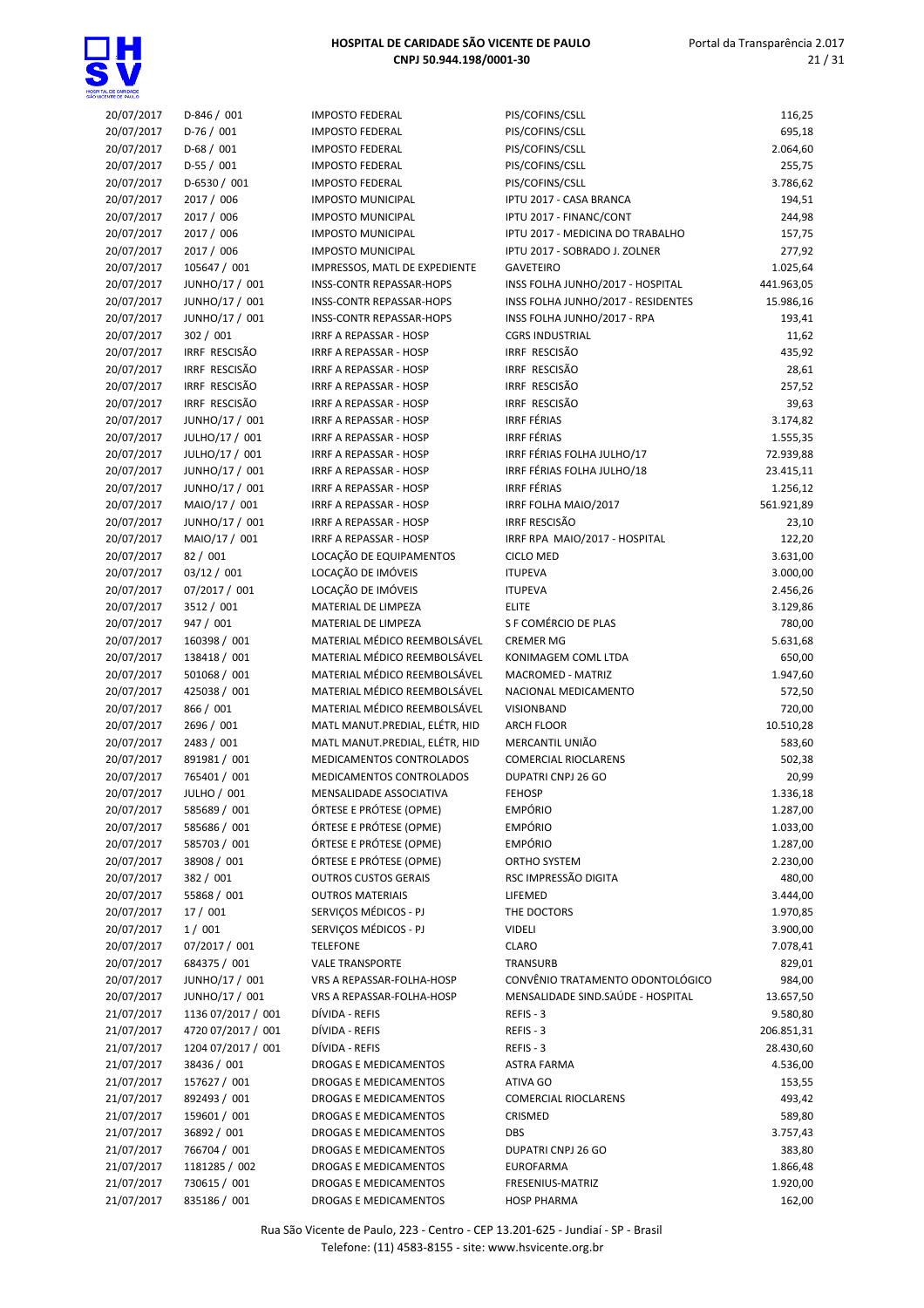

| 21/07/2017 | 827864 / 001 | DROGAS E MEDICAMENTOS        | <b>HOSP PHARMA</b> | 57,70  |
|------------|--------------|------------------------------|--------------------|--------|
| 21/07/2017 | 835684 / 001 | DROGAS E MEDICAMENTOS        | <b>HOSP PHARMA</b> | 230,00 |
| 21/07/2017 | 836770 / 001 | <b>DROGAS E MEDICAMENTOS</b> | <b>HOSP PHARMA</b> | 224,00 |
| 21/07/2017 | 835366 / 001 | DROGAS E MEDICAMENTOS        | <b>HOSP PHARMA</b> | 222,00 |
| 21/07/2017 | 836418 / 001 | DROGAS E MEDICAMENTOS        | <b>HOSP PHARMA</b> | 224,00 |
| 21/07/2017 | 834449 / 001 | <b>DROGAS E MEDICAMENTOS</b> | <b>HOSP PHARMA</b> | 164,00 |
| 21/07/2017 | 835682 / 001 | DROGAS E MEDICAMENTOS        | <b>HOSP PHARMA</b> | 164,00 |
| 21/07/2017 | 835364 / 001 | DROGAS E MEDICAMENTOS        | <b>HOSP PHARMA</b> | 162,00 |
| 21/07/2017 | 835367 / 001 | DROGAS E MEDICAMENTOS        | <b>HOSP PHARMA</b> | 230,00 |
| 21/07/2017 | 836001 / 001 | DROGAS E MEDICAMENTOS        | <b>HOSP PHARMA</b> | 230,00 |
|            |              |                              |                    |        |
| 21/07/2017 | 837080 / 001 | DROGAS E MEDICAMENTOS        | <b>HOSP PHARMA</b> | 230,00 |
| 21/07/2017 | 836454 / 001 | DROGAS E MEDICAMENTOS        | <b>HOSP PHARMA</b> | 222,00 |
| 21/07/2017 | 835361 / 001 | DROGAS E MEDICAMENTOS        | <b>HOSP PHARMA</b> | 170,00 |
| 21/07/2017 | 833528 / 001 | DROGAS E MEDICAMENTOS        | <b>HOSP PHARMA</b> | 164,00 |
| 21/07/2017 | 834708 / 001 | DROGAS E MEDICAMENTOS        | <b>HOSP PHARMA</b> | 170,00 |
| 21/07/2017 | 836026 / 001 | DROGAS E MEDICAMENTOS        | <b>HOSP PHARMA</b> | 222,00 |
| 21/07/2017 | 835184 / 001 | DROGAS E MEDICAMENTOS        | <b>HOSP PHARMA</b> | 170,00 |
| 21/07/2017 | 837166 / 001 | DROGAS E MEDICAMENTOS        | <b>HOSP PHARMA</b> | 170,00 |
| 21/07/2017 | 836773 / 001 | DROGAS E MEDICAMENTOS        | <b>HOSP PHARMA</b> | 230,00 |
| 21/07/2017 | 834698 / 001 | DROGAS E MEDICAMENTOS        | <b>HOSP PHARMA</b> | 222,00 |
| 21/07/2017 | 835685 / 001 | DROGAS E MEDICAMENTOS        | <b>HOSP PHARMA</b> | 222,00 |
| 21/07/2017 | 832311 / 001 | DROGAS E MEDICAMENTOS        | <b>HOSP PHARMA</b> | 43,27  |
| 21/07/2017 | 837167 / 001 | DROGAS E MEDICAMENTOS        | <b>HOSP PHARMA</b> | 230,00 |
| 21/07/2017 | 835725 / 001 | <b>DROGAS E MEDICAMENTOS</b> | <b>HOSP PHARMA</b> | 57,70  |
| 21/07/2017 | 836002 / 001 | DROGAS E MEDICAMENTOS        | <b>HOSP PHARMA</b> | 230,00 |
| 21/07/2017 | 834130 / 001 | DROGAS E MEDICAMENTOS        | <b>HOSP PHARMA</b> |        |
|            |              |                              |                    | 164,00 |
| 21/07/2017 | 835188 / 001 | <b>DROGAS E MEDICAMENTOS</b> | <b>HOSP PHARMA</b> | 222,00 |
| 21/07/2017 | 835187 / 001 | DROGAS E MEDICAMENTOS        | <b>HOSP PHARMA</b> | 230,00 |
| 21/07/2017 | 835362 / 001 | DROGAS E MEDICAMENTOS        | <b>HOSP PHARMA</b> | 170,00 |
| 21/07/2017 | 836912 / 001 | DROGAS E MEDICAMENTOS        | <b>HOSP PHARMA</b> | 43,27  |
| 21/07/2017 | 836799 / 001 | DROGAS E MEDICAMENTOS        | <b>HOSP PHARMA</b> | 170,00 |
| 21/07/2017 | 836119 / 001 | DROGAS E MEDICAMENTOS        | <b>HOSP PHARMA</b> | 162,00 |
| 21/07/2017 | 832150 / 001 | DROGAS E MEDICAMENTOS        | <b>HOSP PHARMA</b> | 851,00 |
| 21/07/2017 | 836000 / 001 | DROGAS E MEDICAMENTOS        | <b>HOSP PHARMA</b> | 224,00 |
| 21/07/2017 | 834699 / 001 | DROGAS E MEDICAMENTOS        | <b>HOSP PHARMA</b> | 230,00 |
| 21/07/2017 | 833527 / 001 | <b>DROGAS E MEDICAMENTOS</b> | <b>HOSP PHARMA</b> | 851,00 |
| 21/07/2017 | 833339 / 001 | DROGAS E MEDICAMENTOS        | <b>HOSP PHARMA</b> | 851,00 |
| 21/07/2017 | 836772 / 001 | DROGAS E MEDICAMENTOS        | <b>HOSP PHARMA</b> | 222,00 |
| 21/07/2017 | 835363 / 001 | DROGAS E MEDICAMENTOS        | <b>HOSP PHARMA</b> | 164,00 |
| 21/07/2017 | 837376 / 001 | DROGAS E MEDICAMENTOS        | <b>HOSP PHARMA</b> | 224,00 |
| 21/07/2017 | 835185 / 001 | <b>DROGAS E MEDICAMENTOS</b> | <b>HOSP PHARMA</b> | 164,00 |
| 21/07/2017 | 835681 / 001 | DROGAS E MEDICAMENTOS        | <b>HOSP PHARMA</b> | 170,00 |
| 21/07/2017 | 836025 / 001 | DROGAS E MEDICAMENTOS        | <b>HOSP PHARMA</b> | 170,00 |
| 21/07/2017 | 836769 / 001 | DROGAS E MEDICAMENTOS        | <b>HOSP PHARMA</b> | 230,00 |
|            |              |                              |                    |        |
| 21/07/2017 | 835183 / 001 | DROGAS E MEDICAMENTOS        | <b>HOSP PHARMA</b> | 170,00 |
| 21/07/2017 | 837081 / 001 | DROGAS E MEDICAMENTOS        | <b>HOSP PHARMA</b> | 224,00 |
| 21/07/2017 | 832736 / 001 | <b>DROGAS E MEDICAMENTOS</b> | <b>HOSP PHARMA</b> | 164,00 |
| 21/07/2017 | 836315 / 001 | DROGAS E MEDICAMENTOS        | <b>HOSP PHARMA</b> | 162,00 |
| 21/07/2017 | 834764 / 001 | DROGAS E MEDICAMENTOS        | <b>HOSP PHARMA</b> | 57,70  |
| 21/07/2017 | 835683 / 001 | DROGAS E MEDICAMENTOS        | <b>HOSP PHARMA</b> | 162,00 |
| 21/07/2017 | 836453 / 001 | DROGAS E MEDICAMENTOS        | <b>HOSP PHARMA</b> | 230,00 |
| 21/07/2017 | 837375 / 001 | DROGAS E MEDICAMENTOS        | <b>HOSP PHARMA</b> | 170,00 |
| 21/07/2017 | 829935 / 001 | DROGAS E MEDICAMENTOS        | <b>HOSP PHARMA</b> | 49,04  |
| 21/07/2017 | 836024 / 001 | DROGAS E MEDICAMENTOS        | <b>HOSP PHARMA</b> | 53,83  |
| 21/07/2017 | 835680 / 001 | DROGAS E MEDICAMENTOS        | <b>HOSP PHARMA</b> | 170,00 |
| 21/07/2017 | 836118 / 001 | DROGAS E MEDICAMENTOS        | <b>HOSP PHARMA</b> | 230,00 |
| 21/07/2017 | 836316 / 001 | DROGAS E MEDICAMENTOS        | <b>HOSP PHARMA</b> | 230,00 |
| 21/07/2017 | 836452 / 001 | DROGAS E MEDICAMENTOS        | <b>HOSP PHARMA</b> | 170,00 |
| 21/07/2017 | 836317 / 001 | DROGAS E MEDICAMENTOS        | <b>HOSP PHARMA</b> | 230,00 |
| 21/07/2017 | 832151 / 001 | DROGAS E MEDICAMENTOS        | <b>HOSP PHARMA</b> | 164,00 |
| 21/07/2017 | 834695 / 001 | DROGAS E MEDICAMENTOS        | <b>HOSP PHARMA</b> | 164,00 |
| 21/07/2017 | 835365 / 001 | DROGAS E MEDICAMENTOS        | <b>HOSP PHARMA</b> | 230,00 |
| 21/07/2017 | 832994 / 001 | DROGAS E MEDICAMENTOS        | <b>HOSP PHARMA</b> | 851,00 |
|            |              |                              |                    |        |
| 21/07/2017 | 832276 / 001 | DROGAS E MEDICAMENTOS        | <b>HOSP PHARMA</b> | 851,00 |
| 21/07/2017 | 834696 / 001 | DROGAS E MEDICAMENTOS        | <b>HOSP PHARMA</b> | 162,00 |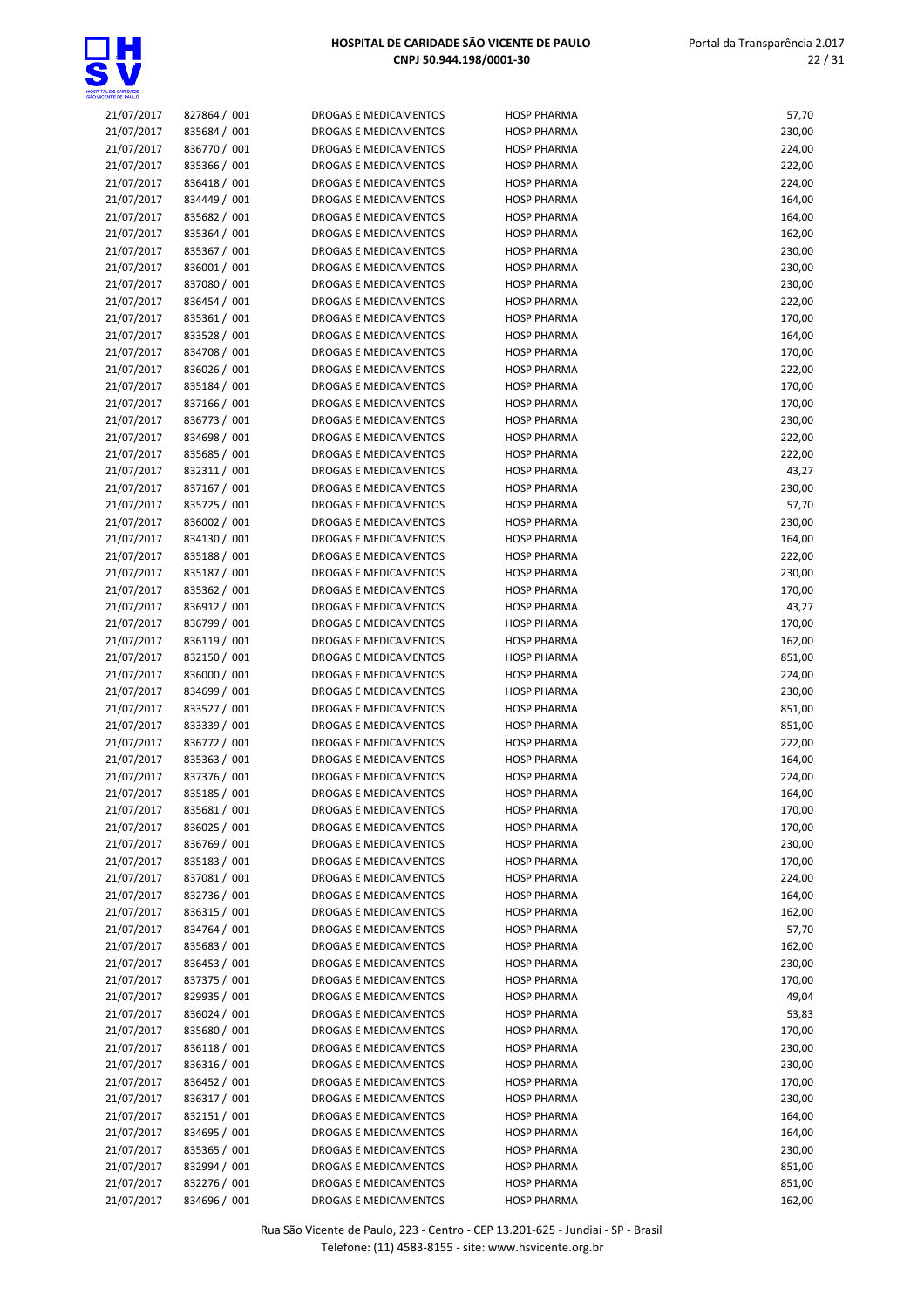

| 21/07/2017 | 834738 / 001  | DROGAS E MEDICAMENTOS          | <b>HOSP PHARMA</b>      | 170,00    |
|------------|---------------|--------------------------------|-------------------------|-----------|
| 21/07/2017 | 836771 / 001  | DROGAS E MEDICAMENTOS          | <b>HOSP PHARMA</b>      | 230,00    |
| 21/07/2017 | 831701 / 001  | DROGAS E MEDICAMENTOS          | <b>HOSP PHARMA</b>      | 851,00    |
| 21/07/2017 | 832735 / 001  | DROGAS E MEDICAMENTOS          | <b>HOSP PHARMA</b>      | 851,00    |
|            |               |                                |                         |           |
| 21/07/2017 | 837168 / 001  | <b>DROGAS E MEDICAMENTOS</b>   | <b>HOSP PHARMA</b>      | 222,00    |
| 21/07/2017 | 834697 / 001  | <b>DROGAS E MEDICAMENTOS</b>   | <b>HOSP PHARMA</b>      | 230,00    |
| 21/07/2017 | 837468 / 001  | DROGAS E MEDICAMENTOS          | <b>HOSP PHARMA</b>      | 380,00    |
| 21/07/2017 | 831679 / 001  | DROGAS E MEDICAMENTOS          | <b>HOSP PHARMA</b>      | 43,27     |
|            | 835189 / 001  | DROGAS E MEDICAMENTOS          | <b>HOSP PHARMA</b>      |           |
| 21/07/2017 |               |                                |                         | 230,00    |
| 21/07/2017 | 834129 / 001  | <b>DROGAS E MEDICAMENTOS</b>   | <b>HOSP PHARMA</b>      | 851,00    |
| 21/07/2017 | 835686 / 001  | DROGAS E MEDICAMENTOS          | <b>HOSP PHARMA</b>      | 230,00    |
| 21/07/2017 | 831366 / 001  | DROGAS E MEDICAMENTOS          | <b>HOSP PHARMA</b>      | 851,00    |
| 21/07/2017 | 837377 / 001  | DROGAS E MEDICAMENTOS          | <b>HOSP PHARMA</b>      | 222,00    |
|            |               |                                |                         |           |
| 21/07/2017 | 832277 / 001  | DROGAS E MEDICAMENTOS          | <b>HOSP PHARMA</b>      | 164,00    |
| 21/07/2017 | 837169 / 001  | DROGAS E MEDICAMENTOS          | <b>HOSP PHARMA</b>      | 380,00    |
| 21/07/2017 | 338558 / 001  | DROGAS E MEDICAMENTOS          | MEDICAMENTAL            | 2.370,28  |
| 21/07/2017 | 2868 / 002    | DROGAS E MEDICAMENTOS          | MUNDIMED DIST HOSP      | 2.566,80  |
|            |               |                                |                         |           |
| 21/07/2017 | 70873 / 002   | DROGAS E MEDICAMENTOS          | PROMEFARMA              | 1.028,00  |
| 21/07/2017 | 96991 / 001   | DROGAS E MEDICAMENTOS          | SANOBIOL                | 13.682,56 |
| 21/07/2017 | 42567 / 001   | DROGAS E MEDICAMENTOS          | SUPERMED FINAL 07       | 540,00    |
| 21/07/2017 | 1948 / 001    | FILMES E QUÍMICOS              | <b>MG HOSPITALAR</b>    | 961,87    |
|            |               | <b>FIOS CIRÚRGICOS</b>         | JOHNSON E JOHNSON 32    |           |
| 21/07/2017 | 1469909 / 001 |                                |                         | 21.831,56 |
| 21/07/2017 | 24063 / 001   | <b>GÊNEROS ALIMENTÍCIOS</b>    | <b>BANCA CODARIM</b>    | 73,40     |
| 21/07/2017 | 24078 / 001   | <b>GÊNEROS ALIMENTÍCIOS</b>    | <b>BANCA CODARIM</b>    | 87,34     |
| 21/07/2017 | 134243 / 001  | <b>GÊNEROS ALIMENTÍCIOS</b>    | COPOLFOOD COM PROD      | 1.062,60  |
| 21/07/2017 | 71226 / 001   | <b>GÊNEROS ALIMENTÍCIOS</b>    | <b>EQUIPLEX</b>         | 1.144,00  |
|            |               |                                |                         |           |
| 21/07/2017 | 2283060 / 001 | <b>GÊNEROS ALIMENTÍCIOS</b>    | <b>FRIBOI FILIAL</b>    | 1.001,83  |
| 21/07/2017 | 6658 / 001    | <b>GÊNEROS ALIMENTÍCIOS</b>    | <b>IRMÃOS KANESHI</b>   | 83,25     |
| 21/07/2017 | 6664 / 001    | <b>GÊNEROS ALIMENTÍCIOS</b>    | IRMÃOS KANESHI          | 104,25    |
| 21/07/2017 | 69338 / 001   | GÊNEROS ALIMENTÍCIOS           | JOATE COM E REP         | 114,00    |
|            |               |                                |                         |           |
| 21/07/2017 | 25850 / 001   | GÊNEROS ALIMENTÍCIOS           | MARTIPLAST              | 1.314,40  |
| 21/07/2017 | 827 / 001     | <b>GÊNEROS ALIMENTÍCIOS</b>    | PRIME HORTIFRUTI        | 79,95     |
| 21/07/2017 | 30893 / 001   | <b>GÊNEROS ALIMENTÍCIOS</b>    | <b>SB ALIMENTOS</b>     | 984,50    |
| 21/07/2017 | 1570 / 001    | IMPRESSOS, MATL DE EXPEDIENTE  | PLAST MODEL IND. COM    | 574,00    |
| 21/07/2017 | 193492 / 001  | IMPRESSOS, MATL DE EXPEDIENTE  | PROCOMP                 | 198,60    |
|            |               |                                |                         |           |
| 21/07/2017 | 3720 / 001    | LOCAÇÃO (EQUIP, MAQ. ESPAÇO)   | TRAUMACAMP              | 2.500,00  |
| 21/07/2017 | 1379521 / 001 | MATERIAL DE LIMPEZA            | <b>IMPAKTO</b>          | 1.952,50  |
| 21/07/2017 | 1948 / 001    | MATERIAL DE LIMPEZA            | MG HOSPITALAR           | 148,56    |
| 21/07/2017 | 161 / 001     | MATERIAL DE LIMPEZA            | NOVA JOMA               | 247,56    |
| 21/07/2017 | 82377 / 001   | MATERIAL MÉDICO REEMBOLSÁVEL   | <b>BIOMEDICAL EQUIP</b> | 937,50    |
|            |               |                                |                         |           |
| 21/07/2017 | 823556 / 001  | MATERIAL MÉDICO REEMBOLSÁVEL   | CIRÚRGICA FERNANDES     | 1.654,25  |
| 21/07/2017 | 132729 / 002  | MATERIAL MÉDICO REEMBOLSÁVEL   | <b>MEDI HOUSE</b>       | 2.571,87  |
| 21/07/2017 | 133147 / 001  | MATERIAL MÉDICO REEMBOLSÁVEL   | <b>MEDI HOUSE</b>       | 1.849,56  |
| 21/07/2017 | 1948 / 001    | MATERIAL MÉDICO REEMBOLSÁVEL   | MG HOSPITALAR           | 4.159,77  |
|            |               |                                |                         |           |
| 21/07/2017 | 161/001       | MATERIAL MÉDICO REEMBOLSÁVEL   | NOVA JOMA               | 439,64    |
| 21/07/2017 | 193605 / 001  | MATERIAL PERMANENTE            | PROCOMP                 | 179,50    |
| 21/07/2017 | 247188 / 001  | MATL MANUT.PREDIAL, ELÉTR, HID | DEPÓSITO TORTORELLA     | 66,00     |
| 21/07/2017 | 97605 / 001   | MATL MANUT.PREDIAL, ELÉTR, HID | <b>SACI TINTAS</b>      | 60,00     |
| 21/07/2017 | 729626 / 001  | ÓRTESE E PRÓTESE (OPME)        | <b>BIOTRONIK</b>        | 500,00    |
|            |               |                                |                         |           |
| 21/07/2017 | 729629 / 001  | ÓRTESE E PRÓTESE (OPME)        | <b>BIOTRONIK</b>        | 3.034,50  |
| 21/07/2017 | 729760 / 001  | ÓRTESE E PRÓTESE (OPME)        | <b>BIOTRONIK</b>        | 2.534,50  |
| 21/07/2017 | 729624 / 001  | ÓRTESE E PRÓTESE (OPME)        | <b>BIOTRONIK</b>        | 500,00    |
| 21/07/2017 | 729968 / 001  | ÓRTESE E PRÓTESE (OPME)        | <b>BIOTRONIK</b>        | 500,00    |
| 21/07/2017 | 729972 / 001  | ÓRTESE E PRÓTESE (OPME)        | <b>BIOTRONIK</b>        | 500,00    |
|            |               |                                |                         |           |
| 21/07/2017 | 10492 / 001   | ÓRTESE E PRÓTESE (OPME)        | EDFUROPEC P UROLOG      | 180,00    |
| 21/07/2017 | 10336 / 001   | ÓRTESE E PRÓTESE (OPME)        | EDFUROPEC P UROLOG      | 4.060,00  |
| 21/07/2017 | 586006 / 001  | ÓRTESE E PRÓTESE (OPME)        | <b>EMPÓRIO</b>          | 1.287,00  |
| 21/07/2017 | 585996 / 001  | ÓRTESE E PRÓTESE (OPME)        | EMPÓRIO                 | 1.541,00  |
| 21/07/2017 | 586070 / 001  | ÓRTESE E PRÓTESE (OPME)        | <b>EMPÓRIO</b>          | 150,00    |
|            |               |                                |                         |           |
| 21/07/2017 | 104028 / 001  | ÓRTESE E PRÓTESE (OPME)        | <b>ERECTA</b>           | 1.060,00  |
| 21/07/2017 | 104191 / 001  | ÓRTESE E PRÓTESE (OPME)        | ERECTA                  | 12.115,90 |
| 21/07/2017 | 104029 / 001  | ÓRTESE E PRÓTESE (OPME)        | ERECTA                  | 6.008,62  |
| 21/07/2017 | 104136 / 001  | ÓRTESE E PRÓTESE (OPME)        | ERECTA                  | 2.010,00  |
|            |               |                                |                         |           |
| 21/07/2017 | 104031 / 001  | ÓRTESE E PRÓTESE (OPME)        | ERECTA                  | 7.029,19  |
| 21/07/2017 | 8367 / 001    | ÓRTESE E PRÓTESE (OPME)        | EVMED                   | 297,00    |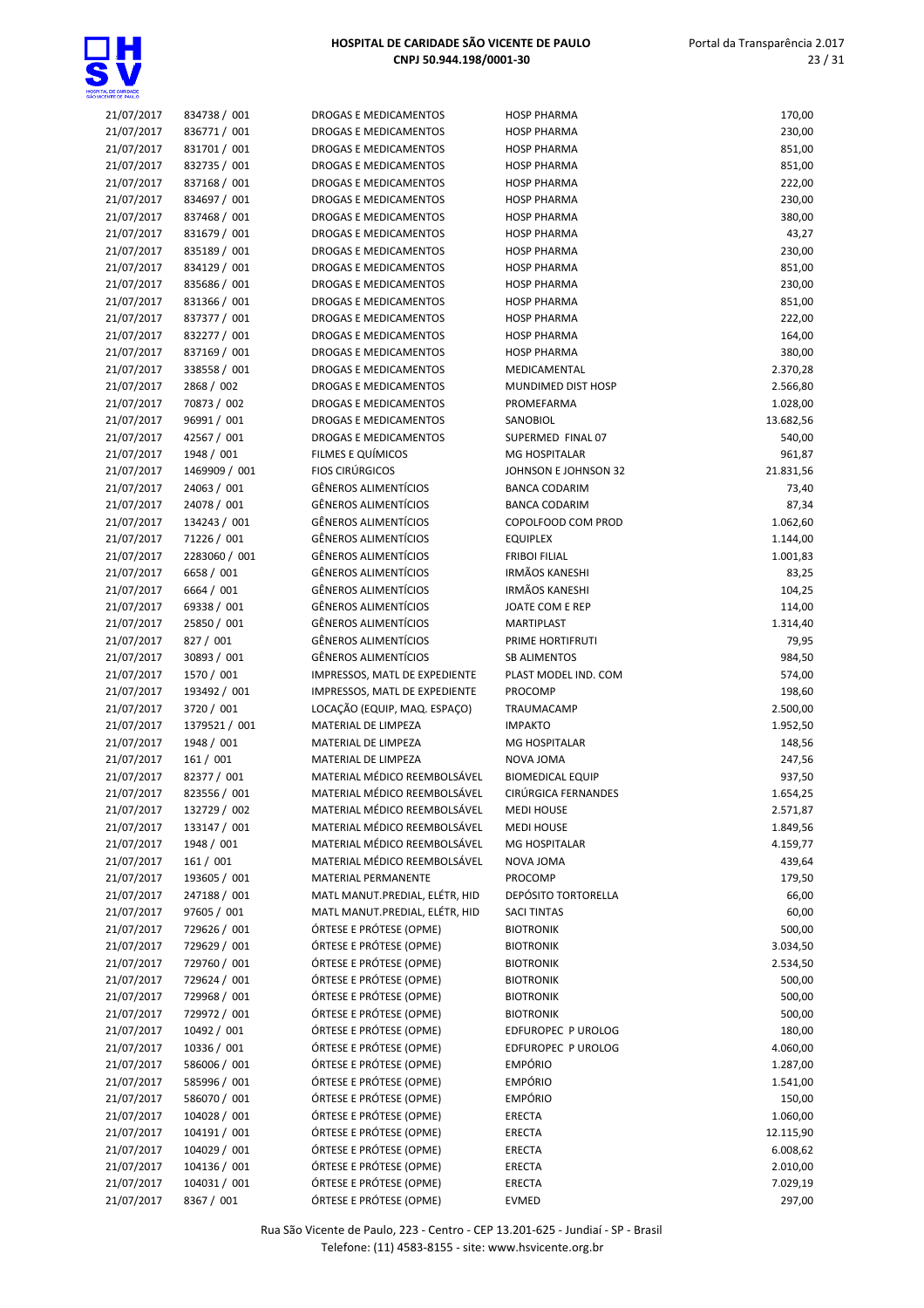

| 21/07/2017 | 8366 / 001     | ÓRTESE E PRÓTESE (OPME)       | <b>EVMED</b>             | 117,00    |
|------------|----------------|-------------------------------|--------------------------|-----------|
| 21/07/2017 | 99209 / 001    | ÓRTESE E PRÓTESE (OPME)       | JOHNSON E JOHNSON 68     | 723,62    |
|            |                |                               |                          |           |
| 21/07/2017 | 36362 / 001    | ÓRTESE E PRÓTESE (OPME)       | MEDICAL CAMP             | 3.086,19  |
| 21/07/2017 | 3813 / 001     | ÓRTESE E PRÓTESE (OPME)       | MERIL                    | 2.534,50  |
| 21/07/2017 | 3784 / 001     | ÓRTESE E PRÓTESE (OPME)       | MERIL                    | 2.034,50  |
| 21/07/2017 | 38931 / 001    | ÓRTESE E PRÓTESE (OPME)       | ORTHO SYSTEM             | 978,92    |
| 21/07/2017 | 79276 / 001    | ÓRTESE E PRÓTESE (OPME)       | PLANTÃO MÉDICO           | 390,90    |
| 21/07/2017 | 79273 / 001    | ÓRTESE E PRÓTESE (OPME)       | PLANTÃO MÉDICO           | 195,45    |
| 21/07/2017 | 79187 / 001    | ÓRTESE E PRÓTESE (OPME)       | PLANTÃO MÉDICO           | 292,93    |
| 21/07/2017 | 79275 / 001    | ÓRTESE E PRÓTESE (OPME)       | PLANTÃO MÉDICO           | 195,45    |
| 21/07/2017 | 79274 / 001    | ÓRTESE E PRÓTESE (OPME)       | PLANTÃO MÉDICO           | 195,45    |
| 21/07/2017 | 3889 / 001     | ÓRTESE E PRÓTESE (OPME)       | SANITATEM                | 183,81    |
| 21/07/2017 | 117613 / 001   | ÓRTESE E PRÓTESE (OPME)       | <b>VENTURA BIOMEDICA</b> | 525,02    |
| 21/07/2017 | 117915 / 001   | ÓRTESE E PRÓTESE (OPME)       | <b>VENTURA BIOMEDICA</b> | 845,80    |
| 21/07/2017 | 122319 / 001   | ÓRTESE E PRÓTESE (OPME)       | VITÓRIA HOSPITALAR       | 2.034,50  |
| 21/07/2017 | 122318 / 001   | ÓRTESE E PRÓTESE (OPME)       | VITÓRIA HOSPITALAR       | 2.034,50  |
|            |                |                               |                          |           |
| 21/07/2017 | E94SFC / 001   | <b>OUTROS CUSTOS GERAIS</b>   | PASSAGEM AUDIENCIA       | 2.134,96  |
| 21/07/2017 | 1948 / 001     | <b>OUTROS MATERIAIS</b>       | <b>MG HOSPITALAR</b>     | 934,16    |
| 21/07/2017 | 6944 B / 002   | PARCELAMENTO FORNECEDORES     | <b>UNIODONTO</b>         | 3.744,13  |
| 21/07/2017 | 6677 B / 002   | PARCELAMENTO FORNECEDORES     | <b>UNIODONTO</b>         | 3.698,16  |
| 21/07/2017 | JULHO/17 / 001 | RESCISÕES PARCELADAS HOSPITAL | RESCISÃO                 | 753,86    |
| 21/07/2017 | JULHO/17 / 001 | RESCISÕES PARCELADAS HOSPITAL | RESCISÃO                 | 1.133,88  |
| 21/07/2017 | JULHO/17 / 001 | RESCISÕES PARCELADAS HOSPITAL | RESCISÃO                 | 538,47    |
| 21/07/2017 | JULHO/17 / 001 | RESCISÕES PARCELADAS HOSPITAL | RESCISÃO                 | 892,43    |
| 21/07/2017 | JULHO/17 / 001 | RESCISÕES PARCELADAS HOSPITAL | RESCISÃO                 | 716,49    |
| 21/07/2017 | 1993 / 001     | SERVIÇOS PREST - PJ - HOSP    | ASO SAÚDE                | 5.067,90  |
| 21/07/2017 | 43 / 001       | SERVIÇOS PREST - PJ - HOSP    | <b>BM INDUSTRIAL</b>     | 1.011,73  |
| 21/07/2017 | 2845 / 001     | SERVIÇOS PREST - PJ - HOSP    | <b>IBG CRYO FILIAL</b>   | 3.600,00  |
| 21/07/2017 | 42 / 001       | SERVIÇOS PREST - PJ - HOSP    | MUNAROLO E SEDANO        | 12.000,00 |
| 21/07/2017 | 1372 / 001     | SERVIÇOS PREST - PJ - HOSP    | RM BALANÇAS              | 357,00    |
|            |                |                               | VIVO                     |           |
| 21/07/2017 | 9498 / 001     | <b>TELEFONE</b>               |                          | 3.304,58  |
| 23/07/2017 | 1666207 / 002  | DROGAS E MEDICAMENTOS         | CRISTÁLIA                | 1.989,97  |
| 23/07/2017 | 1663342 / 002  | DROGAS E MEDICAMENTOS         | CRISTÁLIA                | 826,76    |
| 23/07/2017 | 1647149 / 002  | DROGAS E MEDICAMENTOS         | CRISTÁLIA                | 175,00    |
| 23/07/2017 | 1663344 / 001  | DROGAS E MEDICAMENTOS         | CRISTÁLIA                | 120,00    |
| 23/07/2017 | 1650388 / 002  | DROGAS E MEDICAMENTOS         | CRISTÁLIA                | 1.057,50  |
| 23/07/2017 | 1663347 / 002  | DROGAS E MEDICAMENTOS         | CRISTÁLIA                | 2.353,90  |
| 23/07/2017 | 1642255 / 002  | <b>DROGAS E MEDICAMENTOS</b>  | CRISTÁLIA                | 850,00    |
| 23/07/2017 | 1653779 / 003  | DROGAS E MEDICAMENTOS         | CRISTÁLIA                | 2.019,08  |
| 23/07/2017 | 1645114 / 002  | DROGAS E MEDICAMENTOS         | <b>CRISTÁLIA</b>         | 1.356,00  |
| 23/07/2017 | 1666082 / 002  | DROGAS E MEDICAMENTOS         | CRISTÁLIA                | 7.105,43  |
| 23/07/2017 | 1648319 / 002  | DROGAS E MEDICAMENTOS         | CRISTÁLIA                | 3.988,90  |
| 23/07/2017 | 1645113 / 002  | DROGAS E MEDICAMENTOS         | CRISTÁLIA                | 2.942,56  |
| 23/07/2017 | 1423848 / 002  | DROGAS E MEDICAMENTOS         | MAFRA FILIAL GO          | 15.699,90 |
| 23/07/2017 | 371180 / 001   | DROGAS E MEDICAMENTOS         | <b>MAFRA MATRIZ</b>      | 37.068,83 |
| 23/07/2017 | 94888 / 002    | DROGAS E MEDICAMENTOS         | SANOBIOL                 | 8.919,70  |
|            |                |                               |                          |           |
| 23/07/2017 | 94755 / 002    | DROGAS E MEDICAMENTOS         | SANOBIOL                 | 8.112,50  |
| 23/07/2017 | 94981 / 002    | DROGAS E MEDICAMENTOS         | SANOBIOL                 | 8.623,82  |
| 23/07/2017 | 95284 / 001    | DROGAS E MEDICAMENTOS         | SANOBIOL                 | 11.179,50 |
| 23/07/2017 | 95458 / 001    | DROGAS E MEDICAMENTOS         | SANOBIOL                 | 8.320,24  |
| 23/07/2017 | 95146 / 001    | DROGAS E MEDICAMENTOS         | SANOBIOL                 | 6.734,54  |
| 23/07/2017 | 193415 / 001   | MATERIAL MÉDICO REEMBOLSÁVEL  | POLAR FIX                | 17.937,52 |
| 23/07/2017 | 192211 / 001   | MATERIAL MÉDICO REEMBOLSÁVEL  | POLAR FIX                | 4.559,80  |
| 23/07/2017 | 299501 / 001   | MATERIAL MÉDICO REEMBOLSÁVEL  | ST JUDE MEDICAL          | 2.217,80  |
| 23/07/2017 | 1666082 / 002  | MEDICAMENTOS CONTROLADOS      | CRISTÁLIA                | 9.771,02  |
| 23/07/2017 | 1663344 / 001  | MEDICAMENTOS CONTROLADOS      | CRISTÁLIA                | 1.084,00  |
| 23/07/2017 | 1647149 / 002  | MEDICAMENTOS CONTROLADOS      | CRISTÁLIA                | 1.724,00  |
| 23/07/2017 | 1645113 / 002  | MEDICAMENTOS CONTROLADOS      | CRISTÁLIA                | 6.004,32  |
| 23/07/2017 | 1663342 / 002  | MEDICAMENTOS CONTROLADOS      | CRISTÁLIA                | 486,61    |
| 23/07/2017 | 1645114 / 002  | MEDICAMENTOS CONTROLADOS      | CRISTÁLIA                | 450,00    |
| 23/07/2017 | 1642255 / 002  | MEDICAMENTOS CONTROLADOS      | CRISTÁLIA                | 855,70    |
| 23/07/2017 | 1648319 / 002  | MEDICAMENTOS CONTROLADOS      | CRISTÁLIA                | 6.414,30  |
| 23/07/2017 | 1663347 / 002  | MEDICAMENTOS CONTROLADOS      | CRISTÁLIA                | 3.381,24  |
|            | 1653779 / 003  |                               | CRISTÁLIA                |           |
| 23/07/2017 |                | MEDICAMENTOS CONTROLADOS      |                          | 3.317,32  |
| 23/07/2017 | 1663341 / 001  | MEDICAMENTOS CONTROLADOS      | CRISTÁLIA                | 1.020,00  |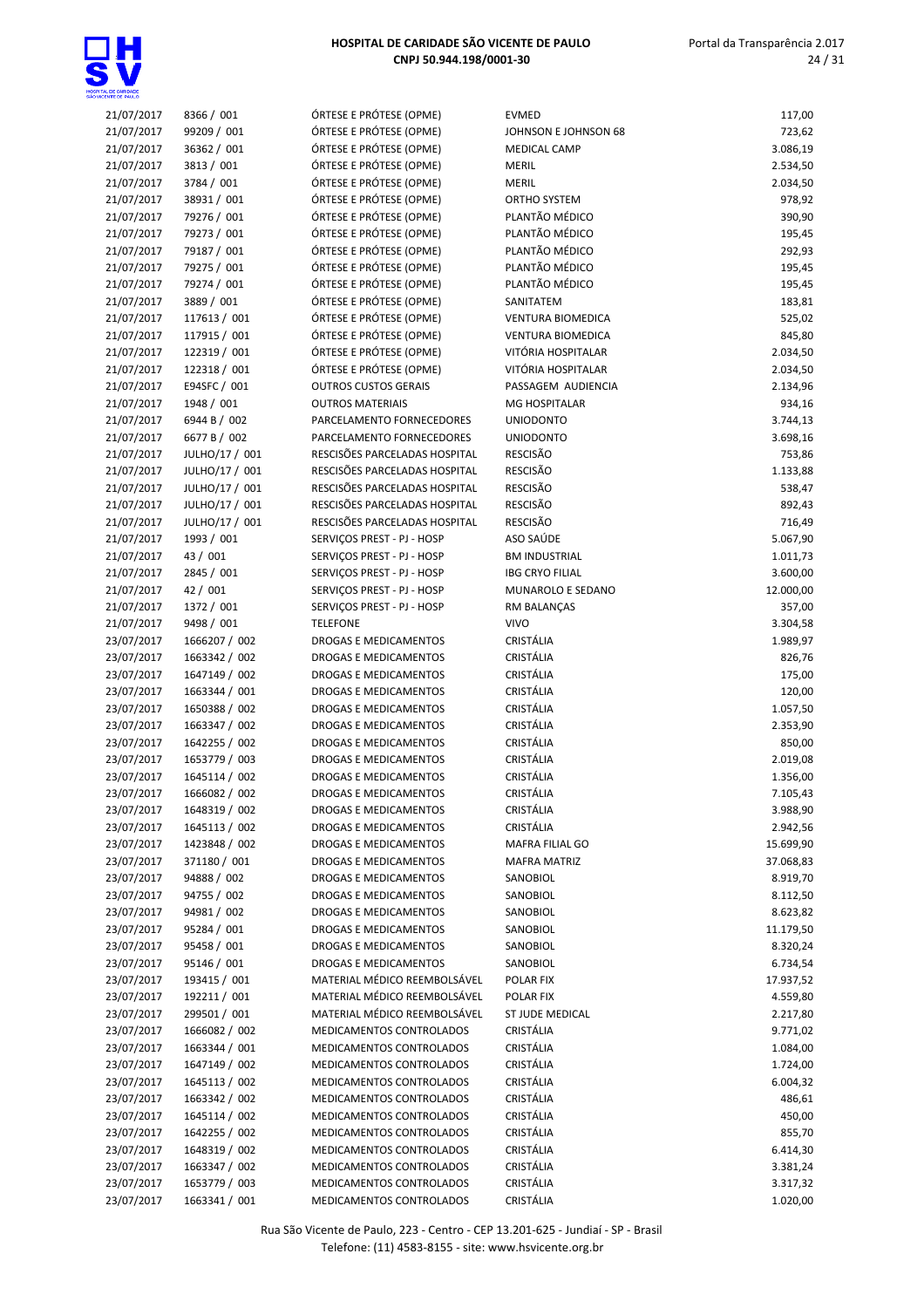

| 23/07/2017               | 298327 / 001                   | ÓRTESE E PRÓTESE (OPME)                            | ST JUDE MEDICAL               | 7.172,65         |
|--------------------------|--------------------------------|----------------------------------------------------|-------------------------------|------------------|
| 23/07/2017               | 300011/001                     | ÓRTESE E PRÓTESE (OPME)                            | ST JUDE MEDICAL               | 7.426,43         |
| 23/07/2017               | 298331 / 001                   | ÓRTESE E PRÓTESE (OPME)                            | <b>ST JUDE MEDICAL</b>        | 5.225,25         |
| 23/07/2017               | 299453 / 001                   | ÓRTESE E PRÓTESE (OPME)                            | ST JUDE MEDICAL               | 7.426,43         |
| 23/07/2017               | 297986 / 001                   | ÓRTESE E PRÓTESE (OPME)                            | ST JUDE MEDICAL               | 7.426,43         |
| 23/07/2017               | 299166 / 001                   | ÓRTESE E PRÓTESE (OPME)                            | <b>ST JUDE MEDICAL</b>        | 5.225,25         |
| 23/07/2017               | 300275 / 001                   | ÓRTESE E PRÓTESE (OPME)                            | ST JUDE MEDICAL               | 5.298,04         |
| 23/07/2017               | 298329 / 001                   | ÓRTESE E PRÓTESE (OPME)                            | <b>ST JUDE MEDICAL</b>        | 7.426,43         |
| 23/07/2017               | 298328 / 001                   | ÓRTESE E PRÓTESE (OPME)                            | ST JUDE MEDICAL               | 7.426,43         |
| 23/07/2017               | 300010 / 001                   | ÓRTESE E PRÓTESE (OPME)                            | ST JUDE MEDICAL               | 7.426,43         |
| 23/07/2017               | 1645115 / 002                  | <b>OUTROS MATERIAIS</b>                            | CRISTÁLIA                     | 1.636,80         |
| 23/07/2017               | 193415 / 001                   | <b>OUTROS MATERIAIS</b>                            | POLAR FIX                     | 3.002,36         |
| 24/07/2017               | 731755 / 001                   | <b>DESPESAS FINANCEIRAS</b>                        | FRESENIUS-MATRIZ              | 0,01             |
| 24/07/2017               | 157865 / 001                   | DROGAS E MEDICAMENTOS                              | ATIVA GO                      | 221,63           |
| 24/07/2017               | 159668 / 001                   | DROGAS E MEDICAMENTOS                              | CRISMED                       | 2.985,00         |
| 24/07/2017               | 1757587 / 001<br>1190769 / 001 | DROGAS E MEDICAMENTOS<br>DROGAS E MEDICAMENTOS     | CRISTÁLIA<br><b>EUROFARMA</b> | 497,76<br>266,64 |
| 24/07/2017<br>24/07/2017 | 88395 / 001                    | DROGAS E MEDICAMENTOS                              | <b>EXPRESSA</b>               | 3.700,76         |
| 24/07/2017               | 90815 / 001                    | DROGAS E MEDICAMENTOS                              | <b>EXPRESSA</b>               | 5.986,90         |
| 24/07/2017               | 713509 / 002                   | DROGAS E MEDICAMENTOS                              | FRESENIUS-MATRIZ              | 1.855,31         |
| 24/07/2017               | 731755 / 001                   | DROGAS E MEDICAMENTOS                              | FRESENIUS-MATRIZ              | 11.066,88        |
| 24/07/2017               | 118141 / 001                   | DROGAS E MEDICAMENTOS                              | <b>HDL HOSPITALAR</b>         | 7.595,00         |
| 24/07/2017               | 1513217 / 001                  | DROGAS E MEDICAMENTOS                              | MAFRA FILIAL GO               | 2.000,00         |
| 24/07/2017               | 339403 / 001                   | DROGAS E MEDICAMENTOS                              | MEDICAMENTAL                  | 6.184,50         |
| 24/07/2017               | 66332 / 001                    | DROGAS E MEDICAMENTOS                              | <b>MULTIFARMA</b>             | 710,90           |
| 24/07/2017               | 44607 / 002                    | DROGAS E MEDICAMENTOS                              | NOVAMED                       | 9.650,00         |
| 24/07/2017               | 42422 / 001                    | DROGAS E MEDICAMENTOS                              | <b>OPEM</b>                   | 1.800,00         |
| 24/07/2017               | 71837 / 001                    | DROGAS E MEDICAMENTOS                              | PROMEFARMA                    | 1.512,00         |
| 24/07/2017               | 42969 / 001                    | DROGAS E MEDICAMENTOS                              | SUPERMED FINAL 07             | 3.046,16         |
| 24/07/2017               | 2017 / 001                     | <b>ENCARGOS SOCIAIS</b>                            | SINDHOSFIL                    | 3.000,00         |
| 24/07/2017               | 268695 / 001                   | ENERGIA ELÉTRICA                                   | <b>CPFL</b>                   | 100,27           |
| 24/07/2017               | 268694 / 001                   | ENERGIA ELÉTRICA                                   | <b>CPFL</b>                   | 311,70           |
| 24/07/2017               | 24097 / 001                    | <b>GÊNEROS ALIMENTÍCIOS</b>                        | <b>BANCA CODARIM</b>          | 407,04           |
| 24/07/2017               | 3578 / 001                     | GÊNEROS ALIMENTÍCIOS                               | <b>ELITE</b>                  | 207,76           |
| 24/07/2017               | 2288003 / 001                  | GÊNEROS ALIMENTÍCIOS                               | <b>FRIBOI FILIAL</b>          | 1.415,69         |
| 24/07/2017               | 1365784 / 002                  | GÊNEROS ALIMENTÍCIOS                               | <b>IMPAKTO</b>                | 256,35           |
| 24/07/2017               | 1364496 / 002                  | GÊNEROS ALIMENTÍCIOS                               | <b>IMPAKTO</b>                | 147,05           |
| 24/07/2017               | 6671 / 001                     | <b>GÊNEROS ALIMENTÍCIOS</b>                        | <b>IRMÃOS KANESHI</b>         | 208,99           |
| 24/07/2017               | 75014 / 001                    | <b>GÊNEROS ALIMENTÍCIOS</b>                        | <b>OVOS PRETI</b>             | 294,00           |
| 24/07/2017               | 277596 / 001                   | <b>GÊNEROS ALIMENTÍCIOS</b>                        | POLIFRIGOR S.A.               | 2.108,67         |
| 24/07/2017               | 843 / 001                      | <b>GÊNEROS ALIMENTÍCIOS</b>                        | PRIME HORTIFRUTI              | 328,39           |
| 24/07/2017               | 837 / 001                      | <b>GÊNEROS ALIMENTÍCIOS</b>                        | PRIME HORTIFRUTI              | 157,02           |
| 24/07/2017               | 1780860 / 001                  | GÊNEROS ALIMENTÍCIOS                               | SERRAMAR                      | 494,45           |
| 24/07/2017               | 1784677 / 001                  | <b>GÊNEROS ALIMENTÍCIOS</b>                        | SERRAMAR                      | 537,45           |
| 24/07/2017               | 1781690 / 001                  | GÊNEROS ALIMENTÍCIOS                               | SERRAMAR                      | 730,93           |
| 24/07/2017               | 1381697 / 001                  | MATERIAL DE LIMPEZA                                | <b>IMPAKTO</b>                | 355,00           |
| 24/07/2017               | 119 / 002                      | MATERIAL DE LIMPEZA                                | NOVA JOMA                     | 643,44           |
| 24/07/2017               | 324712 / 001                   | MATERIAL DE LIMPEZA                                | SUPRIMED                      | 600,00           |
| 24/07/2017               | 586959 / 001                   | MATERIAL MÉDICO REEMBOLSÁVEL                       | <b>EMPORIO</b>                | 477,00           |
| 24/07/2017               | 1472340 / 001                  | MATERIAL MÉDICO REEMBOLSÁVEL                       | JOHNSON E JOHNSON 32          | 1.060,00         |
| 24/07/2017               | 119 / 002                      | MATERIAL MÉDICO REEMBOLSÁVEL                       | NOVA JOMA                     | 395,96           |
| 24/07/2017               | 10663 / 001                    | MATL MANUT.PREDIAL, ELÉTR, HID                     | <b>ESQUINA</b>                | 251,50           |
| 24/07/2017               | 1757710 / 001                  | MEDICAMENTOS CONTROLADOS                           | CRISTÁLIA                     | 437,00           |
| 24/07/2017               | 1757685 / 001                  | MEDICAMENTOS CONTROLADOS                           | CRISTÁLIA                     | 73,35            |
| 24/07/2017               | 1714974 / 001                  | MEDICAMENTOS CONTROLADOS                           | CRISTÁLIA                     | 2.070,00         |
| 24/07/2017               | 1198720 / 001                  | ÓRTESE E PRÓTESE (OPME)                            | <b>BOSTON SCIENTIFIC</b>      | 672,00           |
| 24/07/2017               | 1198733 / 001                  | ÓRTESE E PRÓTESE (OPME)                            | <b>BOSTON SCIENTIFIC</b>      | 1.050,00         |
| 24/07/2017               | 1198729 / 001                  | ÓRTESE E PRÓTESE (OPME)                            | <b>BOSTON SCIENTIFIC</b>      | 672,00           |
| 24/07/2017               | 38982 / 001                    | ÓRTESE E PRÓTESE (OPME)                            | ORTHO SYSTEM                  | 1.162,73         |
| 24/07/2017<br>24/07/2017 | 38977 / 001                    | ÓRTESE E PRÓTESE (OPME)<br>ÓRTESE E PRÓTESE (OPME) | ORTHO SYSTEM<br>ORTHO SYSTEM  | 989,15           |
| 24/07/2017               | 38981 / 001<br>38980 / 001     | ÓRTESE E PRÓTESE (OPME)                            | ORTHO SYSTEM                  | 299,90<br>183,81 |
| 24/07/2017               | 38984 / 001                    | ÓRTESE E PRÓTESE (OPME)                            | ORTHO SYSTEM                  | 229,77           |
| 24/07/2017               | 38975 / 001                    | ÓRTESE E PRÓTESE (OPME)                            | ORTHO SYSTEM                  | 913,16           |
| 24/07/2017               | 38978 / 001                    | ÓRTESE E PRÓTESE (OPME)                            | ORTHO SYSTEM                  | 764,34           |
|                          |                                |                                                    |                               |                  |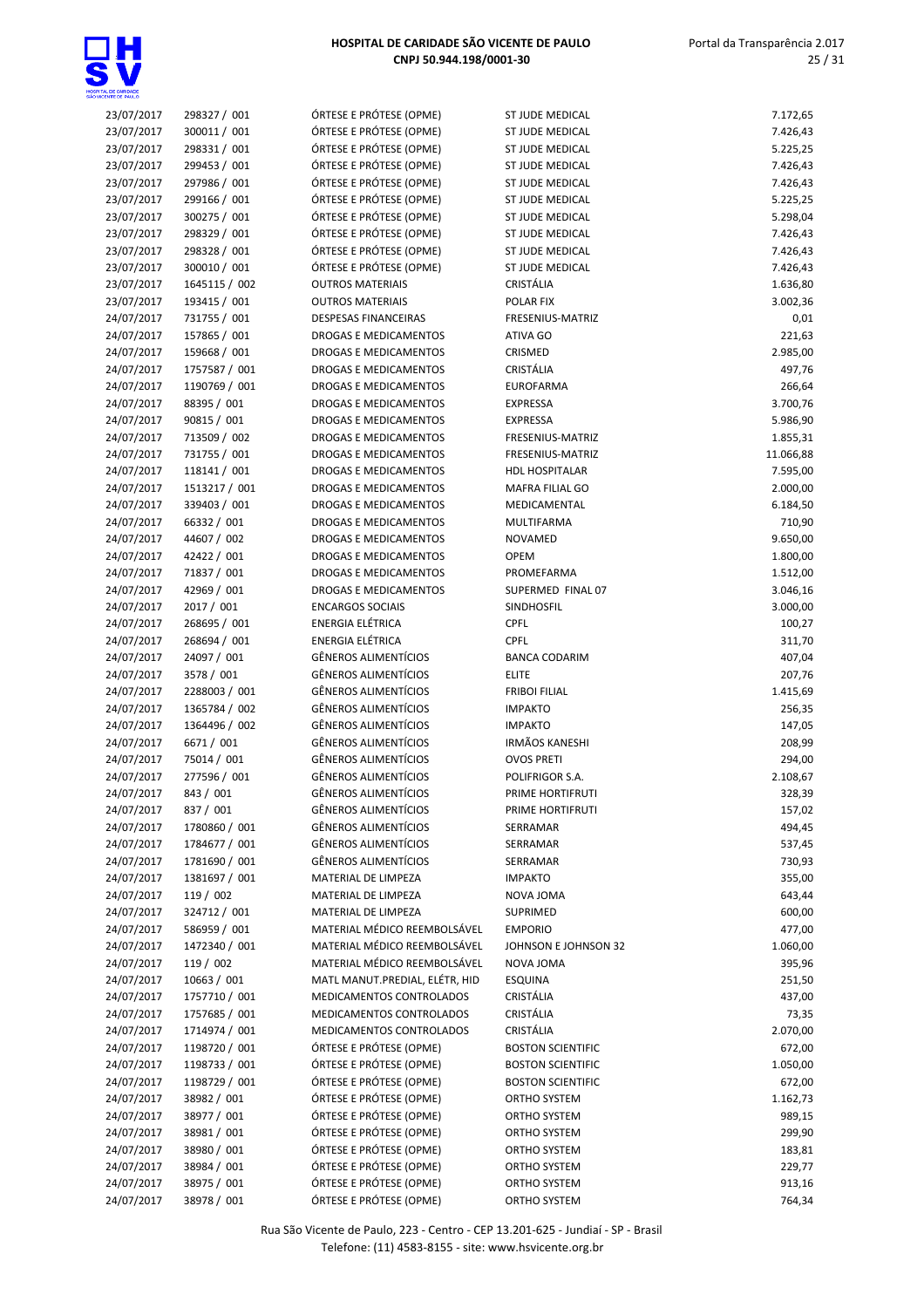

| 24/07/2017 | 38983 / 001       | ÓRTESE E PRÓTESE (OPME)        | <b>ORTHO SYSTEM</b>        | 764,34               |
|------------|-------------------|--------------------------------|----------------------------|----------------------|
| 24/07/2017 | 38976 / 001       | ÓRTESE E PRÓTESE (OPME)        | <b>ORTHO SYSTEM</b>        | 913,16               |
| 24/07/2017 | 38979 / 001       | ÓRTESE E PRÓTESE (OPME)        | <b>ORTHO SYSTEM</b>        | 301,07               |
| 24/07/2017 | 122361 / 001      | ÓRTESE E PRÓTESE (OPME)        | VITÓRIA HOSPITALAR         | 2.034,50             |
| 24/07/2017 | 122362 / 001      | ÓRTESE E PRÓTESE (OPME)        | VITÓRIA HOSPITALAR         | 2.034,50             |
| 24/07/2017 | 10663 / 001       | PEÇAS E MATS DE REPOSIÇÃO EQUI | <b>ESQUINA</b>             | 3,82                 |
| 25/07/2017 | 31567 / 001       | CONT DE MANUTENÇÃO-HOSP        | AGFA                       | 6.197,75             |
| 25/07/2017 | 103215 / 001      | CONT DE MANUTENÇÃO-HOSP        | <b>ELEVADORES OTIS</b>     | 823,72               |
| 25/07/2017 | 07/2017 / 001     | CONT DE MANUTENÇÃO-HOSP        | LOCAWEB                    | 87,46                |
| 25/07/2017 | 3363 / 001        | CONT DE MANUTENÇÃO-HOSP        | MV SISTEMAS                | 21.341,42            |
| 25/07/2017 | 4600 / 001        | CONT DE MANUTENÇÃO-HOSP        | SIEMENS HEALTHCARE         | 1.583,30             |
| 25/07/2017 | 1715057 / 001     | <b>DROGAS E MEDICAMENTOS</b>   | CRISTÁLIA                  | 1.682,50             |
| 25/07/2017 | 1626 / 001        | <b>DROGAS E MEDICAMENTOS</b>   | FARMÁCIA SOBAM             | 225,00               |
| 25/07/2017 | 43288 / 001       | FILMES E QUÍMICOS              | SUPERMED FINAL 07          | 2.682,72             |
| 25/07/2017 | 31443 / 001       | <b>GASES MEDICINAIS</b>        | <b>IBG CRYO FILIAL</b>     | 1.531,88             |
| 25/07/2017 | 38057 / 001       | <b>GASES MEDICINAIS</b>        | <b>OXILUZ</b>              | 736,00               |
| 25/07/2017 | 38058 / 001       | <b>GASES MEDICINAIS</b>        | <b>OXILUZ</b>              | 5.492,00             |
| 25/07/2017 | 24098 / 001       | <b>GÊNEROS ALIMENTÍCIOS</b>    | <b>BANCA CODARIM</b>       | 153,40               |
|            |                   | GÊNEROS ALIMENTÍCIOS           | <b>CDI</b>                 | 966,00               |
| 25/07/2017 | 733800 / 001      | GÊNEROS ALIMENTÍCIOS           | <b>FRIBOI FILIAL</b>       |                      |
| 25/07/2017 | 2290935 / 001     |                                |                            | 1.492,88             |
| 25/07/2017 | 6676 / 001        | <b>GÊNEROS ALIMENTÍCIOS</b>    | <b>IRMÃOS KANESHI</b>      | 237,10               |
| 25/07/2017 | 848 / 001         | <b>GÊNEROS ALIMENTÍCIOS</b>    | PRIME HORTIFRUTI           | 208,25               |
| 25/07/2017 | $D-26/001$        | <b>IMPOSTO MUNICIPAL</b>       | <b>ISS - TERCEIROS 3%</b>  | 140,00               |
| 25/07/2017 | $D-28/001$        | <b>IMPOSTO MUNICIPAL</b>       | <b>ISS - TERCEIROS 3%</b>  | 60,00                |
| 25/07/2017 | $D-27/001$        | <b>IMPOSTO MUNICIPAL</b>       | <b>ISS - TERCEIROS 3%</b>  | 175,60               |
| 25/07/2017 | D-3624 / 001      | <b>IMPOSTO MUNICIPAL</b>       | <b>ISS - TERCEIROS 3%</b>  | 6,14                 |
| 25/07/2017 | $D-337/001$       | <b>IMPOSTO MUNICIPAL</b>       | <b>ISS - TERCEIROS 3%</b>  | 102,78               |
| 25/07/2017 | $D - 10337 / 000$ | <b>IMPOSTO MUNICIPAL</b>       | <b>ISS - TERCEIROS 5%</b>  | 38,33                |
| 25/07/2017 | JUNHO/17 / 001    | <b>IMPOSTO MUNICIPAL</b>       | ISS RPA - FOLHA JUNHO/2017 | 199,87               |
| 25/07/2017 | 440 / 001         | IMPRESSOS, MATL DE EXPEDIENTE  | <b>FIORAVANTI</b>          | 245,00               |
| 25/07/2017 | 12997 / 011       | LOCAÇÃO (EQUIP, MAQ. ESPAÇO)   | DIGITAL JUNDIAI            | 772,90               |
| 25/07/2017 | 106364 / 001      | LOCAÇÃO DE EQUIPAMENTOS        | <b>RECALL</b>              | 24.677,36            |
| 25/07/2017 | 12351 / 001       | MANUTENÇÃO E CONSERVAÇÃO       | <b>FIRE LESS</b>           | 604,44               |
| 25/07/2017 | 3591 / 001        | MATERIAL DE LIMPEZA            | <b>ELITE</b>               | 652,08               |
| 25/07/2017 | 728216 / 003      | MATERIAL MÉDICO REEMBOLSÁVEL   | CBS                        | 946,20               |
| 25/07/2017 | 1472396 / 001     | MATERIAL MÉDICO REEMBOLSÁVEL   | JOHNSON E JOHNSON 32       | 6.413,40             |
| 25/07/2017 | 5259 / 001        | MATL MANUT.PREDIAL, ELÉTR, HID | SANTA FÉ COMERCIAL         | 771,00               |
| 25/07/2017 | 730488 / 001      | ÓRTESE E PRÓTESE (OPME)        | <b>BIOTRONIK</b>           | 2.534,50             |
| 25/07/2017 | 728216 / 003      | <b>OUTROS MATERIAIS</b>        | CBS                        | 536,00               |
| 25/07/2017 | 440 / 001         | <b>OUTROS MATERIAIS</b>        | <b>FIORAVANTI</b>          | 32,00                |
| 25/07/2017 | 4/4 / 001         | PARCELAMENTO FORNECEDORES      | SIEMENS HEALTHCARE         | 15.333,24            |
| 25/07/2017 | 38058 / 001       | PEÇAS E MATS DE REPOSIÇÃO EQUI | <b>OXILUZ</b>              | 33,80                |
| 25/07/2017 | 5259 / 001        | PEÇAS E MATS DE REPOSIÇÃO EQUI | SANTA FÉ COMERCIAL         | 38,96                |
| 25/07/2017 | 26/001            | SERVIÇOS PREST - PJ - HOSP     | AGS SERVIÇOS               | 6.090,00             |
| 25/07/2017 | 10688 / 001       | SERVIÇOS PREST - PJ - HOSP     | <b>CIRAR</b>               | 4.860,00             |
| 25/07/2017 | 201718089 / 001   | SERVIÇOS PREST - PJ - HOSP     | PRO RAD                    | 1.292,32             |
| 25/07/2017 | 2199 / 001        | SERVIÇOS PREST - PJ - HOSP     | <b>WCIRINO</b>             | 1.600,00             |
| 25/07/2017 | 109 / 001         | SERVS TERC. MÉDICOS REPASSE PJ | INST DE ONCOLOGIA          | 190.498,47           |
| 25/07/2017 | 40171 / 001       | UTENSÍLIOS/PEÇAS DE INFORMÁTIC | <b>ALCATEIA</b>            | 578,00               |
| 25/07/2017 | 22145 / 001       | UTENSÍLIOS/PECAS DE INFORMÁTIC | <b>CRYSTAL INFORMAT</b>    | 244,00               |
| 26/07/2017 | 27152 / 002       | <b>DESPESAS FINANCEIRAS</b>    | SULMEDIC COM MED           | 325,71               |
| 26/07/2017 | 21408 / 001       | DROGAS E MEDICAMENTOS          | <b>BELIVE FILIAL GO</b>    | 1.138,00             |
| 26/07/2017 | 259796 / 001      | DROGAS E MEDICAMENTOS          | ELI LILLY                  | 502,72               |
| 26/07/2017 | 284073 / 001      | DROGAS E MEDICAMENTOS          | MEDCOMERCE                 | 10.200,00            |
| 26/07/2017 | 20060 / 001       | DROGAS E MEDICAMENTOS          | ONCORIO GO                 | 265,00               |
|            |                   |                                |                            |                      |
| 26/07/2017 | 3958 / 001        | DROGAS E MEDICAMENTOS          | SERVIMED-GO                | 1.940,70<br>2.115,75 |
| 26/07/2017 | 27152 / 002       | DROGAS E MEDICAMENTOS          | SULMEDIC COM MED           |                      |
| 26/07/2017 | 24144 / 001       | GÊNEROS ALIMENTÍCIOS           | <b>BANCA CODARIM</b>       | 157,42               |
| 26/07/2017 | 6683 / 001        | GÊNEROS ALIMENTÍCIOS           | <b>IRMÃOS KANESHI</b>      | 121,10               |
| 26/07/2017 | 850 / 001         | <b>GÊNEROS ALIMENTÍCIOS</b>    | PRIME HORTIFRUTI           | 207,20               |
| 26/07/2017 | 2017 / 001        | LOCAÇÃO DE IMÓVEIS             | IMOBILIÁRIA COLINA         | 10.000,00            |
| 26/07/2017 | 2017 / 001        | LOCAÇÃO DE IMÓVEIS             | IMOBILIÁRIA-COLINA         | 10.000,00            |
| 26/07/2017 | 731325 / 001      | MATERIAL MÉDICO REEMBOLSÁVEL   | CBS                        | 300,95               |
| 26/07/2017 | 2284 / 002        | MATERIAL MÉDICO REEMBOLSÁVEL   | <b>COLINA TEXTIL</b>       | 735,96               |
| 26/07/2017 | 767784 / 001      | MATERIAL MÉDICO REEMBOLSÁVEL   | DUPATRI CNPJ 26 GO         | 396,41               |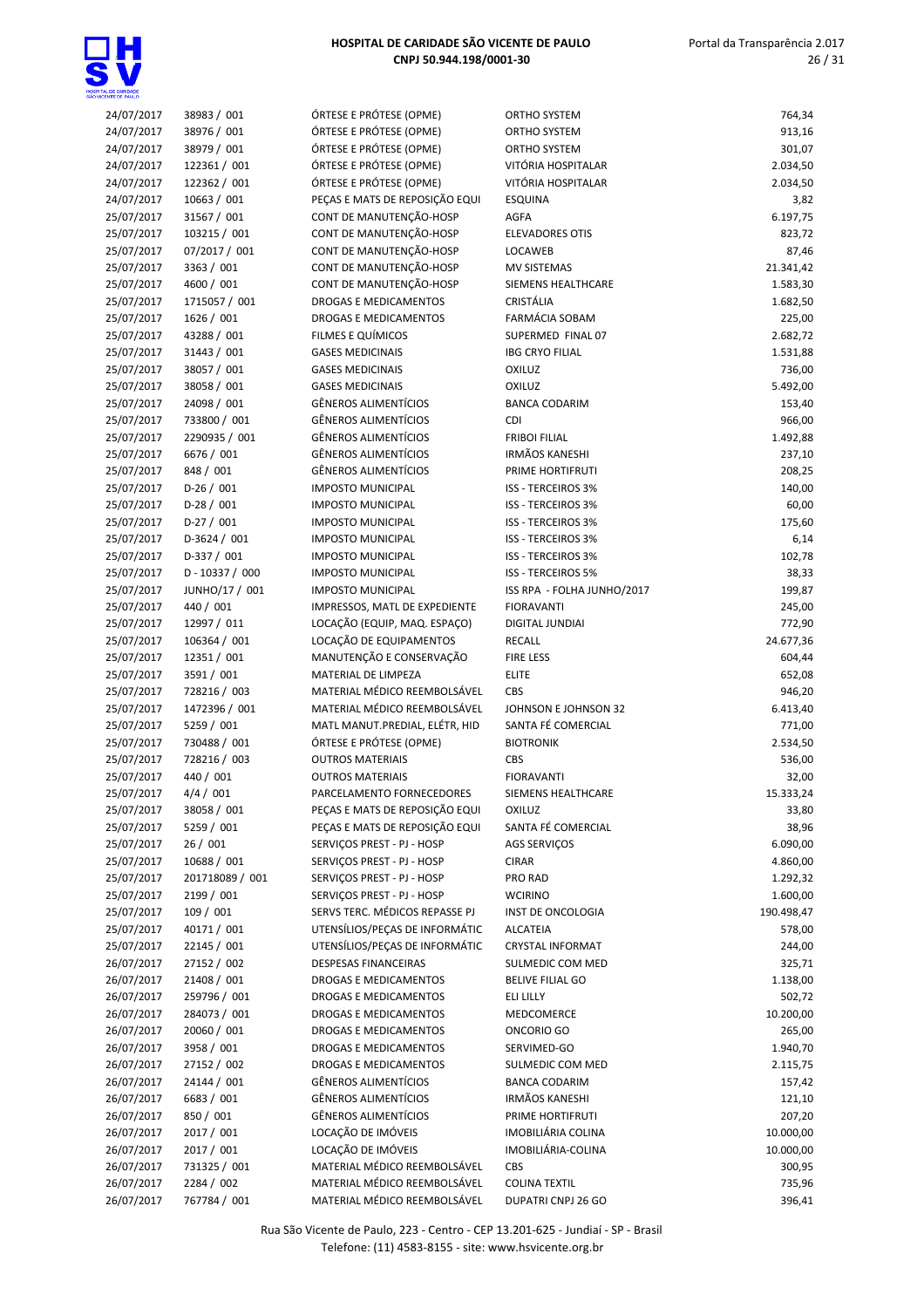| 26/07/2017 | 550282 / 001    | MATL MANUT.PREDIAL, ELETR, HID | ELÉTRICA NEBLINA            | 1.108,52  |
|------------|-----------------|--------------------------------|-----------------------------|-----------|
| 26/07/2017 | 587550 / 001    | ÓRTESE E PRÓTESE (OPME)        | <b>EMPÓRIO</b>              | 1.287,00  |
|            |                 |                                |                             |           |
| 26/07/2017 | 38701 / 001     | ÓRTESE E PRÓTESE (OPME)        | SOLUTION ORTHOPEDIC         | 1.700,00  |
| 26/07/2017 | 123960 / 001    | ÓRTESE E PRÓTESE (OPME)        | <b>VITORIA HOSPITALAR</b>   | 4.069,00  |
| 26/07/2017 | 07/2017 / 001   | <b>OUTROS CUSTOS GERAIS</b>    | DESPESA VIAGEM AUDIENCIA    | 352,28    |
| 26/07/2017 | 10455 / 001     | <b>OUTROS MATERIAIS</b>        | <b>ALIANCA</b>              | 6.348,00  |
|            |                 |                                |                             |           |
| 26/07/2017 | 2284 / 002      | <b>OUTROS MATERIAIS</b>        | <b>COLINA TEXTIL</b>        | 375,00    |
| 26/07/2017 | 3021 / 001      | <b>OUTROS MATERIAIS</b>        | <b>ECLYPES</b>              | 8.000,00  |
| 26/07/2017 | 41196 / 001     | PEÇAS E MATS DE REPOSIÇÃO EQUI | <b>INTERMED</b>             | 716,70    |
|            | 87865 / 001     |                                | <b>PROTEC</b>               | 1.688,03  |
| 26/07/2017 |                 | PEÇAS E MATS DE REPOSIÇÃO EQUI |                             |           |
| 26/07/2017 | <b>RESCISÃO</b> | <b>RESCISÕES</b>               | <b>RESCISÃO</b>             | 1.046,59  |
| 26/07/2017 | JULHO/17 / 001  | RESCISÕES PARCELADAS HOSPITAL  | <b>RESCISÃO</b>             | 737,75    |
| 26/07/2017 | JULHO/17 / 001  | RESCISÕES PARCELADAS HOSPITAL  | <b>RESCISÃO</b>             | 778,73    |
|            |                 |                                |                             |           |
| 26/07/2017 | 5076 / 001      | SERVIÇOS MÉDICOS - PJ          | CLÍNICA ZIMMERMANN          | 25.339,50 |
| 26/07/2017 | 5077 / 001      | SERVIÇOS MÉDICOS - PJ          | CLÍNICA ZIMMERMANN          | 16.570,00 |
| 26/07/2017 | 29 / 001        | SERVIÇOS MÉDICOS - PJ          | COLSAN                      | 92.064,00 |
| 26/07/2017 | 2781 / 001      | SERVIÇOS MÉDICOS - PJ          | <b>GAD ASSISTÊNCIA MED</b>  | 5.602,84  |
|            |                 |                                |                             |           |
| 26/07/2017 | 100/001         | SERVIÇOS MÉDICOS - PJ          | SIMÕES PESSORRUSSO          | 21.116,25 |
| 26/07/2017 | 518 / 002       | SERVICOS PREST - PJ - HOSP     | <b>BIG COMPANY</b>          | 5.383,33  |
| 26/07/2017 | 161912 / 001    | SERVICOS PREST - PJ - HOSP     | <b>SIMPRO</b>               | 544,02    |
|            |                 | SERVS TERC. MÉDICOS REPASSE PJ | <b>CARVALHO MEDICINA</b>    |           |
| 26/07/2017 | 3116 / 001      |                                |                             | 4.692,50  |
| 26/07/2017 | 873 / 001       | SERVS TERC. MÉDICOS REPASSE PJ | <b>GRENDACC</b>             | 31.722,59 |
| 26/07/2017 | 6607 / 001      | SERVS TERC. MÉDICOS REPASSE PJ | HOSPITAL DIA OFTALMO        | 88.757,34 |
| 26/07/2017 | 684 / 001       | SERVS TERC. MÉDICOS REPASSE PJ | <b>ICESP</b>                | 68.689,54 |
|            |                 |                                |                             |           |
| 26/07/2017 | 683 / 001       | SERVS TERC. MÉDICOS REPASSE PJ | <b>ICESP</b>                | 39.123,77 |
| 26/07/2017 | 1227 / 001      | SERVS TERC. MÉDICOS REPASSE PJ | INST CARDOSO DE ALME        | 15.244,99 |
| 26/07/2017 | 685892 / 001    | <b>VALE TRANSPORTE</b>         | <b>TRANSURB</b>             | 57,10     |
| 27/07/2017 | 4842 / 001      | CONT DE MANUTENÇÃO-HOSP        | SIEMENS HEALTHCARE          | 3.058,82  |
|            |                 |                                |                             |           |
| 27/07/2017 | <b>PROCESSO</b> | CONTINGÊNCIAS TRABALHISTAS     | PROCESSO TRABALHISTA        | 1.300,00  |
| 27/07/2017 | 1759033 / 001   | DROGAS E MEDICAMENTOS          | CRISTÁLIA                   | 1.100,00  |
| 27/07/2017 | 163215 / 001    | DROGAS E MEDICAMENTOS          | <b>FARMARIN</b>             | 2.035,00  |
| 27/07/2017 | 233456 / 001    | <b>GASES MEDICINAIS</b>        | <b>IBG</b>                  | 498,29    |
|            |                 |                                |                             |           |
| 27/07/2017 | 24153 / 001     | <b>GÊNEROS ALIMENTÍCIOS</b>    | <b>BANCA CODARIM</b>        | 106,65    |
| 27/07/2017 | 56692 / 001     | <b>GÊNEROS ALIMENTÍCIOS</b>    | <b>DISTRIB HERNANDES</b>    | 1.718,68  |
| 27/07/2017 | 2296133 / 001   | <b>GÊNEROS ALIMENTÍCIOS</b>    | <b>FRIBOI FILIAL</b>        | 322,33    |
| 27/07/2017 | 2294869 / 001   | <b>GÊNEROS ALIMENTÍCIOS</b>    | <b>FRIBOI FILIAL</b>        |           |
|            |                 |                                |                             | 209,81    |
| 27/07/2017 | 281981 / 001    | <b>GÊNEROS ALIMENTÍCIOS</b>    | FRIOS DADO FINAL 54         | 1.148,10  |
| 27/07/2017 | 6688 / 001      | <b>GÊNEROS ALIMENTÍCIOS</b>    | <b>IRMÃOS KANESHI</b>       | 109,15    |
| 27/07/2017 | 278755 / 001    | <b>GÊNEROS ALIMENTÍCIOS</b>    | POLIFRIGOR S.A.             | 1.187,05  |
| 27/07/2017 | 862 / 001       | <b>GÊNEROS ALIMENTÍCIOS</b>    | PRIME HORTIFRUTI            | 335,33    |
|            |                 |                                |                             |           |
| 27/07/2017 | 1261 / 001      | IMPRESSOS, MATL DE EXPEDIENTE  | PLASTPRO BRASIL             | 1.630,00  |
| 27/07/2017 | 4245 / 001      | MATERIAL PERMANENTE            | <b>CAVICOR EQUIP HOSPIT</b> | 2.880,00  |
| 27/07/2017 | 1200449 / 001   | ÓRTESE E PRÓTESE (OPME)        | <b>BOSTON SCIENTIFIC</b>    | 1.050,00  |
|            | 1200461 / 001   | ÓRTESE E PRÓTESE (OPME)        |                             |           |
| 27/07/2017 |                 |                                | <b>BOSTON SCIENTIFIC</b>    | 672,00    |
| 27/07/2017 | 587846 / 001    | ÓRTESE E PRÓTESE (OPME)        | <b>EMPÓRIO</b>              | 1.541,00  |
| 27/07/2017 | 587835 / 001    | ÓRTESE E PRÓTESE (OPME)        | <b>EMPÓRIO</b>              | 1.033,00  |
| 27/07/2017 | 587871 / 001    | ÓRTESE E PRÓTESE (OPME)        | <b>EMPÓRIO</b>              | 2.066,00  |
|            |                 | ÓRTESE E PRÓTESE (OPME)        | ORTHO SYSTEM                |           |
| 27/07/2017 | 38997 / 001     |                                |                             | 642,55    |
| 27/07/2017 | 300761 / 001    | ÓRTESE E PRÓTESE (OPME)        | SUPRIMED                    | 1.541,00  |
| 27/07/2017 | 301707 / 001    | ÓRTESE E PRÓTESE (OPME)        | SUPRIMED                    | 2.320,00  |
| 27/07/2017 | 299876 / 001    | ÓRTESE E PRÓTESE (OPME)        | SUPRIMED                    | 1.287,00  |
|            | 301713 / 001    | ÓRTESE E PRÓTESE (OPME)        |                             |           |
| 27/07/2017 |                 |                                | SUPRIMED                    | 1.287,00  |
| 27/07/2017 | 302543 / 001    | ÓRTESE E PRÓTESE (OPME)        | SUPRIMED                    | 1.992,40  |
| 27/07/2017 | 301847 / 001    | ÓRTESE E PRÓTESE (OPME)        | SUPRIMED                    | 1.992,40  |
| 27/07/2017 | 302544 / 001    | ÓRTESE E PRÓTESE (OPME)        | SUPRIMED                    | 3.025,40  |
|            |                 |                                |                             |           |
| 27/07/2017 | 299406 / 001    | ÓRTESE E PRÓTESE (OPME)        | SUPRIMED                    | 3.025,40  |
| 27/07/2017 | 301588 / 001    | ÓRTESE E PRÓTESE (OPME)        | SUPRIMED                    | 1.033,00  |
| 27/07/2017 | 302438 / 001    | ÓRTESE E PRÓTESE (OPME)        | SUPRIMED                    | 1.033,00  |
| 27/07/2017 | 301852 / 001    | ÓRTESE E PRÓTESE (OPME)        | SUPRIMED                    | 1.287,00  |
|            |                 |                                |                             |           |
| 27/07/2017 | 300578 / 001    | ÓRTESE E PRÓTESE (OPME)        | SUPRIMED                    | 1.992,40  |
| 27/07/2017 | 302548 / 001    | ÓRTESE E PRÓTESE (OPME)        | SUPRIMED                    | 1.992,40  |
| 27/07/2017 | 124109 / 001    | ÓRTESE E PRÓTESE (OPME)        | VITÓRIA HOSPITALAR          | 4.069,00  |
| 27/07/2017 | 65491 / 001     | <b>OUTROS MATERIAIS</b>        | MULTIFARMA                  | 2.258,69  |
|            |                 |                                |                             |           |
| 27/07/2017 | 5040 / 001      | PEÇAS E MATS DE REPOSIÇÃO EQUI | ESTERILAV                   | 405,00    |
| 27/07/2017 | 5297 / 001      | PEÇAS E MATS DE REPOSIÇÃO EQUI | SANTA FÉ COMERCIAL          | 124,60    |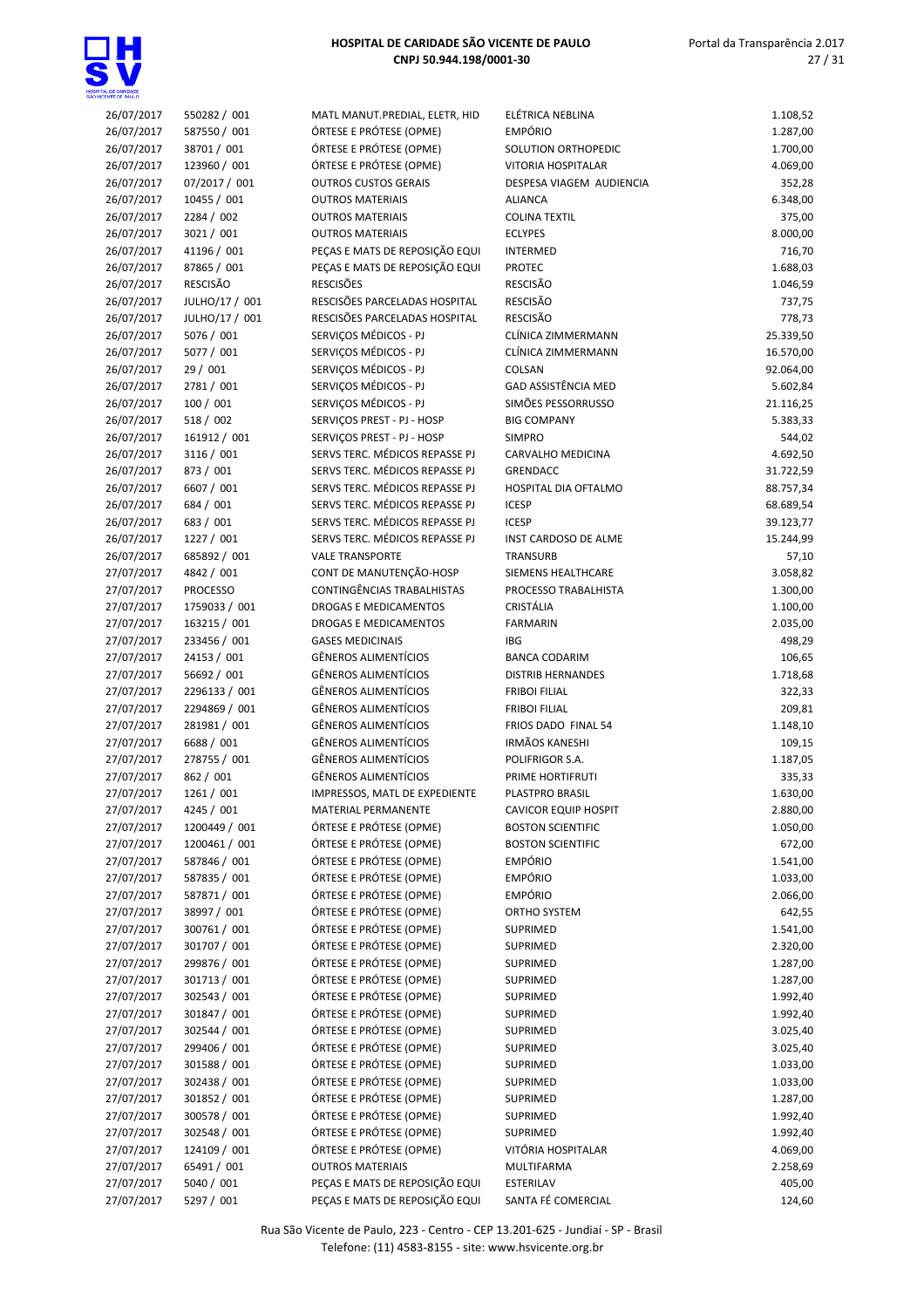

| 27/07/2017               | JULHO/17 / 001              | RESCISÕES PARCELADAS HOSPITAL                                | RESCISÃO                                   | 33.966,34             |
|--------------------------|-----------------------------|--------------------------------------------------------------|--------------------------------------------|-----------------------|
| 27/07/2017               | JULHO/17 / 001              | RESCISÕES PARCELADAS HOSPITAL                                | RESCISÃO                                   | 196.294,38            |
| 27/07/2017               | 6357 / 001                  | SERVIÇOS PREST - PJ - HOSP                                   | <b>APONTO SISTEMAS</b>                     | 1.828,40              |
| 27/07/2017               | 6356 / 001                  | SERVIÇOS PREST - PJ - HOSP                                   | <b>APONTO SISTEMAS</b>                     | 1.478,40              |
| 27/07/2017               | 6095 / 001                  | SERVIÇOS PREST - PJ - HOSP                                   | <b>GEIGER SCOPE</b>                        | 1.562,16              |
| 27/07/2017               | 6096 / 001                  | SERVIÇOS PREST - PJ - HOSP                                   | <b>GEIGER SCOPE</b>                        | 929,66                |
| 27/07/2017               | 6097 / 001                  | SERVIÇOS PREST - PJ - HOSP                                   | <b>GEIGER SCOPE</b>                        | 1.211,66              |
| 27/07/2017               | 6102 / 001                  | SERVIÇOS PREST - PJ - HOSP                                   | <b>GEIGER SCOPE</b>                        | 750,12                |
| 27/07/2017               | 6098 / 001                  | SERVIÇOS PREST - PJ - HOSP                                   | <b>GEIGER SCOPE</b>                        | 1.552,88              |
| 27/07/2017               | 4669 / 001                  | SERVIÇOS PREST - PJ - HOSP                                   | LAVANDERIA S. JORGE                        | 56,00                 |
| 27/07/2017               | 1617 / 001                  | SERVICOS PREST - PJ - HOSP                                   | <b>WILLTEK</b>                             | 6.000,00              |
| 28/07/2017               | 38576 / 001                 | CONT DE MANUTENÇÃO-HOSP                                      | <b>ELEVADORES ATLAS</b>                    | 762,80                |
| 28/07/2017               | 4598 / 001                  | CONT DE MANUTENÇÃO-HOSP                                      | SIEMENS HEALTHCARE                         | 21.716,36             |
| 28/07/2017               | <b>PROCESSO</b>             | CONTINGÊNCIAS TRABALHISTAS                                   | PROCESSO TRABALHISTA                       | 1.177,30              |
| 28/07/2017               | <b>PROCESSO</b>             | CONTINGÊNCIAS TRABALHISTAS                                   | PROCESSO TRABALHISTA                       | 1.167,86              |
| 28/07/2017               | <b>PROCESSO</b>             | CONTINGÊNCIAS TRABALHISTAS                                   | PROCESSO TRABALHISTA                       | 1.300,00              |
| 28/07/2017               | 184 / 001                   | <b>CURSOS, TREINAMENTOS E CONGRES</b>                        | NEFAG ENG E SERVIÇOS                       | 2.140,00              |
| 28/07/2017               | 159950 / 001                | DROGAS E MEDICAMENTOS                                        | CRISMED                                    | 342,00                |
| 28/07/2017               | 160829 / 001                | <b>DROGAS E MEDICAMENTOS</b>                                 | CRISMED                                    | 756,00                |
| 28/07/2017               | 769099 / 001                | DROGAS E MEDICAMENTOS                                        | DUPATRI CNPJ 26 GO                         | 15.120,00             |
| 28/07/2017               | 1499542 / 001               | <b>DROGAS E MEDICAMENTOS</b>                                 | MAFRA FILIAL GO                            | 3.650,00              |
| 28/07/2017               | 335253 / 003                | DROGAS E MEDICAMENTOS                                        | <b>MEDILAR - MATRIZ</b>                    | 3.992,00              |
| 28/07/2017               | AGOSTO/17 / 001             | FÉRIAS HOSPITAL                                              | FERIAS FOLHA AGOSTO/17 - HOSPITAL          | 40.661,22             |
| 28/07/2017               | 31533 / 001                 | <b>GASES MEDICINAIS</b>                                      | <b>IBG CRYO FILIAL</b>                     | 4.865,98              |
| 28/07/2017               | 31532 / 001                 | <b>GASES MEDICINAIS</b>                                      | <b>IBG CRYO FILIAL</b>                     | 398,96                |
| 28/07/2017               | 38160 / 001                 | <b>GASES MEDICINAIS</b>                                      | <b>OXILUZ</b>                              | 888,00                |
| 28/07/2017               | 38161 / 001                 | <b>GASES MEDICINAIS</b>                                      | <b>OXILUZ</b>                              | 6.490,00              |
| 28/07/2017               | 24163 / 001                 | <b>GÊNEROS ALIMENTÍCIOS</b>                                  | <b>BANCA CODARIM</b>                       | 86,31                 |
| 28/07/2017               | 337068 / 001                | GÊNEROS ALIMENTÍCIOS                                         | <b>BOM SABOR</b>                           | 2.138,57              |
| 28/07/2017               | 282205 / 001                | GÊNEROS ALIMENTÍCIOS                                         | FRIOS DADO FINAL 54                        | 403,20                |
| 28/07/2017               | 6695 / 001                  | GÊNEROS ALIMENTÍCIOS                                         | <b>IRMAOS KANESHI</b>                      | 95,10                 |
| 28/07/2017               | 3007 / 001                  | GÊNEROS ALIMENTÍCIOS                                         | PANIFICADORA IBIPORA                       | 9.873,00              |
| 28/07/2017               | 867 / 001                   | <b>GÊNEROS ALIMENTÍCIOS</b>                                  | PRIME HORTIFRUTI                           | 218,54                |
| 28/07/2017               | <b>PROCESSO</b>             | LEGAIS E JURÍDICAS                                           | <b>GPS PROCESSO</b>                        | 21,71                 |
| 28/07/2017               | <b>PROCESSO</b>             | LEGAIS E JURÍDICAS                                           | <b>GRU PROCESSO</b>                        | 146,19                |
| 28/07/2017               | 15971 / 002                 | LOCAÇÃO (EQUIP, MAQ. ESPAÇO)                                 | DIGITAL JUNDIAI                            | 8.005,67              |
| 28/07/2017               | 24468 / 001                 | LOCAÇÃO (EQUIP, MAQ. ESPAÇO)                                 | <b>OXY SYSTEM</b>                          | 4.000,00              |
| 28/07/2017               | 75 / 001                    | LOCAÇÃO DE EQUIPAMENTOS                                      | <b>CICLO MED</b>                           | 3.631,00              |
| 28/07/2017               | 37841 / 002                 | MÁQUINAS E EQUIPAMENTOS<br>MATERIAL MÉDICO REEMBOLSÁVEL      | <b>DIMEP FILIAL MG</b>                     | 4.170,95              |
| 28/07/2017               | 18815 / 001                 |                                                              | <b>CIEX DO BRASIL</b><br>CIRUR SÃO JOSÉ 04 | 4.243,20              |
| 28/07/2017<br>28/07/2017 | 123719 / 001                | MATERIAL MÉDICO REEMBOLSÁVEL<br>MATERIAL MÉDICO REEMBOLSÁVEL | <b>CISCRE</b>                              | 839,20                |
| 28/07/2017               | 47044 / 001<br>735921 / 001 | MATERIAL MÉDICO REEMBOLSÁVEL                                 |                                            | 7.682,63              |
| 28/07/2017               | 4188 / 001                  | MATERIAL MÉDICO REEMBOLSÁVEL                                 | FRESENIUS-MATRIZ<br>JOHNSON E JOHNSON 05   | 7.332,00<br>25.531,89 |
| 28/07/2017               | 4187 / 001                  | MATERIAL MÉDICO REEMBOLSÁVEL                                 | JOHNSON E JOHNSON 05                       | 152,38                |
| 28/07/2017               | 52204 / 001                 | MATL MANUT.PREDIAL, ELÉTR, HID                               | COMESP                                     | 389,20                |
| 28/07/2017               | 283778 / 001                | MATL MANUT.PREDIAL, ELÉTR, HID                               | RONDI                                      | 45,28                 |
| 28/07/2017               | 731005 / 001                | ÓRTESE E PRÓTESE (OPME)                                      | <b>BIOTRONIK</b>                           | 500,00                |
| 28/07/2017               | 192896 / 001                | ÓRTESE E PRÓTESE (OPME)                                      | <b>CARDIO MEDICAL</b>                      | 195,45                |
| 28/07/2017               | 588601 / 001                | ÓRTESE E PRÓTESE (OPME)                                      | EMPÓRIO                                    | 1.795,00              |
| 28/07/2017               | 104301 / 001                | ÓRTESE E PRÓTESE (OPME)                                      | ERECTA                                     | 2.010,00              |
| 28/07/2017               | 104302 / 001                | ÓRTESE E PRÓTESE (OPME)                                      | ERECTA                                     | 3.385,00              |
| 28/07/2017               | 13450 / 002                 | ÓRTESE E PRÓTESE (OPME)                                      | <b>EUROTOP</b>                             | 4.086,43              |
| 28/07/2017               | 73193 / 001                 | ÓRTESE E PRÓTESE (OPME)                                      | LIMEIRA                                    | 197,60                |
| 28/07/2017               | 73054 / 001                 | ÓRTESE E PRÓTESE (OPME)                                      | LIMEIRA                                    | 33,88                 |
| 28/07/2017               | 73174 / 001                 | ÓRTESE E PRÓTESE (OPME)                                      | LIMEIRA                                    | 154,38                |
| 28/07/2017               | 73173 / 001                 | ÓRTESE E PRÓTESE (OPME)                                      | LIMEIRA                                    | 154,38                |
| 28/07/2017               | 73133 / 001                 | ÓRTESE E PRÓTESE (OPME)                                      | LIMEIRA                                    | 1.306,15              |
| 28/07/2017               | 73082 / 001                 | ÓRTESE E PRÓTESE (OPME)                                      | LIMEIRA                                    | 15,34                 |
| 28/07/2017               | 73101 / 001                 | ÓRTESE E PRÓTESE (OPME)                                      | LIMEIRA                                    | 1.277,70              |
| 28/07/2017               | 73132 / 001                 | ÓRTESE E PRÓTESE (OPME)                                      | LIMEIRA                                    | 1.277,70              |
| 28/07/2017               | 73154 / 001                 | ÓRTESE E PRÓTESE (OPME)                                      | LIMEIRA                                    | 197,60                |
| 28/07/2017               | 73108 / 001                 | ÓRTESE E PRÓTESE (OPME)                                      | LIMEIRA                                    | 450,62                |
| 28/07/2017               | 73109 / 001                 | ÓRTESE E PRÓTESE (OPME)                                      | LIMEIRA                                    | 805,52                |
| 28/07/2017               | 73194 / 001                 | ÓRTESE E PRÓTESE (OPME)                                      | LIMEIRA                                    | 395,20                |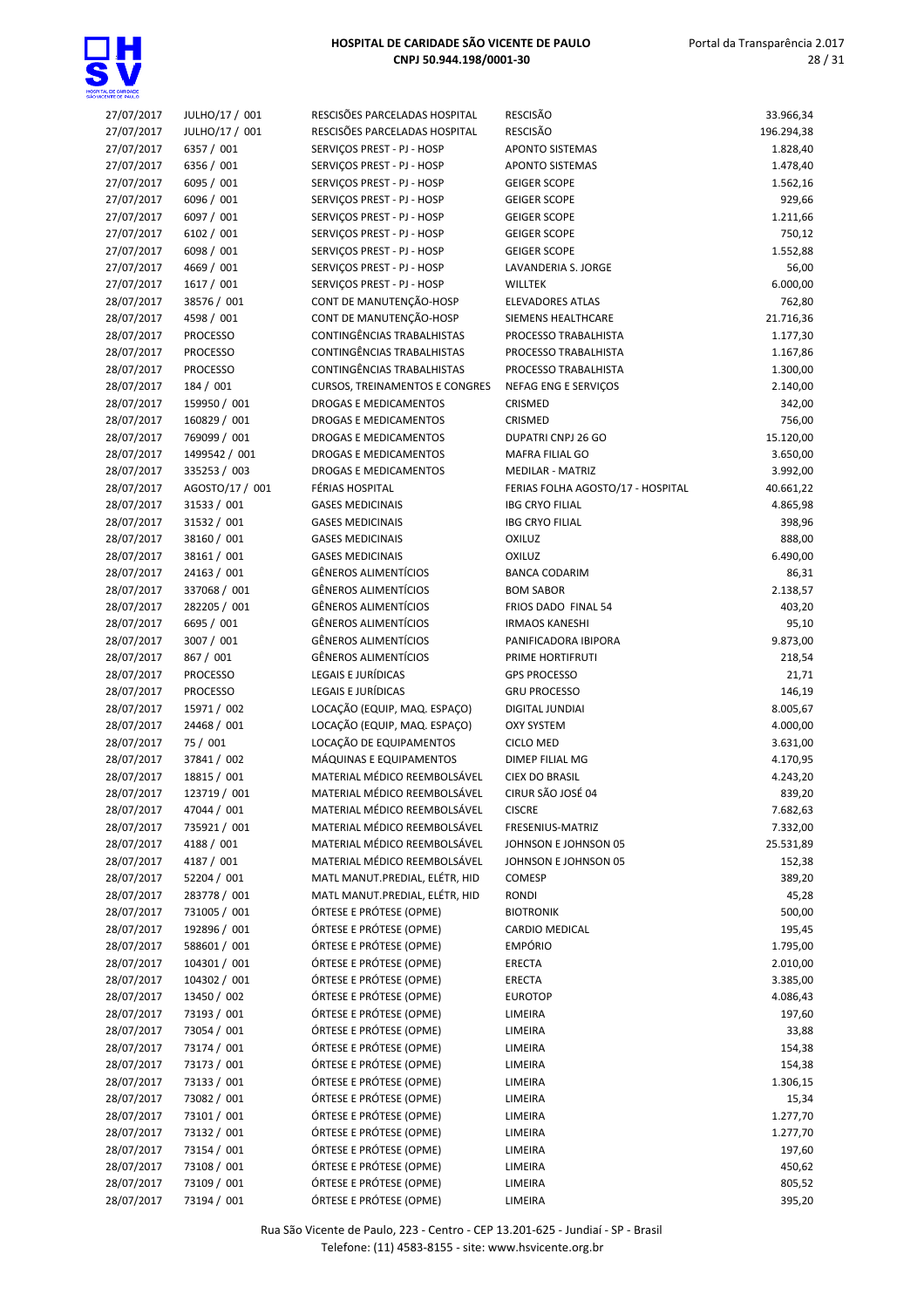

| <b>DENTE DE PAULO</b> |                     |                                                        |                                   |            |
|-----------------------|---------------------|--------------------------------------------------------|-----------------------------------|------------|
| 28/07/2017            | 73172 / 001         | ÓRTESE E PRÓTESE (OPME)                                | LIMEIRA                           | 197,60     |
| 28/07/2017            | 73124 / 001         | ÓRTESE E PRÓTESE (OPME)                                | LIMEIRA                           | 122,80     |
| 28/07/2017            | 36535 / 001         | ÓRTESE E PRÓTESE (OPME)                                | <b>MEDICAL CAMP</b>               | 4.005,90   |
| 28/07/2017            | 36534 / 001         | ÓRTESE E PRÓTESE (OPME)                                | MEDICAL CAMP                      | 4.630,90   |
| 28/07/2017            | 39024 / 001         | ÓRTESE E PRÓTESE (OPME)                                | ORTHO SYSTEM                      | 202,06     |
| 28/07/2017            | 39023 / 001         | ÓRTESE E PRÓTESE (OPME)                                | ORTHO SYSTEM                      | 1.010,56   |
| 28/07/2017            | 6561 / 001          | <b>OUTROS CUSTOS GERAIS</b>                            | <b>AGROPLANTAS</b>                | 789,70     |
| 28/07/2017            | 4188 / 001          | <b>OUTROS MATERIAIS</b>                                | JOHNSON E JOHNSON 05              | 3.516,73   |
| 28/07/2017            | 2474 / 001          | <b>OUTROS MATERIAIS</b>                                | <b>MARTA HELOIZA PONCE</b>        | 1.669,00   |
| 28/07/2017            | CONF DIV / 001      | PARCELAMENTO FORNECEDORES                              | <b>FARMAVIDA</b>                  | 8.913,91   |
| 28/07/2017            | 52204 / 001         | PEÇAS E MATS DE REPOSIÇÃO EQUI                         | <b>COMESP</b>                     | 52,50      |
| 28/07/2017            | 19749 / 001         | PECAS E MATS DE REPOSIÇÃO EQUI                         | SAUBERN                           | 800,00     |
| 28/07/2017            | 1857 / 001          | PEÇAS E MATS DE REPOSIÇÃO EQUI                         | <b>WILLTEK</b>                    | 1.528,00   |
| 28/07/2017            | RESCISÃO            | <b>RESCISÃO</b>                                        | <b>RESCISÃO</b>                   | 12.035,12  |
| 28/07/2017            | <b>RESCISÃO</b>     | <b>RESCISÃO</b>                                        | <b>RESCISÃO</b>                   | 8.771,81   |
| 28/07/2017            | <b>RESCISÃO</b>     | <b>RESCISÃO</b>                                        | <b>RESCISÃO</b>                   | 5.024,25   |
| 28/07/2017            | JULHO/17 / 001      | RESCISÕES PARCELADAS HOSPITAL                          | <b>RESCISÃO</b>                   | 6.974,74   |
| 28/07/2017            | JULHO/17 / 001      | RESCISÕES PARCELADAS HOSPITAL                          | <b>RESCISÃO</b>                   | 6.123,19   |
| 28/07/2017            | JULHO/17 / 001      | RESCISÕES PARCELADAS HOSPITAL                          | <b>RESCISÃO</b>                   | 1.316,15   |
| 28/07/2017            | JULHO/17 / 001      | RESCISÕES PARCELADAS HOSPITAL                          | <b>RESCISÃO</b>                   | 1.313,67   |
| 28/07/2017            | JULHO/17 / 001      | RESCISÕES PARCELADAS HOSPITAL                          | <b>RESCISÃO</b>                   | 1.327,27   |
| 28/07/2017            | JULHO/17 / 001      | RESCISÕES PARCELADAS HOSPITAL                          | <b>RESCISÃO</b>                   | 5.703,85   |
| 28/07/2017            | JULHO/17 / 001      | RESCISÕES PARCELADAS HOSPITAL                          | <b>RESCISÃO</b>                   | 7.975,81   |
| 28/07/2017            | JULHO/17 / 001      | RESCISÕES PARCELADAS HOSPITAL                          | <b>RESCISÃO</b>                   | 1.457,33   |
| 28/07/2017            | JULHO/17 / 001      | RESCISÕES PARCELADAS HOSPITAL                          | <b>RESCISÃO</b>                   | 1.174,43   |
| 28/07/2017            | JULHO/17 / 001      | RESCISÕES PARCELADAS HOSPITAL                          | <b>RESCISÃO</b>                   | 3.568,99   |
| 28/07/2017            | 83290918190 A / 001 | SEGURO FUNCIONARIOS-HOSP                               | CAIXA SEGURADORA SA               | 3.730,65   |
| 28/07/2017            | 1616 / 001          | SERVIÇOS MÉDICOS - PJ                                  | NEURO PEDIATRIA                   | 39,00      |
| 28/07/2017            | 29 / 001            | SERVIÇOS PREST - PJ - HOSP                             | <b>AGS SERVIÇOS</b>               | 6.525,00   |
| 28/07/2017            | 16545 / 001         | SERVIÇOS PREST - PJ - HOSP                             | ATMOSFERA                         | 65.979,09  |
| 28/07/2017            | 27762 / 001         | SERVIÇOS PREST - PJ - HOSP                             | ATMOSFERA                         | 718,90     |
| 28/07/2017            | 27730 / 001         | SERVIÇOS PREST - PJ - HOSP                             | ATMOSFERA                         | 5.265,10   |
| 28/07/2017            | 16545 / 002         | SERVIÇOS PREST - PJ - HOSP                             | ATMOSFERA                         | 100.359,23 |
| 28/07/2017            | 16553 / 001         | SERVIÇOS PREST - PJ - HOSP                             | ATMOSFERA                         | 12.623,92  |
| 28/07/2017            | 113/001             | SERVIÇOS PREST - PJ - HOSP                             | CKS AUD E CONSUL                  | 2.668,75   |
| 28/07/2017            | 102386 / 001        | SERVIÇOS PREST - PJ - HOSP                             | <b>ELEVADORES OTIS</b>            | 144,95     |
| 28/07/2017            | 943 / 001           | SERVIÇOS PREST - PJ - HOSP                             | RV SOLUC CLIMATIZACA              | 16.000,00  |
| 28/07/2017            | 32147 / 001         | SERVS TERC. MÉDICOS REPASSE PJ                         | AFIP                              | 156.182,40 |
| 28/07/2017            | 794 / 001           | SERVS TERC. MÉDICOS REPASSE PJ                         | ANGIOSCAN                         | 7.480,36   |
| 28/07/2017            | 619 / 001           | SERVS TERC. MÉDICOS REPASSE PJ                         | CARDIOIMAGEM                      | 10.558,12  |
| 28/07/2017            | 31339 / 001         | SERVS TERC. MÉDICOS REPASSE PJ                         | <b>ICON</b>                       | 102.575,11 |
| 28/07/2017            | 365410 / 001        |                                                        | RÁPIDO LUXO                       | 8.111,90   |
|                       |                     | <b>VALE TRANSPORTE</b>                                 |                                   |            |
| 28/07/2017            | 685851 / 001        | <b>VALE TRANSPORTE</b>                                 | TRANSURB                          | 33.056,69  |
| 28/07/2017            | 9023034 / 001       | <b>VALE TRANSPORTE</b>                                 | <b>VB SERVIÇOS</b>                | 12.219,64  |
| 28/07/2017            | 2337 / 001          | <b>VEÍCULOS</b><br><b>COMBUSTÍVEIS E LUBRIFICANTES</b> | <b>CAEME LUBRIFICANTE</b>         | 37,00      |
| 31/07/2017            | 24128 / 001         |                                                        | <b>FAIRI GAS</b>                  | 240,00     |
| 31/07/2017            | 1354 / 001          | <b>COMBUSTÍVEIS E LUBRIFICANTES</b>                    | <b>ULTRAGAZ</b>                   | 2.992,70   |
| 31/07/2017            | 7241 / 001          | CONT DE MANUTEÇÃO-HOSP                                 | WISE SYSTEMS                      | 1.992,95   |
| 31/07/2017            | 198 / 001           | CONTINGÊNCIAS TRABALHISTAS                             | <b>BIONICENTER</b>                | 36.333,00  |
| 31/07/2017            | JULHO / 001         | <b>DESPESAS FINANCEIRAS</b>                            | <b>ENCARGOS GRRF PARCELADAS</b>   | 22.065,46  |
| 31/07/2017            | 137370 / 002        | DROGAS E MEDICAMENTOS                                  | KONIMAGEM COML LTDA               | 4.950,00   |
| 31/07/2017            | 97176 / 001         | DROGAS E MEDICAMENTOS                                  | SANOBIOL                          | 17.484,96  |
| 31/07/2017            | AGOSTO/17 / 001     | FÉRIAS HOSPITAL                                        | FÉRIAS FOLHA AGOSTO/17 - HOSPITAL | 59.191,94  |
| 31/07/2017            | JULHO / 001         | FGTS RESCISÕES PARCELADAS                              | <b>GRRF PARCELADAS</b>            | 178.186,82 |
| 31/07/2017            | 24192 / 001         | <b>GÊNEROS ALIMENTÍCIOS</b>                            | <b>BANCA CODARIM</b>              | 77,00      |
| 31/07/2017            | 24217 / 001         | GÊNEROS ALIMENTÍCIOS                                   | <b>BANCA CODARIM</b>              | 185,02     |
| 31/07/2017            | 2301135 / 001       | GÊNEROS ALIMENTÍCIOS                                   | <b>FRIBOI FILIAL</b>              | 1.865,57   |
| 31/07/2017            | 282271 / 001        | GÊNEROS ALIMENTÍCIOS                                   | FRIOS DADO FINAL 54               | 599,20     |
| 31/07/2017            | 282266 / 001        | GÊNEROS ALIMENTÍCIOS                                   | FRIOS DADO FINAL 54               | 1.750,00   |
| 31/07/2017            | 15938 / 001         | GÊNEROS ALIMENTÍCIOS                                   | HUMANA ALIM SOROCABA              | 896,00     |
| 31/07/2017            | 6700 / 001          | GÊNEROS ALIMENTÍCIOS                                   | <b>IRMÃOS KANESHI</b>             | 191,85     |
| 31/07/2017            | 6706 / 001          | GÊNEROS ALIMENTÍCIOS                                   | <b>IRMÃOS KANESHI</b>             | 434,50     |
| 31/07/2017            | 75134 / 001         | GÊNEROS ALIMENTÍCIOS                                   | <b>OVOS PRETI</b>                 | 490,00     |
| 31/07/2017            | 279601 / 001        | GÊNEROS ALIMENTÍCIOS                                   | POLIFRIGOR S.A.                   | 1.785,12   |

31/07/2017 875 / 001 GÊNEROS ALIMENTÍCIOS PRIME HORTIFRUTI 426,14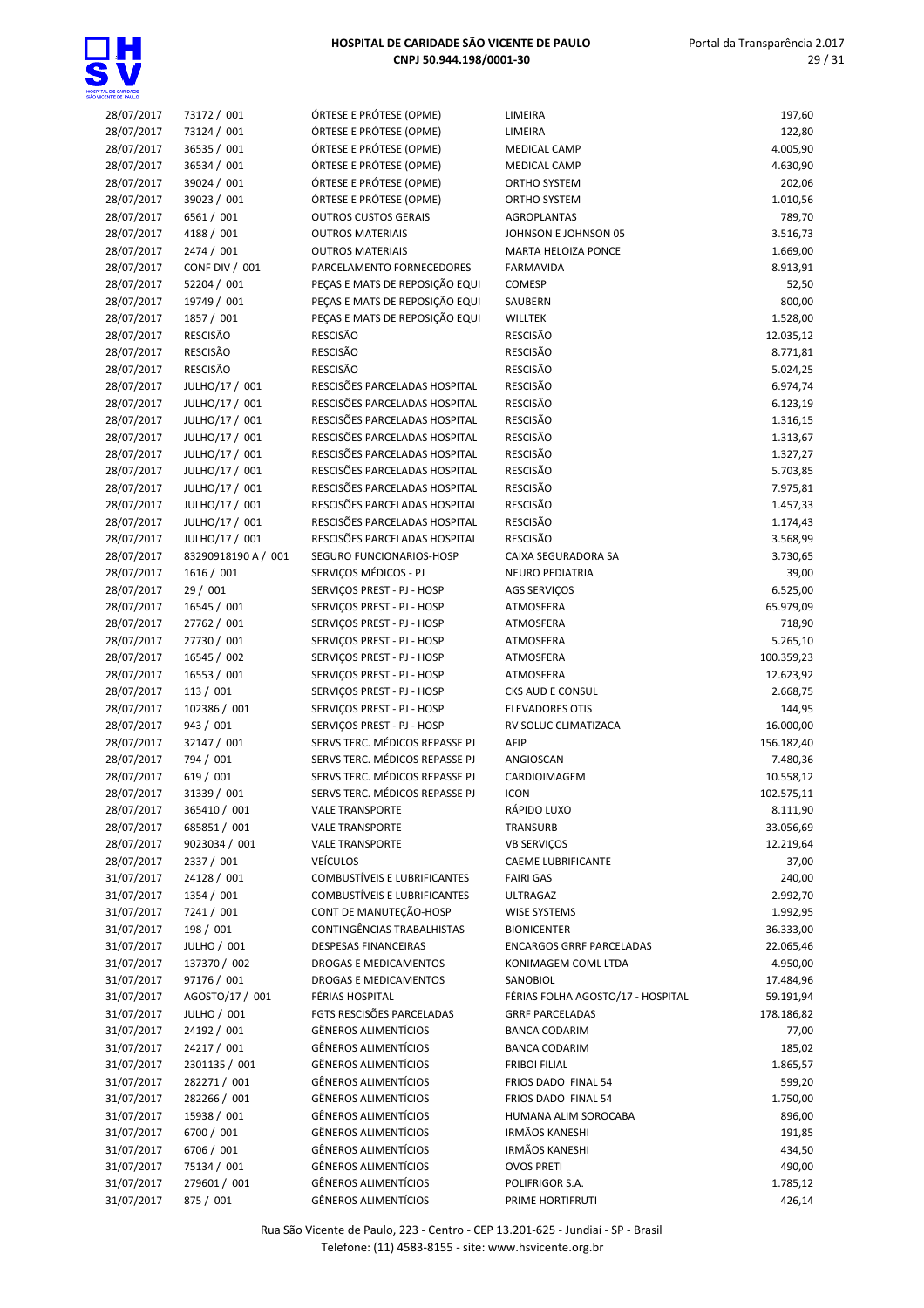

| 31/07/2017 | 868 / 001     | <b>GÊNEROS ALIMENTÍCIOS</b>  | PRIME HORTIFRUTI     | 320,26    |
|------------|---------------|------------------------------|----------------------|-----------|
| 31/07/2017 | 1786488 / 001 | GÊNEROS ALIMENTÍCIOS         | SERRAMAR             | 644,94    |
| 31/07/2017 | 1787294 / 001 | GÊNEROS ALIMENTÍCIOS         | SERRAMAR             | 666,44    |
| 31/07/2017 | 1787969 / 001 | GÊNEROS ALIMENTÍCIOS         | SERRAMAR             | 666,44    |
|            |               | GÊNEROS ALIMENTÍCIOS         |                      |           |
| 31/07/2017 | 1789395 / 001 |                              | SERRAMAR             | 214,98    |
| 31/07/2017 | 1788964 / 001 | GÊNEROS ALIMENTÍCIOS         | SERRAMAR             | 322,47    |
| 31/07/2017 | 2017 / 001    | <b>LEGAIS E JURÍDICAS</b>    | REEMBOLSO DESPS      | 150,00    |
| 31/07/2017 | 16432 / 001   | LOCAÇÃO (EQUIP, MAQ. ESPAÇO) | DIGITAL JUNDIAI      | 19.806,31 |
| 31/07/2017 | 162071 / 001  | MATERIAL MÉDICO REEMBOLSÁVEL | <b>CREMER MG</b>     | 435,60    |
|            |               |                              |                      |           |
| 31/07/2017 | 731998 / 001  | ÓRTESE E PRÓTESE (OPME)      | <b>BIOTRONIK</b>     | 500,00    |
| 31/07/2017 | 588705 / 001  | ÓRTESE E PRÓTESE (OPME)      | <b>EMPÓRIO</b>       | 1.992,40  |
| 31/07/2017 | 104392 / 001  | ÓRTESE E PRÓTESE (OPME)      | ERECTA               | 14.218,22 |
| 31/07/2017 | 104574 / 001  | ÓRTESE E PRÓTESE (OPME)      | ERECTA               | 7.979,19  |
| 31/07/2017 | 104391 / 001  | ÓRTESE E PRÓTESE (OPME)      | ERECTA               | 4.570,45  |
|            |               |                              |                      |           |
| 31/07/2017 | 104414 / 001  | ÓRTESE E PRÓTESE (OPME)      | ERECTA               | 525,02    |
| 31/07/2017 | 104576 / 001  | ÓRTESE E PRÓTESE (OPME)      | ERECTA               | 6.079,19  |
| 31/07/2017 | 104575 / 001  | ÓRTESE E PRÓTESE (OPME)      | ERECTA               | 2.623,62  |
| 31/07/2017 | 8454 / 001    | ÓRTESE E PRÓTESE (OPME)      | EVMED                | 117,00    |
| 31/07/2017 | 8444 / 001    | ÓRTESE E PRÓTESE (OPME)      | EVMED                | 180,00    |
|            |               |                              |                      |           |
| 31/07/2017 | 101039 / 001  | ÓRTESE E PRÓTESE (OPME)      | JOHNSON E JOHNSON 68 | 13.946,86 |
| 31/07/2017 | 36581 / 001   | ÓRTESE E PRÓTESE (OPME)      | <b>MEDICAL CAMP</b>  | 3.366,19  |
| 31/07/2017 | 36582 / 001   | ÓRTESE E PRÓTESE (OPME)      | MEDICAL CAMP         | 3.366,19  |
| 31/07/2017 | 3869 / 001    | ÓRTESE E PRÓTESE (OPME)      | MERIL                | 1.000,00  |
| 31/07/2017 | 39052 / 001   | ÓRTESE E PRÓTESE (OPME)      | ORTHO SYSTEM         | 599,80    |
|            |               |                              |                      |           |
| 31/07/2017 | 39051 / 001   | ÓRTESE E PRÓTESE (OPME)      | ORTHO SYSTEM         | 202,06    |
| 31/07/2017 | 39054 / 001   | ÓRTESE E PRÓTESE (OPME)      | ORTHO SYSTEM         | 257,48    |
| 31/07/2017 | 39057 / 001   | ÓRTESE E PRÓTESE (OPME)      | ORTHO SYSTEM         | 2.691,84  |
| 31/07/2017 | 79715 / 001   | ÓRTESE E PRÓTESE (OPME)      | PLANTÃO MÉDICO       | 292,93    |
| 31/07/2017 | 79832 / 001   | ÓRTESE E PRÓTESE (OPME)      | PLANTÃO MÉDICO       | 195,45    |
| 31/07/2017 | 79713 / 001   | ÓRTESE E PRÓTESE (OPME)      | PLANTÃO MÉDICO       | 195,45    |
|            |               |                              |                      |           |
| 31/07/2017 | 79714 / 001   | ÓRTESE E PRÓTESE (OPME)      | PLANTÃO MÉDICO       | 195,45    |
| 31/07/2017 | 38444 / 001   | ÓRTESE E PRÓTESE (OPME)      | PRIME                | 202,06    |
| 31/07/2017 | 38356 / 001   | ÓRTESE E PRÓTESE (OPME)      | PRIME                | 1.500,00  |
| 31/07/2017 | 38130 / 001   | ÓRTESE E PRÓTESE (OPME)      | PRIME                | 126,42    |
| 31/07/2017 | 37755 / 001   | ÓRTESE E PRÓTESE (OPME)      | PRIME                | 913,16    |
|            | 38299 / 001   |                              |                      |           |
| 31/07/2017 |               | ÓRTESE E PRÓTESE (OPME)      | PRIME                | 371,84    |
| 31/07/2017 | 39080 / 001   | ÓRTESE E PRÓTESE (OPME)      | PRIME                | 229,77    |
| 31/07/2017 | 38703 / 001   | ÓRTESE E PRÓTESE (OPME)      | PRIME                | 764,34    |
| 31/07/2017 | 38214 / 001   | ÓRTESE E PRÓTESE (OPME)      | PRIME                | 229,77    |
| 31/07/2017 | 37969 / 001   | ÓRTESE E PRÓTESE (OPME)      | PRIME                | 913,16    |
|            | 38047 / 001   | ÓRTESE E PRÓTESE (OPME)      | PRIME                | 913,16    |
| 31/07/2017 |               |                              |                      |           |
| 31/07/2017 | 38613 / 001   | ÓRTESE E PRÓTESE (OPME)      | PRIME                | 913,16    |
| 31/07/2017 | 38330 / 001   | ÓRTESE E PRÓTESE (OPME)      | PRIME                | 6.760,00  |
| 31/07/2017 | 38131 / 001   | ÓRTESE E PRÓTESE (OPME)      | PRIME                | 2.170,00  |
| 31/07/2017 | 38626 / 001   | ÓRTESE E PRÓTESE (OPME)      | PRIME                | 2.355,34  |
| 31/07/2017 | 37910 / 001   | ÓRTESE E PRÓTESE (OPME)      | PRIME                | 2.200,00  |
|            |               |                              |                      |           |
| 31/07/2017 | 39078 / 001   | ÓRTESE E PRÓTESE (OPME)      | PRIME                | 6.330,15  |
| 31/07/2017 | 38861 / 001   | ÓRTESE E PRÓTESE (OPME)      | PRIME                | 1.500,00  |
| 31/07/2017 | 38217 / 001   | ÓRTESE E PRÓTESE (OPME)      | PRIME                | 913,16    |
| 31/07/2017 | 39184 / 001   | ÓRTESE E PRÓTESE (OPME)      | PRIME                | 183,81    |
| 31/07/2017 | 37906 / 001   | ÓRTESE E PRÓTESE (OPME)      | PRIME                | 27,71     |
|            |               |                              |                      |           |
| 31/07/2017 | 38623 / 001   | ÓRTESE E PRÓTESE (OPME)      | PRIME                | 913,16    |
| 31/07/2017 | 38862 / 001   | ÓRTESE E PRÓTESE (OPME)      | PRIME                | 764,34    |
| 31/07/2017 | 38439 / 001   | ÓRTESE E PRÓTESE (OPME)      | PRIME                | 604,46    |
| 31/07/2017 | 38221 / 001   | ÓRTESE E PRÓTESE (OPME)      | PRIME                | 578,67    |
| 31/07/2017 | 38049 / 001   | ÓRTESE E PRÓTESE (OPME)      | PRIME                | 2.739,48  |
| 31/07/2017 | 38190 / 001   | ÓRTESE E PRÓTESE (OPME)      | PRIME                | 1.533,89  |
|            |               |                              |                      |           |
| 31/07/2017 | 38437 / 001   | ÓRTESE E PRÓTESE (OPME)      | PRIME                | 83,13     |
| 31/07/2017 | 38975 / 001   | ÓRTESE E PRÓTESE (OPME)      | PRIME                | 278,06    |
| 31/07/2017 | 39264 / 001   | ÓRTESE E PRÓTESE (OPME)      | PRIME                | 913,16    |
| 31/07/2017 | 38705 / 001   | ÓRTESE E PRÓTESE (OPME)      | PRIME                | 6.330,15  |
| 31/07/2017 | 38051 / 001   | ÓRTESE E PRÓTESE (OPME)      | PRIME                | 854,63    |
| 31/07/2017 | 37963 / 001   | ÓRTESE E PRÓTESE (OPME)      | PRIME                | 367,62    |
|            |               |                              |                      |           |
| 31/07/2017 | 38974 / 001   | ÓRTESE E PRÓTESE (OPME)      | PRIME                | 1.200,00  |
| 31/07/2017 | 37968 / 001   | ÓRTESE E PRÓTESE (OPME)      | PRIME                | 642,55    |